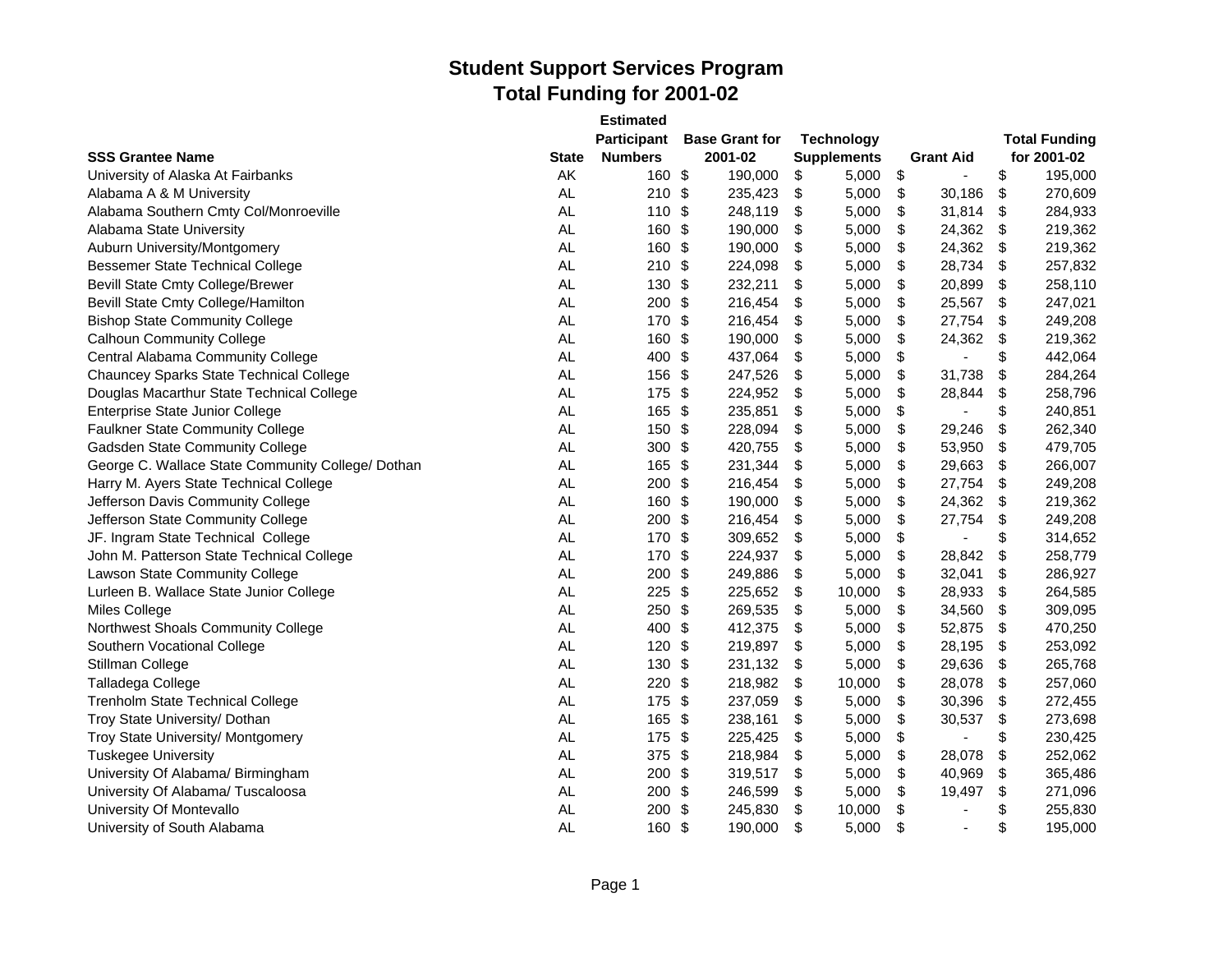| University Of West Alabama                | <b>AL</b>              | 150 \$               | 218,984 | \$<br>5,000  | \$<br>28,078                   | \$                        | 252,062 |
|-------------------------------------------|------------------------|----------------------|---------|--------------|--------------------------------|---------------------------|---------|
| Wallace Community College/ Selma          | <b>AL</b>              | 250 \$               | 328,500 | \$<br>5,000  | \$<br>42,121                   | \$                        | 375,621 |
| Wallace Community College/Aviation Campus | <b>AL</b>              | 90<br>\$             | 197,946 | \$<br>5,000  | \$<br>25,381                   | \$                        | 228,327 |
| <b>Wallace State Community College</b>    | <b>AL</b>              | 150<br>\$            | 221,157 | \$<br>5,000  | \$<br>28,357                   | \$                        | 254,514 |
| Arkansas State University/Jonesboro       | <b>AR</b>              | 175<br>\$            | 216,454 | \$<br>5,000  | \$<br>27,754                   | \$                        | 249,208 |
| Arkansas State University-Beebe           | <b>AR</b>              | 160<br>\$            | 190,000 | \$<br>5,000  | \$<br>24,362                   | \$                        | 219,362 |
| <b>Cossatot Technical College</b>         | AR                     | 210<br>-\$           | 216,454 | \$<br>5,000  | \$<br>27,754                   | \$                        | 249,208 |
| East Arkansas Community College           | AR                     | 200<br>\$            | 238,355 | \$<br>10,000 | \$<br>30,562                   | \$                        | 278,917 |
| <b>Garland County Community College</b>   | AR                     | \$<br>206            | 272,071 | \$<br>10,000 | \$<br>34,885                   | $\boldsymbol{\mathsf{S}}$ | 316,956 |
| <b>Harding University</b>                 | AR                     | 275<br>\$            | 273,779 | \$<br>10,000 | \$<br>35,104                   | \$                        | 318,883 |
| Henderson State University                | AR                     | 308<br>\$            | 270,436 | \$<br>10,000 | \$<br>34,676                   | \$                        | 315,112 |
| Henderson State University/Disabled       | <b>AR</b>              | 160<br>\$            | 190,000 | \$<br>5,000  | \$<br>24,362                   | \$                        | 219,362 |
| Mid-South Community College/ West Memphis | AR                     | 175 \$               | 216,454 | \$<br>5,000  | \$<br>27,754                   | \$                        | 249,208 |
| Mississippi County Community College      | <b>AR</b>              | 200<br>-\$           | 216,454 | \$<br>5,000  | \$<br>27,754                   | \$                        | 249,208 |
| North Arkansas Community Tech College     | <b>AR</b>              | 180 \$               | 244,180 | \$<br>5,000  | \$<br>31,309                   | \$                        | 280,489 |
| <b>Ouachita Baptist University</b>        | AR                     | 155<br>\$            | 224,909 | \$<br>5,000  | \$<br>28,838                   | \$                        | 258,747 |
| Ouachita Technical College/ Malvern       | AR                     | \$<br>200            | 216,454 | \$<br>5,000  | \$<br>$\overline{\phantom{a}}$ | \$                        | 221,454 |
| Ozarka Technical College/ Melbourne       | <b>AR</b>              | 200<br>\$            | 214,046 | \$<br>10,000 | \$<br>27,445                   | \$                        | 251,491 |
| Philander Smith College                   | <b>AR</b>              | 206<br>$\frac{1}{2}$ | 218,984 | \$<br>5,000  | \$<br>28,078                   | \$                        | 252,062 |
| Phillips County Community College/ Helena | <b>AR</b>              | 257 \$               | 242,326 | \$<br>10,000 | \$<br>31,071                   | \$                        | 283,397 |
| Rich Mountain Community College/Mena      | <b>AR</b>              | 216<br>-\$           | 245,072 | \$<br>10,000 | \$<br>31,423                   | \$                        | 286,495 |
| South Arkansas Community College          | <b>AR</b>              | 165<br>\$            | 218,973 | \$<br>5,000  | \$<br>28,077                   | \$                        | 252,050 |
| Southern Arkansas Univ/Magnolia           | <b>AR</b>              | 257<br>\$            | 297,664 | \$<br>5,000  | \$<br>$\overline{a}$           | \$                        | 302,664 |
| Univ Of Arkansas/Community College        | AR                     | 150<br>\$            | 216,455 | \$<br>5,000  | \$<br>27,754                   | \$                        | 249,209 |
| University of Arkansas, Monticello        | AR                     | \$<br>160            | 170,000 | \$<br>5,000  | \$<br>21,798                   | $\boldsymbol{\mathsf{S}}$ | 196,798 |
| University Of Arkansas/Fayetteville       | <b>AR</b>              | 308<br>\$            | 270,769 | \$<br>5,000  | \$<br>34,718                   | \$                        | 310,487 |
| University Of Arkansas/Little Rock        | AR                     | 282<br>\$            | 277,002 | \$<br>5,000  | \$<br>35,517                   | \$                        | 317,519 |
| University Of Arkansas/Pine Bluff         | AR                     | 308<br>-\$           | 319,094 | \$<br>5,000  | \$<br>40,915                   | \$                        | 365,009 |
| University Of The Ozarks                  | AR                     | 180<br>\$            | 211,173 | \$<br>10,000 | \$<br>27,077                   | \$                        | 248,250 |
| American Samoa Community College          | AS                     | 150<br>\$            | 216,454 | \$<br>5,000  | \$<br>27,754                   | \$                        | 249,208 |
| Arizona State Univ/Phoenix (West Campus)  | AZ                     | $210$ \$             | 227,039 | \$<br>10,000 | \$<br>29,111                   | \$                        | 266,150 |
| Arizona State University/Tempe            | AZ                     | \$<br>270            | 225,325 | \$<br>5,000  | \$<br>$\overline{\phantom{a}}$ | \$                        | 230,325 |
| Arizona Western College                   | AZ                     | 240<br>\$            | 255,144 | \$<br>5,000  | \$<br>32,715                   | $\boldsymbol{\mathsf{S}}$ | 292,859 |
| Cochise College                           | AZ                     | 160<br>\$            | 190,000 | \$<br>5,000  | \$<br>24,362                   | \$                        | 219,362 |
| Dine College                              | AZ                     | 160<br>\$            | 190,000 | \$<br>5,000  | \$                             | \$                        | 195,000 |
| Eastern Arizona College                   | AZ                     | 175<br>-\$           | 214,677 | \$<br>5,000  | \$                             | \$                        | 219,677 |
| <b>Gateway Community College</b>          | $\mathsf{A}\mathsf{Z}$ | 160<br>\$            | 190,000 | \$<br>5,000  | \$                             | \$                        | 195,000 |
| Northern Arizona University               | AZ                     | 240<br>\$            | 227,965 | \$<br>5,000  | \$<br>29,230                   | \$                        | 262,195 |
| Phoenix College                           | AZ                     | $212$ \$             | 215,688 | \$<br>5,000  | \$<br>27,656                   | \$                        | 248,344 |
| University Of Arizona/Tucson              | AZ                     | 320 \$               | 206,525 | \$<br>5,000  | \$<br>$\blacksquare$           | \$                        | 211,525 |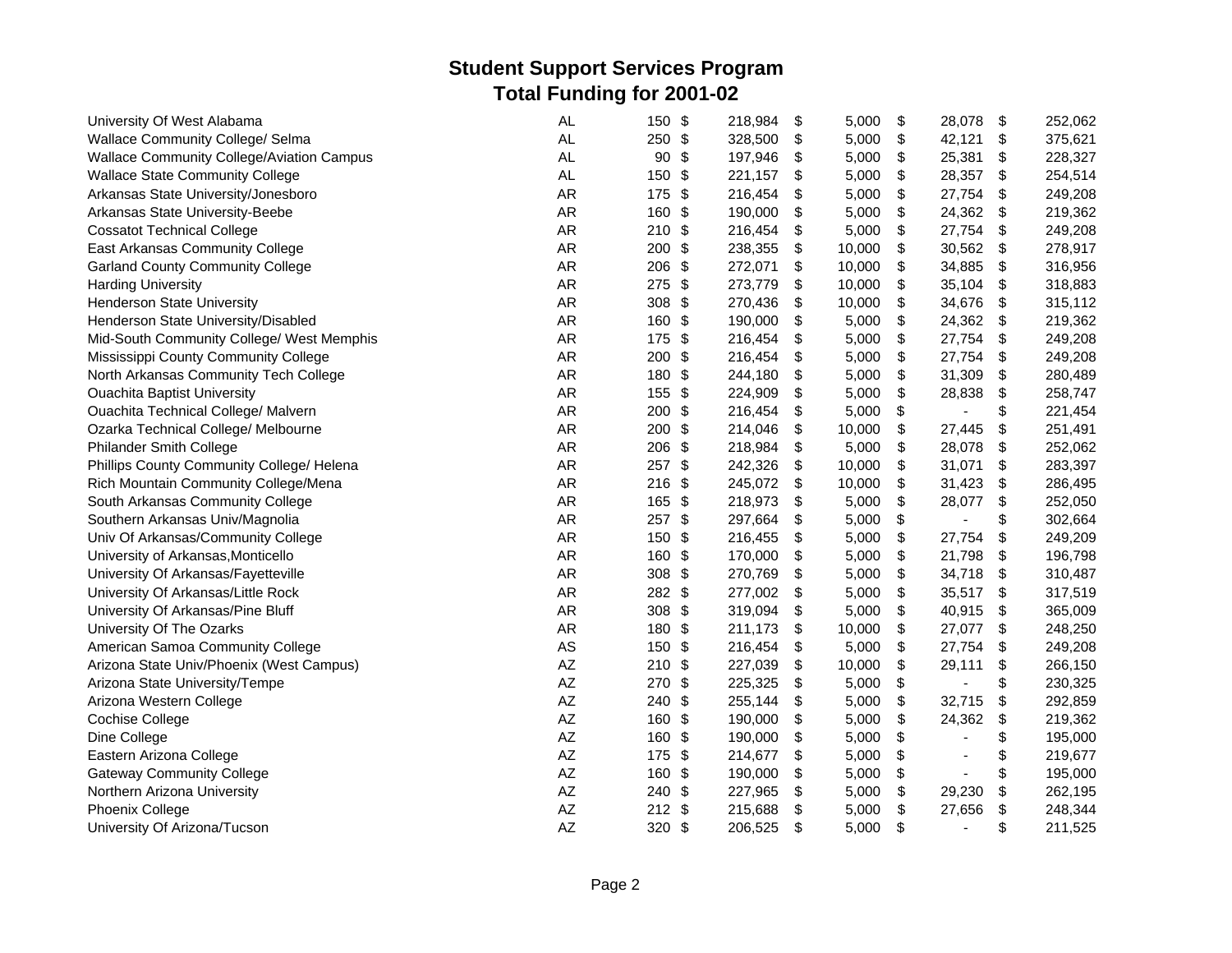| Yavapai College                                 | AZ | \$<br>325                        | 313,667 | \$<br>5,000  | \$<br>40,219         | -\$                       | 358,886 |
|-------------------------------------------------|----|----------------------------------|---------|--------------|----------------------|---------------------------|---------|
| Antelope Valley College                         | CA | 160 \$                           | 190,000 | \$<br>5,000  | \$<br>24,362         | \$                        | 219,362 |
| Cal. St. Poly Univ/Pomona/Disabled              | CA | 160 \$                           | 216,454 | \$<br>5,000  | \$<br>27,754         | \$                        | 249,208 |
| Cal. St. Polytechnic Univ/Pomona                | CA | \$<br>250                        | 287,363 | \$<br>5,000  | \$<br>36,846         | \$                        | 329,209 |
| California Lutheran University                  | CA | 200<br>\$                        | 218,984 | \$<br>5,000  | \$<br>ä,             | \$                        | 223,984 |
| California Polytechnic State University         | CA | 250<br>\$                        | 222,553 | \$<br>5,000  | \$<br>28,536         | \$                        | 256,089 |
| California State Univ/Dominguez Hills           | CA | \$<br>160                        | 190,000 | \$<br>5,000  | \$<br>24,362         | \$                        | 219,362 |
| California State Univ/Fresno                    | CA | \$<br>200                        | 224,898 | \$<br>5,000  | \$<br>28,837         | \$                        | 258,735 |
| California State Univ/Fullerton                 | CA | 175<br>\$                        | 224,898 | \$<br>5,000  | \$<br>28,837         | \$                        | 258,735 |
| California State Univ/Hayward                   | CA | 425<br>\$                        | 391,303 | \$<br>5,000  | \$<br>$\blacksquare$ | \$                        | 396,303 |
| California State Univ/Long Beach                | CA | \$<br>450                        | 448,752 | \$<br>10,000 | \$<br>57,539         | \$                        | 516,291 |
| California State Univ/Los Angeles               | CA | 450<br>\$                        | 356,358 | \$<br>5,000  | \$<br>45,693         | \$                        | 407,051 |
| California State Univ/Los Angeles (Disabled)    | CA | \$<br>100                        | 216,454 | \$<br>5,000  | \$<br>27,754         | \$                        | 249,208 |
| California State Univ/Monterey Bay              | CA | \$<br>160                        | 190,000 | \$<br>5,000  | \$<br>24,362         | \$                        | 219,362 |
| California State Univ/Sacramento-disabled       | CA | 710<br>-\$                       | 225,516 | \$<br>10,000 | \$                   | \$                        | 235,516 |
| California State Univ/San Bernardino            | CA | \$<br>325                        | 288,271 | \$<br>5,000  | \$<br>36,962         | \$                        | 330,233 |
| California State Univ/San Marcos                | CA | 200<br>\$                        | 224,898 | \$<br>5,000  | \$<br>28,837         | $\boldsymbol{\mathsf{S}}$ | 258,735 |
| California State Univ/Stanislaus                | CA | $\boldsymbol{\mathsf{S}}$<br>300 | 283,936 | \$<br>5,000  | \$<br>36,407         | $\boldsymbol{\mathsf{S}}$ | 325,343 |
| California State University/Bakersfield         | CA | 450<br>\$                        | 231,034 | \$<br>5,000  | \$<br>29,623         | \$                        | 265,657 |
| California State University/Chico               | CA | \$<br>160                        | 190,000 | \$<br>5,000  | \$<br>24,362         | \$                        | 219,362 |
| Cerro Coso Community College                    | CA | \$<br>160                        | 190,000 | \$<br>5,000  | \$<br>24,362         | \$                        | 219,362 |
| City College Of San Francisco/Phelan            | CA | 320<br>\$                        | 302,559 | \$<br>10,000 | \$<br>38,794         | \$                        | 351,353 |
| College Of The Desert                           | CA | \$<br>175                        | 216,454 | \$<br>5,000  | \$<br>27,754         | \$                        | 249,208 |
| College Of The Redwoods Eureka                  | CA | 200<br>\$                        | 235,161 | \$<br>5,000  | \$<br>30,153         | \$                        | 270,314 |
| College Of The Siskiyous                        | CA | 180<br>\$                        | 204,226 | \$<br>5,000  | \$<br>26,186         | $\boldsymbol{\mathsf{S}}$ | 235,412 |
| <b>Compton Community College</b>                | CA | 160<br>\$                        | 216,454 | \$<br>5,000  | \$<br>27,754         | \$                        | 249,208 |
| Copper Mountain College                         | CA | \$<br>160                        | 190,000 | \$<br>5,000  | \$<br>24,362         | \$                        | 219,362 |
| Evergreen Valley College                        | CA | \$<br>160                        | 216,454 | \$<br>5,000  | \$<br>27,754         | \$                        | 249,208 |
| <b>Feather River Community College District</b> | CA | \$<br>160                        | 190,000 | \$<br>5,000  | \$<br>24,362         | \$                        | 219,362 |
| Fresno City College                             | CA | 160<br>\$                        | 190,000 | \$<br>5,000  | \$<br>24,362         | -\$                       | 219,362 |
| Gavilan College                                 | CA | \$<br>160                        | 190,000 | \$<br>5,000  | \$<br>24,362         | \$                        | 219,362 |
| Humboldt State University                       | CA | \$<br>400                        | 288,086 | \$<br>10,000 | \$<br>36,939         | $\boldsymbol{\mathsf{S}}$ | 335,025 |
| <b>Imperial Valley College</b>                  | CA | 350<br>\$                        | 371,268 | \$<br>5,000  | \$<br>47,604         | \$                        | 423,872 |
| Long Beach City College                         | CA | 150<br>\$                        | 216,454 | \$<br>5,000  | \$<br>27,754         | \$                        | 249,208 |
| Los Angeles City College                        | CA | 160<br>\$                        | 216,454 | \$<br>5,000  | \$<br>27,754         | \$                        | 249,208 |
| Los Angeles Harbor College/Disabled             | CA | \$<br>125                        | 224,898 | \$<br>5,000  | \$<br>28,837         | \$                        | 258,735 |
| Los Angeles Southwest College                   | CA | 250<br>\$                        | 339,708 | \$<br>5,000  | \$<br>43,558         | \$                        | 388,266 |
| <b>Mission College</b>                          | CA | 150<br>\$                        | 225,719 | \$<br>5,000  | \$                   | \$                        | 230,719 |
| Monterey Peninsula College                      | CA | 200<br>\$                        | 249,734 | \$<br>10,000 | \$                   | \$                        | 259,734 |
| Mount St. Mary's College                        | CA | 826<br>\$                        | 224,315 | \$<br>10,000 | \$<br>28,762         | \$                        | 263,077 |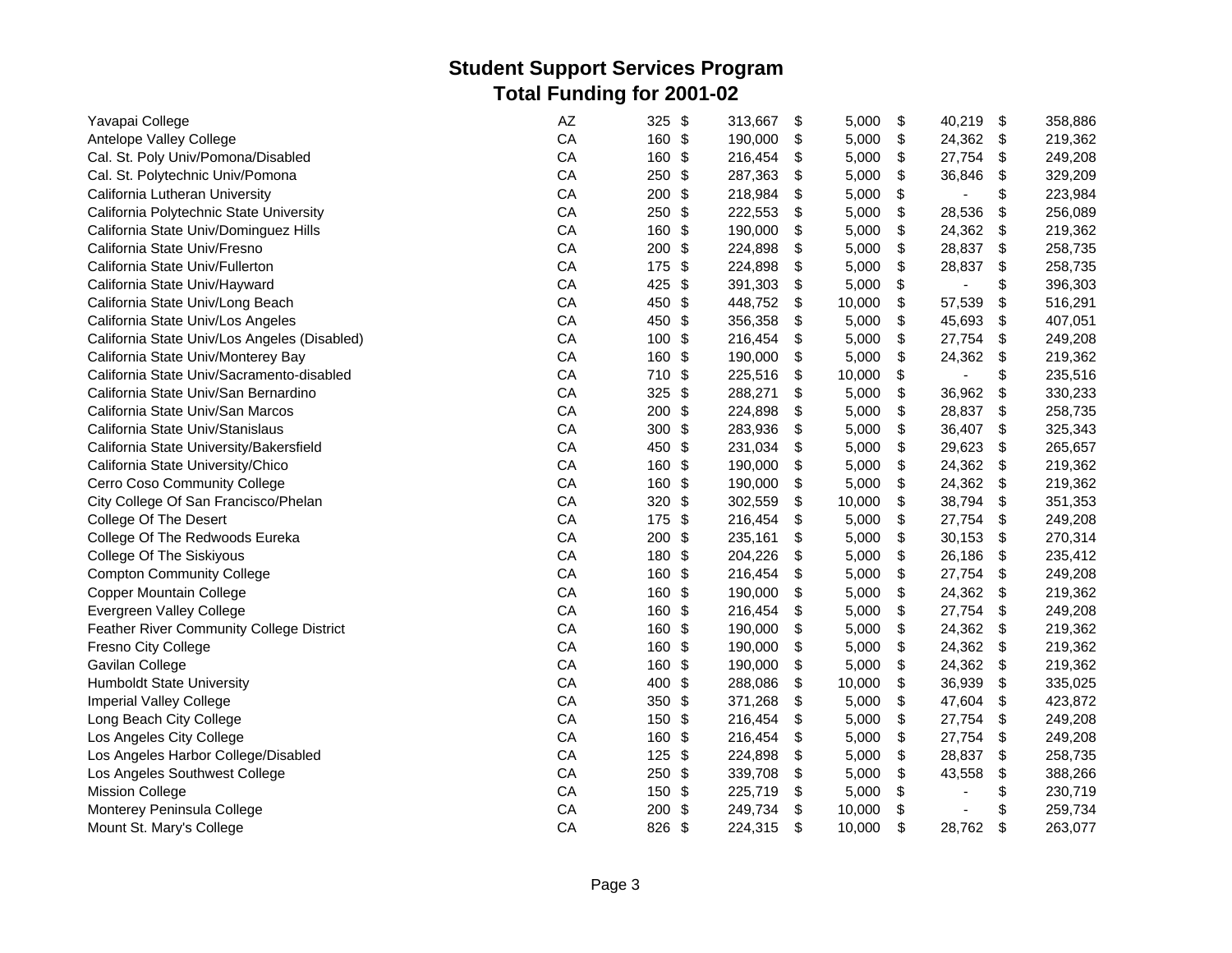| Napa Valley Community College                | CA         | \$<br>180                        | 216,454 | \$<br>10,000 | \$<br>27,754         | $\sqrt[6]{3}$             | 254,208 |
|----------------------------------------------|------------|----------------------------------|---------|--------------|----------------------|---------------------------|---------|
| Palomar College                              | CA         | $225$ \$                         | 229,204 | \$<br>5,000  | \$<br>29,389         | \$                        | 263,593 |
| Pasadena City College                        | CA         | 200<br>-\$                       | 224,898 | \$<br>5,000  | \$<br>28,837         | \$                        | 258,735 |
| Porterville College                          | CA         | 160<br>\$                        | 200,000 | \$<br>5,000  | \$<br>25,644         | \$                        | 230,644 |
| <b>Reedley College</b>                       | CA         | \$<br>160                        | 190,000 | \$<br>5,000  | \$<br>24,362         | \$                        | 219,362 |
| Rio Hondo College                            | CA         | 160<br>-\$                       | 190,000 | \$<br>5,000  | \$<br>24,362         | \$                        | 219,362 |
| <b>Riverside Community College</b>           | CA         | 160<br>\$                        | 190,000 | \$<br>5,000  | \$<br>ä,             | \$                        | 195,000 |
| San Bernardino Valley College                | CA         | \$<br>200                        | 224,898 | \$<br>5,000  | \$<br>28,837         | \$                        | 258,735 |
| San Diego City College                       | CA         | \$<br>200                        | 220,000 | \$<br>5,000  | \$<br>28,209         | \$                        | 253,209 |
| San Diego Mesa College                       | CA         | 530<br>\$                        | 218,984 | \$<br>5,000  | \$<br>28,078         | \$                        | 252,062 |
| San Diego Miramar College                    | CA         | 160<br>\$                        | 190,000 | \$<br>5,000  | \$<br>24,362         | \$                        | 219,362 |
| San Diego State University                   | CA         | 160<br>-\$                       | 190,000 | \$<br>5,000  | \$<br>24,362         | -\$                       | 219,362 |
| San Diego State University-Disabled          | CA         | \$<br>200                        | 216,454 | \$<br>5,000  | \$<br>27,754         | \$                        | 249,208 |
| San Francisco State University               | CA         | $\frac{1}{2}$<br>160             | 216,454 | \$<br>5,000  | \$                   | \$                        | 221,454 |
| San Jose State University Foundation         | CA         | 280<br>\$                        | 330,863 | \$<br>5,000  | \$<br>42,424         | \$                        | 378,287 |
| Santa Ana College                            | CA         | 175 \$                           | 224,898 | \$<br>5,000  | \$<br>28,837         | \$                        | 258,735 |
| Santa Monica Community College               | CA         | 160<br>-\$                       | 216,454 | \$<br>5,000  | \$<br>27,754         | $\boldsymbol{\mathsf{S}}$ | 249,208 |
| Shasta College                               | CA         | 175<br>-\$                       | 216,454 | \$<br>5,000  | \$<br>27,754         | \$                        | 249,208 |
| <b>Skyline College</b>                       | CA         | \$<br>300                        | 384,292 | \$<br>5,000  | \$<br>49,274         | \$                        | 438,566 |
| Sonoma State University                      | CA         | 350<br>\$                        | 333,024 | \$<br>10,000 | \$<br>42,701         | \$                        | 385,725 |
| Univ Of California/Berkeley/disabled         | CA         | \$<br>250                        | 224,898 | \$<br>5,000  | \$<br>28,837         | \$                        | 258,735 |
| University Of California Irvine              | ${\sf CA}$ | \$<br>500                        | 301,499 | \$<br>5,000  | \$<br>38,659         | \$                        | 345,158 |
| University Of California/Berkeley            | CA         | $\boldsymbol{\mathsf{S}}$<br>350 | 387,099 | \$<br>5,000  | \$<br>49,634         | \$                        | 441,733 |
| University Of California/Los Angeles         | CA         | \$<br>200                        | 229,804 | \$<br>5,000  | \$<br>29,466         | \$                        | 264,270 |
| University Of California/San Diego           | CA         | \$<br>200                        | 224,898 | \$<br>5,000  | \$<br>28,837         | \$                        | 258,735 |
| University of The Pacific                    | CA         | \$<br>200                        | 218,973 | \$<br>5,000  | \$<br>28,077         | \$                        | 252,050 |
| Victor Valley College                        | CA         | 160<br>\$                        | 216,454 | \$<br>5,000  | \$<br>27,754         | \$                        | 249,208 |
| West Hills Community College                 | CA         | \$<br>200                        | 231,069 | \$<br>5,000  | \$<br>29,628         | \$                        | 265,697 |
| West Los Angeles College                     | CA         | 160<br>\$                        | 190,000 | \$<br>5,000  | \$<br>24,362         | -\$                       | 219,362 |
| Yosemite Community College District/ Modesto | CA         | 200<br>-\$                       | 216,454 | \$<br>5,000  | \$<br>27,754         | \$                        | 249,208 |
| <b>Yuba Community College District</b>       | CA         | 160<br>-\$                       | 190,000 | \$<br>5,000  | \$<br>24,362 \$      |                           | 219,362 |
| Adams State College                          | CO         | 160 \$                           | 190,000 | \$<br>5,000  | \$<br>24,362         | $\sqrt[6]{\frac{1}{2}}$   | 219,362 |
| Colorado Mountain Jr College Dist            | CO         | 150<br>\$                        | 216,454 | \$<br>5,000  | \$<br>27,285         | \$                        | 248,739 |
| Colorado State University/Fort Collins       | CO         | 275<br>- \$                      | 291,160 | \$<br>5,000  | \$<br>37,333         | \$                        | 333,493 |
| <b>Community College Of Denver</b>           | CO         | 200<br>-\$                       | 218,984 | \$<br>10,000 | \$<br>28,078         | \$                        | 257,062 |
| Fort Lewis College                           | CO         | \$<br>200                        | 218,984 | \$<br>5,000  | \$<br>28,078         | \$                        | 252,062 |
| <b>Lamar Community College</b>               | CO         | 160<br>\$                        | 218,268 | \$<br>5,000  | \$<br>1,878          | \$                        | 225,146 |
| Metropolitan State College Of Denver         | CO         | \$<br>200                        | 218,984 | \$<br>10,000 | \$<br>28,078         | \$                        | 257,062 |
| Northeastern Junior College                  | CO         | \$<br>180                        | 211,286 | \$<br>5,000  | \$<br>$\overline{a}$ | \$                        | 216,286 |
| <b>Pikes Peak Community College</b>          | CO         | 160<br>\$                        | 190,000 | \$<br>5,000  | \$<br>÷,             | \$                        | 195,000 |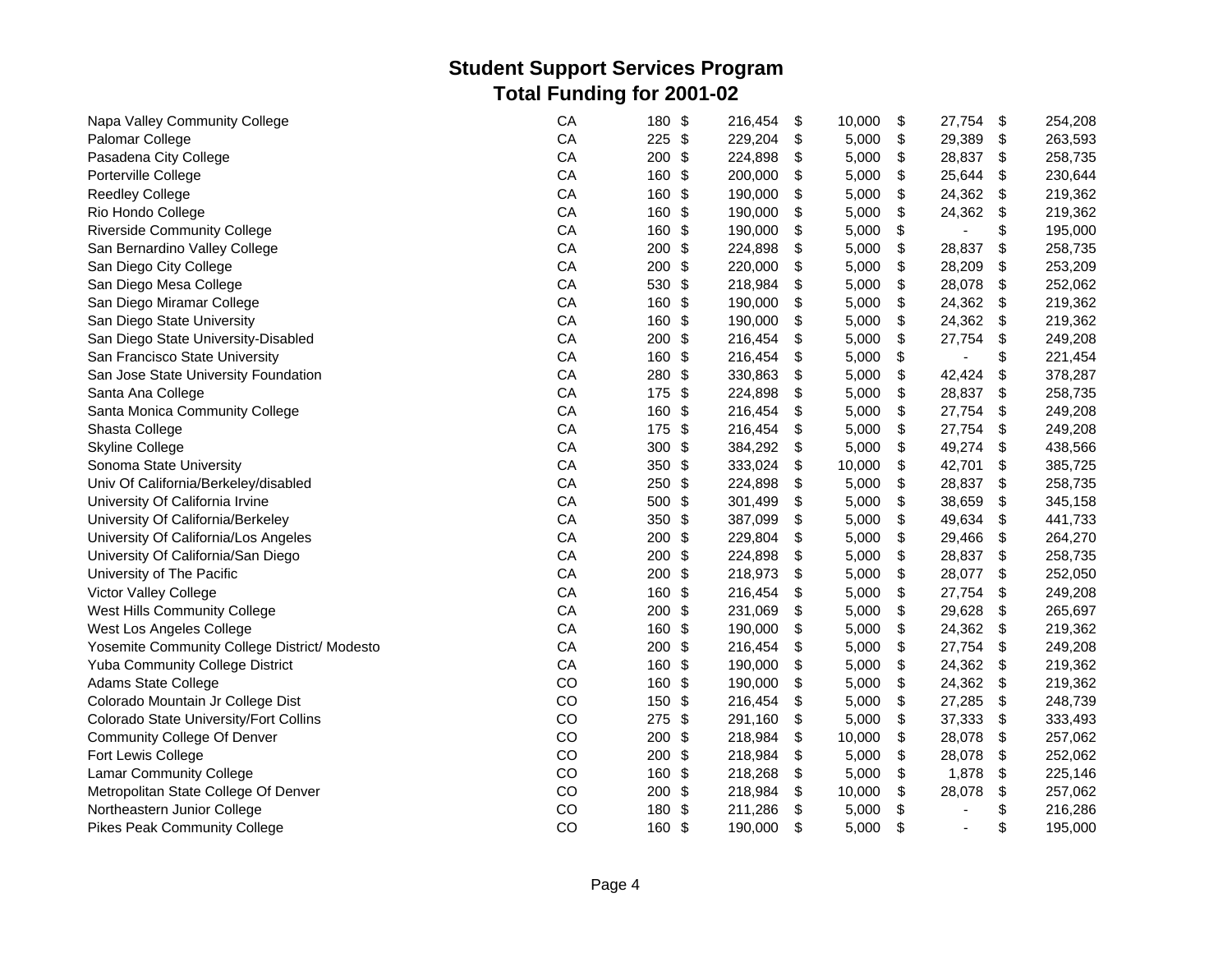| <b>Pueblo Community College</b>             | CO        | \$<br>220                        | 248,256 | \$<br>5,000  | \$<br>31,832         | \$                        | 285,088 |
|---------------------------------------------|-----------|----------------------------------|---------|--------------|----------------------|---------------------------|---------|
| <b>Trinidad State Junior College</b>        | CO        | $\frac{1}{2}$<br>250             | 296,072 | \$<br>5,000  | \$<br>37,963         | \$                        | 339,035 |
| University Of Colorado/Boulder              | CO        | 186<br>\$                        | 238,797 | \$<br>5,000  | \$<br>30,619         | \$                        | 274,416 |
| University Of Colorado/Denver               | CO        | \$<br>165                        | 204,981 | \$<br>5,000  | \$<br>26,283         | \$                        | 236,264 |
| University Of Northern Colorado             | CO        | 200<br>\$                        | 248,512 | \$<br>5,000  | \$<br>31,864         | \$                        | 285,376 |
| University Of Southern Colorado             | CO        | \$<br>200                        | 231,087 | \$<br>10,000 | \$<br>29,630         | \$                        | 270,717 |
| <b>Fairfield University</b>                 | <b>CT</b> | \$<br>150                        | 216,454 | \$<br>5,000  | \$<br>27,754         | \$                        | 249,208 |
| Housatonic Community-Technical College      | <b>CT</b> | 350<br>\$                        | 222,155 | \$<br>5,000  | \$<br>28,485         | \$                        | 255,640 |
| Norwalk Community-Technical College         | <b>CT</b> | 240<br>\$                        | 261,625 | \$<br>5,000  | \$<br>33,546         | $\boldsymbol{\mathsf{S}}$ | 300,171 |
| University Of Connecticut                   | <b>CT</b> | \$<br>225                        | 224,896 | \$<br>5,000  | \$<br>28,836         | \$                        | 258,732 |
| <b>Howard University</b>                    | DC        | 225<br>\$                        | 283,218 | \$<br>5,000  | \$<br>36,315         | \$                        | 324,533 |
| University Of DC                            | DC        | \$<br>400                        | 414,447 | \$<br>5,000  | \$<br>53,141         | \$                        | 472,588 |
| De Techl & Comity College/Terry             | DE        | \$<br>200                        | 245,593 | \$<br>5,000  | \$                   | \$                        | 250,593 |
| Del Tech & Comty College/Owens Campus       | DE        | 265<br>\$                        | 224,898 | \$<br>10,000 | \$<br>28,837         | \$                        | 263,735 |
| University Of Delaware                      | DE        | $\boldsymbol{\mathsf{S}}$<br>175 | 224,247 | \$<br>5,000  | \$<br>28,753         | \$                        | 258,000 |
| Bethune-Cookman College                     | FL.       | 200<br>\$                        | 241,283 | \$<br>5,000  | \$<br>30,938         | \$                        | 277,221 |
| <b>Brevard Community College</b>            | FL        | $\frac{1}{2}$<br>185             | 218,984 | \$<br>5,000  | \$<br>28,078         | \$                        | 252,062 |
| <b>Central Florida Community College</b>    | FL        | \$<br>200                        | 243,302 | \$<br>5,000  | \$<br>31,196         | \$                        | 279,498 |
| Daytona Beach Community College             | FL        | 160<br>\$                        | 242,497 | \$<br>5,000  | \$<br>31,093         | \$                        | 278,590 |
| <b>Edison Community College</b>             | FL        | \$<br>200                        | 218,984 | \$<br>5,000  | \$<br>28,078         | \$                        | 252,062 |
| Florida A & M University                    | <b>FL</b> | \$<br>250                        | 239,096 | \$<br>5,000  | \$<br>30,657         | \$                        | 274,753 |
| Florida Gulf Coast University/Fort Myers    | FL        | 160<br>\$                        | 190,000 | \$<br>5,000  | \$<br>24,362         | \$                        | 219,362 |
| Florida International University            | FL        | \$<br>160                        | 216,454 | \$<br>5,000  | \$<br>27,754         | \$                        | 249,208 |
| <b>Florida Memorial College</b>             | FL        | 160<br>\$                        | 231,152 | \$<br>5,000  | \$<br>29,639         | \$                        | 265,791 |
| <b>Florida State University</b>             | FL        | $\boldsymbol{\mathsf{S}}$<br>160 | 190,000 | \$<br>5,000  | \$<br>24,362         | \$                        | 219,362 |
| Gulf Coast Community College/Panama City    | FL.       | 150<br>\$                        | 220,576 | \$<br>10,000 | \$<br>28,282         | \$                        | 258,858 |
| Hillsborough Community College/ Ybor & Dale | FL        | \$<br>200                        | 269,811 | \$<br>5,000  | \$                   | \$                        | 274,811 |
| Indian River Community College              | FL        | \$<br>160                        | 216,454 | \$<br>10,000 | \$<br>27,754         | \$                        | 254,208 |
| North Florida Community College             | FL        | 200<br>\$                        | 206,525 | \$<br>10,000 | \$<br>26,481         | \$                        | 243,006 |
| Palm Beach Community College                | <b>FL</b> | \$<br>160                        | 190,000 | \$<br>5,000  | \$<br>24,362         | \$                        | 219,362 |
| Pensacola Junior College                    | FL        | 225<br>\$                        | 245,332 | \$<br>5,000  | \$<br>31,457         | \$                        | 281,789 |
| Polk Community College                      | FL        | \$<br>160                        | 190,000 | \$<br>5,000  | \$<br>$\blacksquare$ | \$                        | 195,000 |
| Santa Fe Community College                  | FL        | 200<br>\$                        | 216,454 | \$<br>5,000  | \$<br>27,754         | \$                        | 249,208 |
| St. Petersburg Jr College/Gibbs             | FL        | \$<br>160                        | 216,454 | \$<br>5,000  | \$<br>27,754         | \$                        | 249,208 |
| University Of Miami/Coral Gables            | FL        | \$<br>160                        | 216,454 | \$<br>5,000  | \$                   | \$                        | 221,454 |
| University Of South Florida/Tampa           | <b>FL</b> | \$<br>220                        | 222,870 | \$<br>5,000  | \$<br>28,577         | \$                        | 256,447 |
| University Of West Florida                  | FL        | 250<br>\$                        | 224,784 | \$<br>5,000  | \$<br>28,822         | \$                        | 258,606 |
| Valencia Community College/ Central         | FL.       | \$<br>200                        | 216,454 | \$<br>5,000  | \$<br>27,754         | \$                        | 249,208 |
| Valencia Community/East Campus              | <b>FL</b> | \$<br>160                        | 190,000 | \$<br>5,000  | \$                   | \$                        | 195,000 |
| College of Micronesia_FSM                   | <b>FM</b> | 160<br>\$                        | 190,000 | \$<br>5,000  | \$<br>24,362         | \$                        | 219,362 |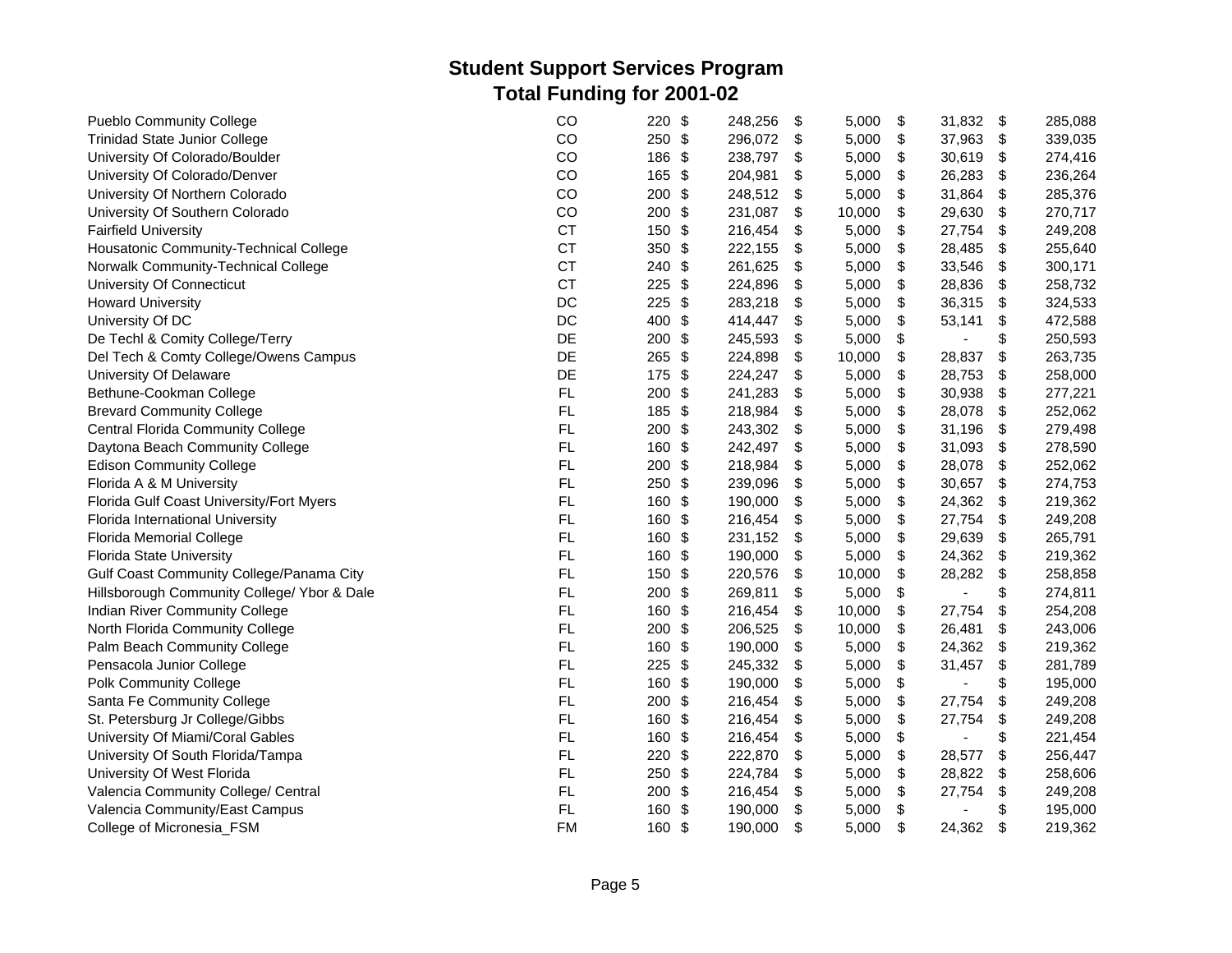| Abraham Baldwin Agricultural College              | GA                     | $\frac{1}{2}$<br>165             | 221,434 | \$<br>5,000  | \$<br>28,392         | \$                        | 254,826 |
|---------------------------------------------------|------------------------|----------------------------------|---------|--------------|----------------------|---------------------------|---------|
| Andrew College                                    | GA                     | 150 \$                           | 214,921 | \$<br>5,000  | \$<br>27,557         | \$                        | 247,478 |
| Atlanta Metropolitan College                      | GA                     | 250<br>\$                        | 262,929 | \$<br>10,000 | \$<br>33,713         | \$                        | 306,642 |
| <b>Coastal Georgia Community College</b>          | GA                     | 160<br>\$                        | 190,000 | \$<br>5,000  | \$<br>24,362         | \$                        | 219,362 |
| Georgia Perimeter College                         | GA                     | \$<br>160                        | 190,000 | \$<br>5,000  | \$<br>24,362         | \$                        | 219,362 |
| Georgia Southwestern State University             | GA                     | 155<br>\$                        | 221,441 | \$<br>10,000 | \$<br>28,393         | \$                        | 259,834 |
| Georgia State University/Main                     | GA                     | 200<br>\$                        | 224,902 | \$<br>5,000  | \$<br>28,837         | \$                        | 258,739 |
| Macon State College                               | GA                     | 180<br>\$                        | 224,898 | \$<br>5,000  | \$<br>28,837         | \$                        | 258,735 |
| <b>Mercer University</b>                          | GA                     | 150<br>\$                        | 231,265 | \$<br>5,000  | \$<br>29,653         | \$                        | 265,918 |
| Morehouse College                                 | GA                     | 175 \$                           | 216,454 | \$<br>5,000  | \$<br>27,754         | \$                        | 249,208 |
| Morris Brown College                              | GA                     | 250<br>\$                        | 276,108 | \$<br>5,000  | \$<br>35,403         | \$                        | 316,511 |
| Paine College                                     | GA                     | 130<br>\$                        | 184,059 | \$<br>5,000  | \$<br>23,600         | \$                        | 212,659 |
| Savannah State University                         | GA                     | \$<br>175                        | 224,898 | \$<br>5,000  | \$<br>28,837         | \$                        | 258,735 |
| Savannah Technical Institute                      | GA                     | 140 \$                           | 219,475 | \$<br>10,000 | \$<br>2,000          | \$                        | 231,475 |
| South Georgia College                             | GA                     | 175 \$                           | 255,654 | \$<br>5,000  | \$                   | \$                        | 260,654 |
| <b>Thomas College</b>                             | GA                     | 155 \$                           | 224,896 | \$<br>5,000  | \$<br>28,836         | $\boldsymbol{\mathsf{S}}$ | 258,732 |
| <b>Guam Community College</b>                     | GU                     | 100 \$                           | 224,898 | \$<br>5,000  | \$<br>28,837         | $\boldsymbol{\mathsf{S}}$ | 258,735 |
| University Of Guam                                | GU                     | 90<br>\$                         | 216,454 | \$<br>10,000 | \$<br>27,754         | \$                        | 254,208 |
| Chaminade University/Honolulu                     | $\mathsf{H}\mathsf{I}$ | \$<br>300                        | 263,275 | \$<br>5,000  | \$<br>33,757         | \$                        | 302,032 |
| University Of Hawaii/ Kapiolani Community College | H <sub>l</sub>         | $\frac{1}{2}$<br>206             | 248,300 | \$<br>5,000  | \$<br>31,837         | \$                        | 285,137 |
| University Of Hawaii/Hilo                         | H <sub>l</sub>         | 206<br>$\frac{1}{2}$             | 220,518 | \$<br>10,000 | \$<br>28,275         | \$                        | 258,793 |
| University Of Hawaii/Manoa                        | H <sub>l</sub>         | \$<br>308                        | 326,809 | \$<br>5,000  | \$                   | \$                        | 331,809 |
| University of Hawaii/Maui Community College       | H <sub>l</sub>         | $\boldsymbol{\mathsf{S}}$<br>160 | 190,000 | \$<br>5,000  | \$<br>23,396         | \$                        | 218,396 |
| University Of Hawaii/Windward Community College   | HI                     | $216$ \$                         | 285,383 | \$<br>10,000 | \$<br>36,592         | \$                        | 331,975 |
| <b>Briar Cliff College</b>                        | IA                     | $\frac{1}{2}$<br>200             | 236,754 | \$<br>5,000  | \$<br>ä,             | \$                        | 241,754 |
| <b>Central College</b>                            | IA                     | \$<br>200                        | 218,984 | \$<br>5,000  | \$<br>28,078         | \$                        | 252,062 |
| Coe College                                       | IA                     | $210$ \$                         | 218,984 | \$<br>5,000  | \$<br>28,078         | \$                        | 252,062 |
| Des Moines Area Community College                 | IA                     | \$<br>200                        | 253,536 | \$<br>5,000  | \$<br>32,509         | \$                        | 291,045 |
| Eastern Iowa Community College District           | IA                     | 175<br>\$                        | 218,850 | \$<br>5,000  | \$<br>28,061         | \$                        | 251,911 |
| <b>Graceland College</b>                          | IA                     | \$<br>155                        | 224,898 | \$<br>10,000 | \$<br>28,837         | \$                        | 263,735 |
| Hawkeye Community College                         | IA                     | 160 \$                           | 190,000 | \$<br>5,000  | \$<br>24,362         | \$                        | 219,362 |
| Indian Hills Community College                    | IA                     | $215$ \$                         | 218,681 | \$<br>10,000 | \$<br>28,040         | $\boldsymbol{\mathsf{S}}$ | 256,721 |
| Iowa Central Community College                    | IA                     | \$<br>160                        | 190,000 | \$<br>5,000  | \$<br>24,362         | \$                        | 219,362 |
| Iowa Lakes Community College                      | IA                     | 200<br>\$                        | 216,454 | \$<br>10,000 | \$<br>27,754         | \$                        | 254,208 |
| Iowa State University                             | IA                     | 250<br>\$                        | 255,754 | \$<br>5,000  | \$<br>32,793         | \$                        | 293,547 |
| Iowa Western Community College                    | IA                     | \$<br>175                        | 218,984 | \$<br>10,000 | \$<br>28,078         | \$                        | 257,062 |
| Kirkwood Community College                        | IA                     | 175<br>\$                        | 218,984 | \$<br>5,000  | \$<br>28,078         | \$                        | 252,062 |
| <b>Luther College</b>                             | IA                     | 150<br>\$                        | 218,984 | \$<br>5,000  | \$<br>28,078         | \$                        | 252,062 |
| North Iowa Area Community College                 | IA                     | \$<br>200                        | 224,898 | \$<br>10,000 | \$<br>28,837         | \$                        | 263,735 |
| Northeast Iowa Area Community College             | IA                     | 160 \$                           | 190,000 | \$<br>5,000  | \$<br>$\blacksquare$ | \$                        | 195,000 |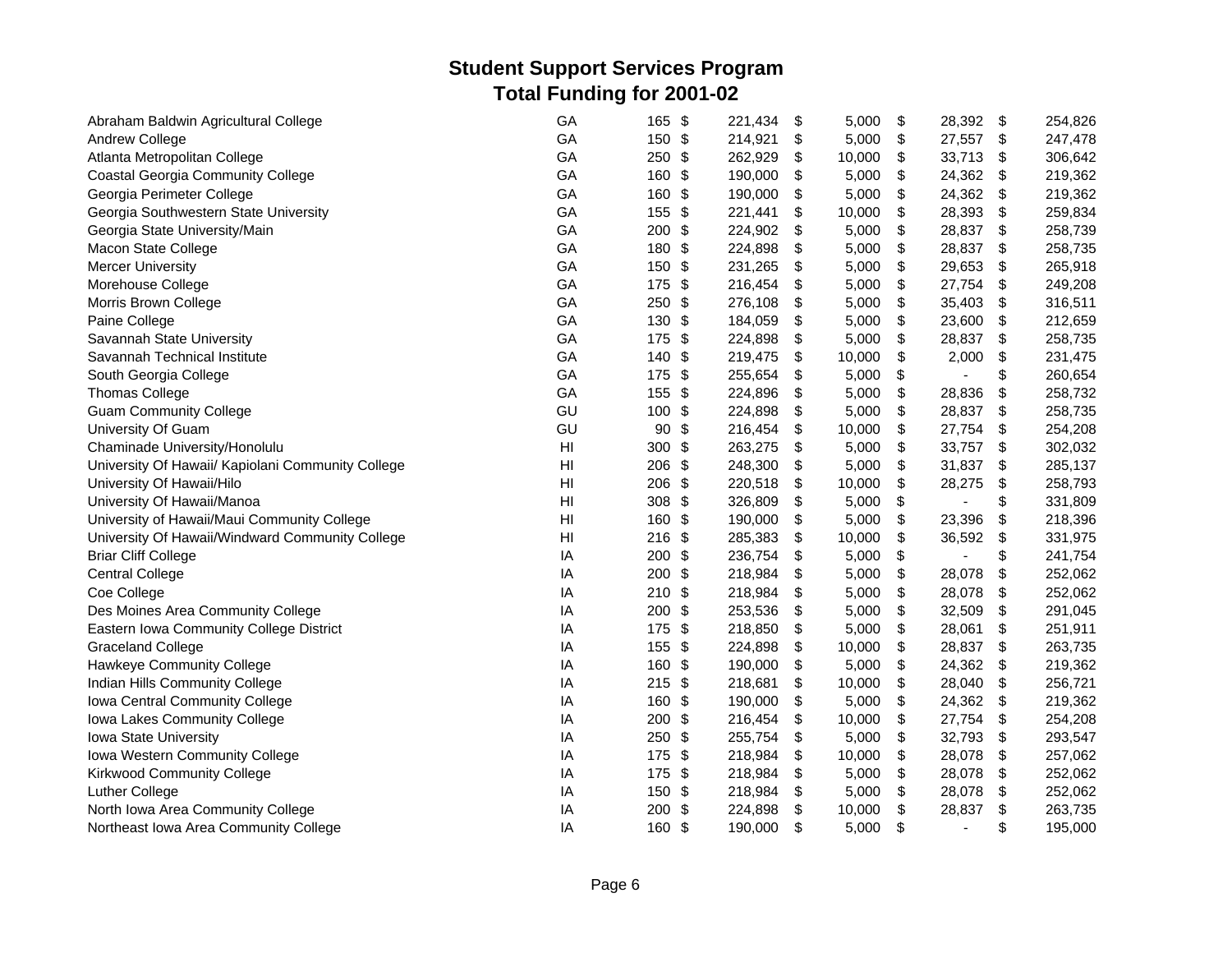| Northwest Iowa Community College              | IA       | 160    | \$                      | 185,368 | \$<br>5,000  | \$<br>23,768 | \$<br>214,136 |
|-----------------------------------------------|----------|--------|-------------------------|---------|--------------|--------------|---------------|
| Southeastern Community College                | IA       | 250 \$ |                         | 274,268 | \$<br>5,000  | \$<br>35,167 | \$<br>314,435 |
| Southwestern Community College                | IA       | 175    | \$                      | 221,269 | \$<br>5,000  | \$<br>÷,     | \$<br>226,269 |
| University Of Iowa                            | IA       | 400    | \$                      | 295,914 | \$<br>5,000  | \$<br>ä,     | \$<br>300,914 |
| University Of Northern Iowa                   | IA       | 200    | \$                      | 240,942 | \$<br>10,000 | \$<br>30,894 | \$<br>281,836 |
| Western Iowa Tech Community College           | IA       | 175    | -\$                     | 216,454 | \$<br>5,000  | \$<br>27,754 | \$<br>249,208 |
| <b>Boise State University</b>                 | ID       | 170    | \$                      | 257,841 | \$<br>10,000 | \$<br>33,061 | \$<br>300,902 |
| Idaho State University/Pocatello              | ID       | 250    | \$                      | 226,916 | \$<br>5,000  | \$<br>29,095 | \$<br>261,011 |
| Lewis Clark State College/ Lewiston           | ID       | 135    | \$                      | 250,875 | \$<br>10,000 | \$<br>32,167 | \$<br>293,042 |
| North Idaho College                           | ID       | 160    | \$                      | 190,000 | \$<br>5,000  | \$<br>24,362 | \$<br>219,362 |
| University Of Idaho/Moscow                    | ID       | 200    | \$                      | 250,568 | \$<br>10,000 | \$<br>32,128 | \$<br>292,696 |
| <b>Black Hawk College</b>                     | IL       | 240    | \$                      | 248,618 | \$<br>5,000  | \$<br>31,878 | \$<br>285,496 |
| <b>Chicago State University</b>               | IL       | 210    | \$                      | 225,125 | \$<br>5,000  | \$<br>28,866 | \$<br>258,991 |
| City Colleges of Chicago/Daley College        | $\sf IL$ | 160    | \$                      | 190,000 | \$<br>5,000  | \$<br>24,362 | \$<br>219,362 |
| Columbia College/Chicago                      | $\sf IL$ | 150    | \$                      | 216,454 | \$<br>5,000  | \$<br>27,754 | \$<br>249,208 |
| Danville Area Community College               | IL       | 150    | \$                      | 216,454 | \$<br>5,000  | \$<br>27,754 | \$<br>249,208 |
| <b>DePaul University</b>                      | IL.      | 180    | $\sqrt[6]{\frac{1}{2}}$ | 216,454 | \$<br>5,000  | \$<br>27,754 | \$<br>249,208 |
| <b>Eastern Illinois University</b>            | IL       | 175    | \$                      | 216,454 | \$<br>5,000  | \$           | \$<br>221,454 |
| <b>Elgin Community College</b>                | IL       | 500    | \$                      | 325,545 | \$<br>5,000  | \$<br>41,742 | \$<br>372,287 |
| <b>Governors State University</b>             | IL       | 150    | \$                      | 213,096 | \$<br>5,000  | \$           | \$<br>218,096 |
| <b>Heartland Community College</b>            | $\sf IL$ | 160    | \$                      | 190,000 | \$<br>5,000  | \$           | \$<br>195,000 |
| <b>Highland Community College</b>             | $\sf IL$ | 325    | \$                      | 224,898 | \$<br>10,000 | \$<br>26,290 | \$<br>261,188 |
| Illinois Central College/Peoria & East Peoria | $\sf IL$ | 230    | \$                      | 274,495 | \$<br>5,000  | \$           | \$<br>279,495 |
| Illinois Eastern Community Colleges           | IL.      | 190    | \$                      | 224,898 | \$<br>5,000  | \$<br>28,837 | \$<br>258,735 |
| <b>Illinois State University</b>              | $\sf IL$ | 225    | \$                      | 218,984 | \$<br>5,000  | \$           | \$<br>223,984 |
| Illinois Valley Community College             | IL       | 150    | \$                      | 216,454 | \$<br>5,000  | \$<br>27,000 | \$<br>248,454 |
| John A. Logan College                         | IL       | 200    | \$                      | 231,247 | \$<br>5,000  | \$           | \$<br>236,247 |
| John Wood Community College                   | IL       | 150    | \$                      | 242,720 | \$<br>10,000 | \$<br>31,122 | \$<br>283,842 |
| Joliet Junior College                         | $\sf IL$ | 200    | -\$                     | 291,971 | \$<br>5,000  | \$<br>37,437 | \$<br>334,408 |
| Kankakee Community College                    | IL       | 150    | \$                      | 216,454 | \$<br>10,000 | \$<br>27,754 | \$<br>254,208 |
| Kaskaskia College                             | $\sf IL$ | 150    | \$                      | 216,454 | \$<br>5,000  | \$           | \$<br>221,454 |
| Knox College                                  | IL       | 150    | \$                      | 233,043 | \$<br>5,000  | \$<br>29,881 | \$<br>267,924 |
| Lewis And Clark Community College             | IL       | 225    | \$                      | 241,582 | \$<br>10,000 | \$           | \$<br>251,582 |
| Moraine Valley Community College              | IL       | 160    | \$                      | 190,000 | \$<br>5,000  | \$<br>24,362 | \$<br>219,362 |
| Northern Illinois University                  | IL       | 300    | \$                      | 269,601 | \$<br>5,000  | \$<br>34,569 | \$<br>309,170 |
| Oakton Community College                      | IL       | 207 \$ |                         | 225,265 | \$<br>5,000  | \$<br>28,884 | \$<br>259,149 |
| Parkland College                              | IL       | 180    | \$                      | 216,454 | \$<br>10,000 | \$<br>27,754 | \$<br>254,208 |
| Rend Lake College                             | $\sf IL$ | 150    | \$                      | 205,257 | \$<br>10,000 | \$<br>26,318 | \$<br>241,575 |
| <b>Richland Community College</b>             | IL       | 150    | \$                      | 216,327 | \$<br>10,000 | \$<br>27,738 | \$<br>254,065 |
| Robert Morris College/Chicago                 | IL       | 160    | \$                      | 216,454 | \$<br>5,000  | \$<br>27,754 | \$<br>249,208 |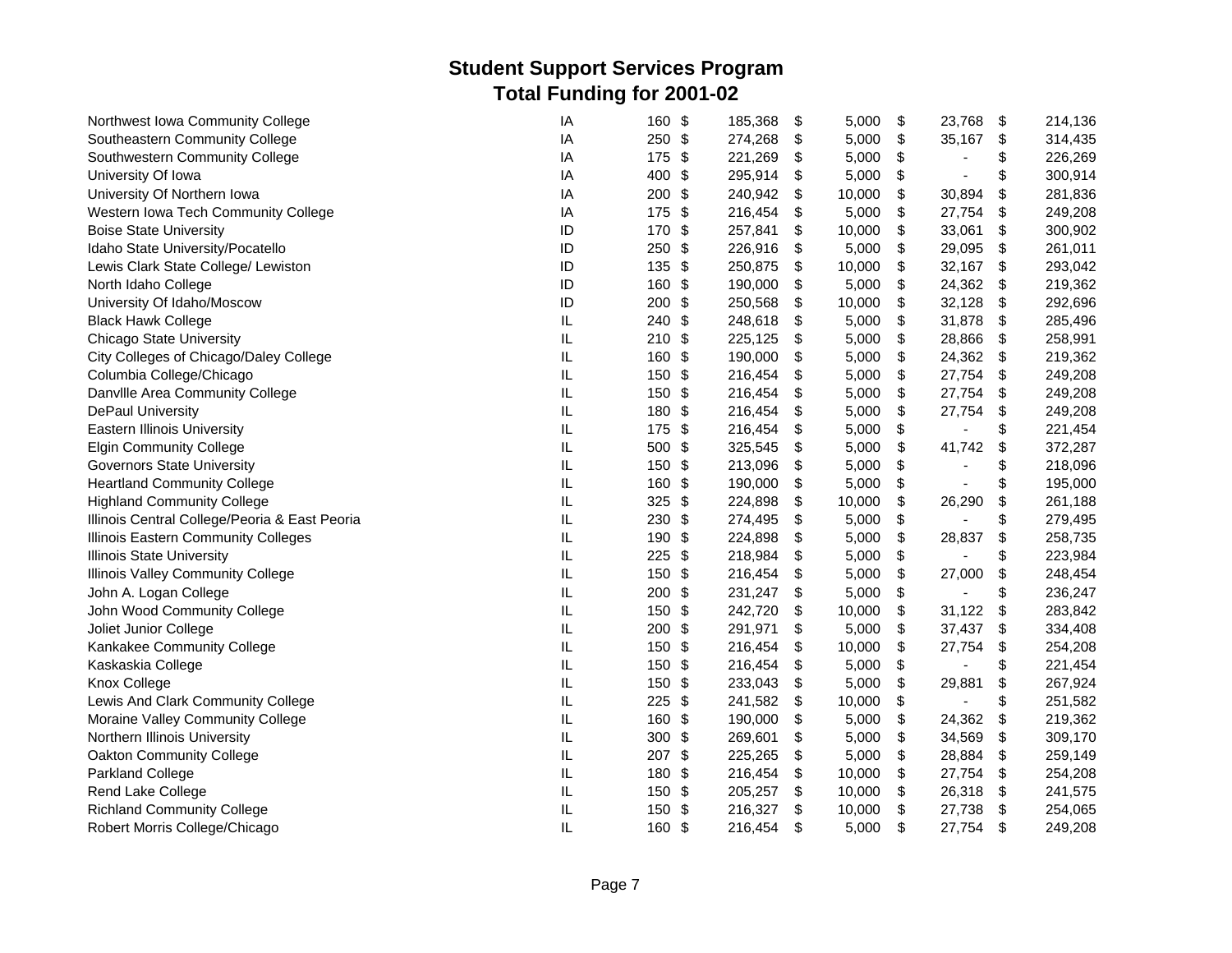| Roosevelt University                                            | IL         | 250<br>-\$           | 273,594 | \$<br>5,000  | \$<br>35,081         | \$                        | 313,675 |
|-----------------------------------------------------------------|------------|----------------------|---------|--------------|----------------------|---------------------------|---------|
| Saint Augustine's College                                       | IL         | 200 \$               | 232,819 | \$<br>5,000  | \$<br>$\blacksquare$ | \$                        | 237,819 |
| Saint Xavier University                                         | IL         | 203<br>\$            | 224,898 | \$<br>5,000  | \$<br>28,837         | \$                        | 258,735 |
| Sauk Valley Community College                                   | IL         | 200<br>\$            | 218,982 | \$<br>5,000  | \$                   | \$                        | 223,982 |
| Shawnee Community College #531                                  | IL         | 191<br>\$            | 218,984 | \$<br>5,000  | \$<br>28,078         | \$                        | 252,062 |
| South Suburban College                                          | IL         | 220<br>\$            | 243,445 | \$<br>5,000  | \$<br>31,215         | \$                        | 279,660 |
| Southeastern Illinois College                                   | IL         | \$<br>165            | 220,190 | \$<br>5,000  | \$<br>28,233         | \$                        | 253,423 |
| Southern Illinois University/Carbondale                         | IL         | $\frac{1}{2}$<br>150 | 216,454 | \$<br>5,000  | \$<br>27,754         | \$                        | 249,208 |
| Southern Illinois University/Edwardsville                       | IL         | 390<br>\$            | 268,987 | \$<br>10,000 | \$<br>34,490         | $\boldsymbol{\mathsf{S}}$ | 313,477 |
| Southwestern Illinois College/Granite City/Beville Area College | IL         | 160<br>\$            | 190,000 | \$<br>5,000  | \$<br>20,000         | \$                        | 215,000 |
| University Of Illinois/Chicago                                  | IL         | 150<br>\$            | 221,632 | \$<br>10,000 | \$<br>28,418         | \$                        | 260,050 |
| University Of Illinois/Urbana-Champaign                         | IL         | 225<br>\$            | 218,984 | \$<br>5,000  | \$<br>28,078         | \$                        | 252,062 |
| <b>Waubonsee Community College</b>                              | IL         | \$<br>200            | 224,898 | \$<br>5,000  | \$                   | \$                        | 229,898 |
| Indiana Institute Of Technology                                 | IN         | \$<br>110            | 181,275 | \$<br>5,000  | \$<br>23,243         | $\boldsymbol{\mathsf{S}}$ | 209,518 |
| Indiana State University                                        | IN         | - \$<br>400          | 246,839 | \$<br>10,000 | \$<br>31,650         | \$                        | 288,489 |
| Indiana University/Bloomington                                  | ${\sf IN}$ | 625<br>$\sqrt[6]{3}$ | 343,645 | \$<br>5,000  | \$<br>44,063         | \$                        | 392,708 |
| Indiana University/East                                         | IN         | $\frac{1}{2}$<br>200 | 216,454 | \$<br>5,000  | \$<br>17,152         | \$                        | 238,606 |
| Indiana University/Northwest                                    | $\sf IN$   | \$<br>300            | 230,161 | \$<br>5,000  | \$<br>29,511         | \$                        | 264,672 |
| Indiana University/Purdue University (Indianapolis)             | IN         | 175<br>\$            | 209,622 | \$<br>5,000  | \$<br>26,878         | \$                        | 241,500 |
| Indiana Wesleyan University                                     | $\sf IN$   | 160<br>\$            | 215,070 | \$<br>10,000 | \$<br>27,576         | \$                        | 252,646 |
| Ivy Tech State College/East Central                             | IN         | \$<br>160            | 190,000 | \$<br>5,000  | \$<br>24,362         | \$                        | 219,362 |
| Oakland City University                                         | IN         | 225<br>\$            | 206,967 | \$<br>5,000  | \$<br>20,976         | \$                        | 232,943 |
| Purdue University/Calumet                                       | ${\sf IN}$ | 350<br>\$            | 322,204 | \$<br>5,000  | \$                   | \$                        | 327,204 |
| Purdue University/North Central                                 | $\sf IN$   | 195<br>\$            | 231,594 | \$<br>10,000 | \$<br>20,000         | $\boldsymbol{\mathsf{S}}$ | 261,594 |
| Purdue University/West Lafayette                                | IN         | \$<br>330            | 300,573 | \$<br>5,000  | \$<br>20,000         | $\boldsymbol{\mathsf{S}}$ | 325,573 |
| <b>Vincennes University</b>                                     | IN         | 255<br>\$            | 259,451 | \$<br>5,000  | \$<br>33,267         | \$                        | 297,718 |
| <b>Barton County Community College</b>                          | KS         | 200<br>\$            | 237,691 | \$<br>5,000  | \$<br>30,477         | \$                        | 273,168 |
| <b>Colby Community College</b>                                  | KS         | $\frac{1}{2}$<br>200 | 189,549 | \$<br>5,000  | \$                   | \$                        | 194,549 |
| <b>Cowley County Community College</b>                          | KS         | \$<br>150            | 216,454 | \$<br>10,000 | \$<br>27,754         | \$                        | 254,208 |
| Dodge City Community College                                    | KS         | 160<br>$\sqrt[6]{3}$ | 204,539 | \$<br>5,000  | \$<br>27,754         | \$                        | 237,293 |
| Donnelly College                                                | KS         | 300<br>\$            | 223,791 | \$<br>5,000  | \$                   | \$                        | 228,791 |
| <b>Emporia State University</b>                                 | KS         | $\sqrt[6]{3}$<br>165 | 218,984 | \$<br>10,000 | \$<br>28,078         | \$                        | 257,062 |
| Fort Scott Community College                                    | KS         | \$<br>200            | 208,853 | \$<br>5,000  | \$                   | \$                        | 213,853 |
| <b>Garden City Community College</b>                            | KS         | 185<br>\$            | 218,984 | \$<br>5,000  | \$<br>28,078         | \$                        | 252,062 |
| Haskell Indian Nation University                                | KS         | 160<br>\$            | 190,000 | \$<br>5,000  | \$<br>24,362         | \$                        | 219,362 |
| Highland Community College/Doniphan                             | KS         | \$<br>200            | 218,984 | \$<br>5,000  | \$<br>28,078         | \$                        | 252,062 |
| <b>Hutchinson Community College</b>                             | KS         | 350<br>\$            | 311,030 | \$<br>10,000 | \$<br>39,881         | \$                        | 360,911 |
| Independence Community College                                  | KS         | 180<br>-\$           | 222,065 | \$<br>5,000  | \$<br>28,473         | \$                        | 255,538 |
| Kansas State University/Manhattan                               | KS         | 300<br>-\$           | 221,964 | \$<br>5,000  | \$<br>28,460         | \$                        | 255,424 |
| Kansas State University/Salina                                  | KS         | 160<br>\$            | 185,720 | \$<br>5,000  | \$<br>$\blacksquare$ | \$                        | 190,720 |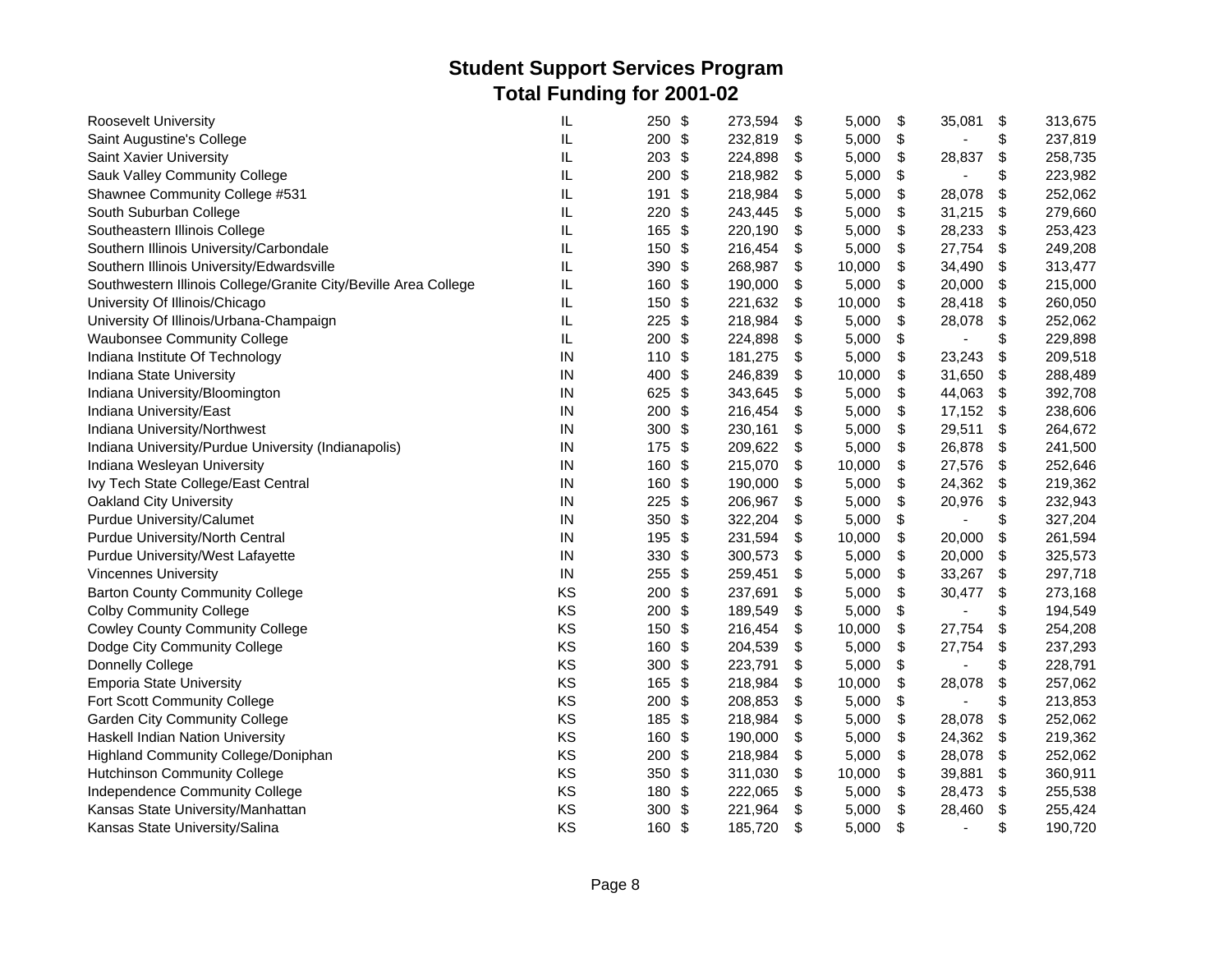| Labette Community College                              | KS | 150      | \$                        | 234,689 | \$<br>5,000  | \$<br>30,092         | \$                        | 269,781 |
|--------------------------------------------------------|----|----------|---------------------------|---------|--------------|----------------------|---------------------------|---------|
| Neosho County Community College                        | KS | 150 \$   |                           | 214,499 | \$<br>5,000  | \$<br>27,503         | \$                        | 247,002 |
| University Of Kansas/Lawrence                          | KS | 250      | \$                        | 219,713 | \$<br>10,000 | \$<br>28,172         | \$                        | 257,885 |
| Wichita State University                               | KS | 250      | \$                        | 321,673 | \$<br>10,000 | \$<br>41,245         | \$                        | 372,918 |
| Wichita State University/Disabled                      | KS | 160      | \$                        | 190,000 | \$<br>5,000  | \$<br>24,362         | \$                        | 219,362 |
| <b>Ashland Community College</b>                       | KY | 160      | \$                        | 218,984 | \$<br>5,000  | \$<br>28,078         | $\boldsymbol{\mathsf{S}}$ | 252,062 |
| <b>Brescia College</b>                                 | KY | 150      | \$                        | 210,015 | \$<br>5,000  | \$<br>26,928         | \$                        | 241,943 |
| Eastern Kentucky University                            | KY | 206      | \$                        | 260,147 | \$<br>5,000  | \$<br>33,356         | \$                        | 298,503 |
| Elizabethtown Community College                        | KY | 150      | \$                        | 216,454 | \$<br>10,000 | \$<br>10,000         | \$                        | 236,454 |
| <b>Hazard Community College</b>                        | KY | 200      | \$                        | 249,890 | \$<br>5,000  | \$<br>32,041         | \$                        | 286,931 |
| Jefferson Community College                            | KY | 206      | \$                        | 245,795 | \$<br>5,000  | \$<br>$\blacksquare$ | \$                        | 250,795 |
| Madisonville Community College                         | KY | 155      | \$                        | 216,454 | \$<br>10,000 | \$<br>27,754         | \$                        | 254,208 |
| Morehead State University                              | KY | 221      | \$                        | 254,507 | \$<br>10,000 | \$<br>32,633         | \$                        | 297,140 |
| <b>Murray State University</b>                         | KY | 186      | \$                        | 223,247 | \$<br>10,000 | \$                   | \$                        | 233,247 |
| Northern Kentucky University                           | KY | $232$ \$ |                           | 262,432 | \$<br>10,000 | \$<br>33,649         | \$                        | 306,081 |
| Paducah Community College                              | KY | 206      | \$                        | 210,590 | \$<br>5,000  | \$                   | \$                        | 215,590 |
| Pikeville College                                      | KY | 160      | \$                        | 190,000 | \$<br>5,000  | \$<br>24,362         | $\boldsymbol{\mathsf{S}}$ | 219,362 |
| <b>Somerset Community College</b>                      | KY | 206      | \$                        | 224,898 | \$<br>10,000 | \$<br>28,837         | \$                        | 263,735 |
| <b>Union College</b>                                   | KY | 175      | \$                        | 224,898 | \$<br>10,000 | \$<br>28,837         | $\boldsymbol{\mathsf{S}}$ | 263,735 |
| University Of Kentucky/ Hopkinsville Community College | KY | 206      | \$                        | 218,620 | \$<br>5,000  | \$<br>28,032         | \$                        | 251,652 |
| University Of Kentucky/*Lexington                      | KY | 160      | \$                        | 224,898 | \$<br>5,000  | \$<br>28,837         | \$                        | 258,735 |
| University Of Kentucky/Southeast Community College     | KY | 124      | $\frac{1}{2}$             | 231,343 | \$<br>5,000  | \$<br>29,663         | \$                        | 266,006 |
| Western Kentucky University                            | KY | 250      | \$                        | 224,898 | \$<br>5,000  | \$<br>28,837         | \$                        | 258,735 |
| Delgado Community College                              | LA | 160      | \$                        | 190,000 | \$<br>5,000  | \$<br>24,362         | \$                        | 219,362 |
| <b>Dillard University</b>                              | LA | 300      | $\boldsymbol{\mathsf{S}}$ | 305,587 | \$<br>10,000 | \$<br>39,183         | \$                        | 354,770 |
| <b>Grambling State University</b>                      | LA | 250      | \$                        | 271,618 | \$<br>5,000  | \$<br>34,827         | \$                        | 311,445 |
| Louisiana State University/ Eunice                     | LA | 400      | \$                        | 346,848 | \$<br>10,000 | \$<br>44,473         | \$                        | 401,321 |
| Louisiana State University/Baton Rouge                 | LA | 270      | \$                        | 291,818 | \$<br>5,000  | \$                   | \$                        | 296,818 |
| <b>Nicholls State University</b>                       | LA | 450      | \$                        | 401,630 | \$<br>5,000  | \$                   | \$                        | 406,630 |
| Northwestern State University                          | LA | 350      | \$                        | 312,102 | \$<br>5,000  | \$<br>40,018         | \$                        | 357,120 |
| Southeastern Louisiana University                      | LA | 250      | \$                        | 255,508 | \$<br>10,000 | \$<br>32,762         | \$                        | 298,270 |
| Southern University/Baton Rouge                        | LA | 350      | \$                        | 334,078 | \$<br>5,000  | \$<br>42,836         | $\boldsymbol{\mathsf{S}}$ | 381,914 |
| Southern University/New Orleans                        | LA | 350      | \$                        | 412,639 | \$<br>5,000  | \$<br>52,909         | $\boldsymbol{\mathsf{S}}$ | 470,548 |
| Southern University/Shreveport                         | LA | 250      | \$                        | 282,360 | \$<br>10,000 | \$<br>36,204         | \$                        | 328,564 |
| University of Louisiana at Lafayette                   | LA | 430      | \$                        | 480,022 | \$<br>5,000  | \$<br>61,549         | \$                        | 546,571 |
| University Of New Orleans                              | LA | 180      | \$                        | 224,900 | \$<br>10,000 | \$                   | \$                        | 234,900 |
| <b>Berkshire Community College</b>                     | MA | 160      | \$                        | 190,000 | \$<br>5,000  | \$<br>24,362         | \$                        | 219,362 |
| <b>Boston College</b>                                  | MA | $212$ \$ |                           | 218,778 | \$<br>5,000  | \$<br>28,052         | \$                        | 251,830 |
| <b>Brandeis University</b>                             | MA | 135      | $\frac{1}{2}$             | 224,899 | \$<br>5,000  | \$<br>28,837         | \$                        | 258,736 |
| <b>Bristol Community College</b>                       | MA | 400 \$   |                           | 365,437 | \$<br>10,000 | \$<br>46,857         | $\boldsymbol{\mathsf{S}}$ | 422,294 |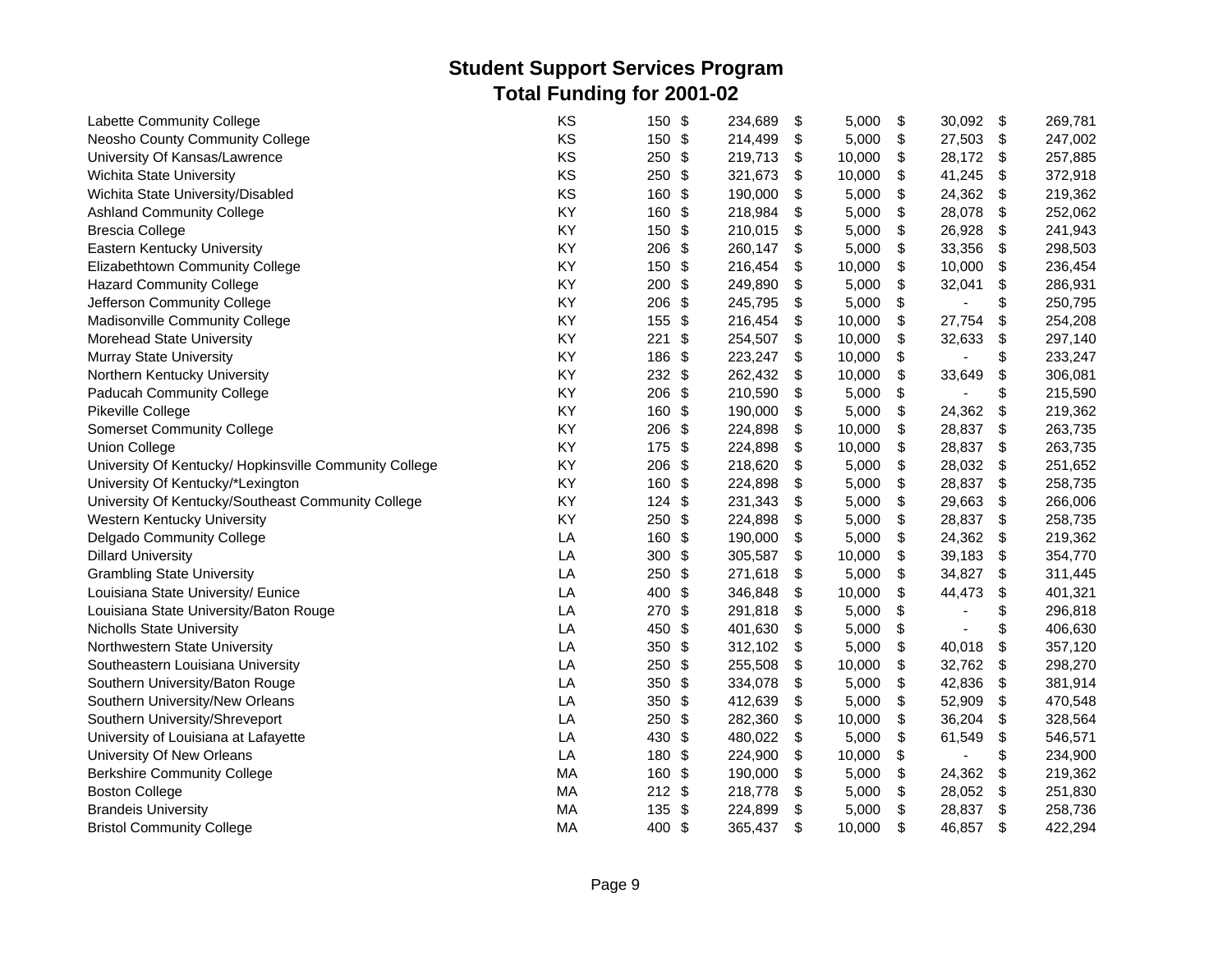| Bunker Hill Community College/Boston Chelsea | <b>MA</b> | 175    | \$            | 218,777 | \$<br>5,000  | \$<br>28,052                   | $\mathfrak s$             | 251,829 |
|----------------------------------------------|-----------|--------|---------------|---------|--------------|--------------------------------|---------------------------|---------|
| Cape Cod Community College                   | MA        | 175 \$ |               | 218,980 | \$<br>10,000 | \$<br>19,620                   | \$                        | 248,600 |
| <b>Fitchburg State College</b>               | MA        | 160    | \$            | 216,454 | \$<br>5,000  | \$<br>27,754                   | \$                        | 249,208 |
| Holyoke Community College                    | MA        | 215    | \$            | 263,486 | \$<br>5,000  | \$<br>33,784                   | \$                        | 302,270 |
| Massachusetts College of Liberal Arts        | MA        | 200    | \$            | 216,454 | \$<br>10,000 | \$<br>27,754                   | \$                        | 254,208 |
| Massasoit Community College/Brockton/Canton  | MA        | 129    | \$            | 216,454 | \$<br>10,000 | \$<br>27,754                   | \$                        | 254,208 |
| Middlesex Community College                  | MA        | 160    | \$            | 190,000 | \$<br>5,000  | \$                             | \$                        | 195,000 |
| Middlesex Community College/ Lowell          | MA        | 200    | \$            | 239,708 | \$<br>10,000 | \$<br>30,736                   | \$                        | 280,444 |
| Mount Ida College                            | MA        | 160    | \$            | 190,000 | \$<br>5,000  | \$<br>24,362                   | \$                        | 219,362 |
| Mount Wachusett Community College            | MA        | 200    | \$            | 292,069 | \$<br>5,000  | \$<br>37,449                   | \$                        | 334,518 |
| North Shore Community College                | MA        | 375    | \$            | 410,554 | \$<br>5,000  | \$                             | \$                        | 415,554 |
| Northern Essex Community College             | MA        | 250    | \$            | 282,303 | \$<br>10,000 | \$<br>36,197                   | \$                        | 328,500 |
| Salem State College                          | MA        | 310    | \$            | 349,019 | \$<br>5,000  | \$<br>44,752                   | \$                        | 398,771 |
| Springfield Technical Community College      | MA        | 240    | \$            | 228,419 | \$<br>5,000  | \$                             | \$                        | 233,419 |
| University Of Massachusetts/Boston           | <b>MA</b> | 200    | \$            | 330,970 | \$<br>10,000 | \$<br>42,437                   | \$                        | 383,407 |
| University Of Massachusetts/Dartmouth        | MA        | 300    | \$            | 312,408 | \$<br>5,000  | \$<br>28,116                   | \$                        | 345,524 |
| <b>Westfield State College</b>               | MA        | 160    | \$            | 223,356 | \$<br>5,000  | \$<br>28,639                   | \$                        | 256,995 |
| <b>Baltimore City Community College</b>      | <b>MD</b> | 200    | \$            | 258,511 | \$<br>5,000  | \$<br>33,147                   | \$                        | 296,658 |
| <b>Bowie State University</b>                | <b>MD</b> | 257    | \$            | 230,472 | \$<br>5,000  | \$<br>29,551                   | \$                        | 265,023 |
| <b>Catonsville Community College</b>         | <b>MD</b> | 200    | \$            | 247,734 | \$<br>5,000  | \$<br>$\blacksquare$           | \$                        | 252,734 |
| Chesapeake College                           | <b>MD</b> | 210    | \$            | 247,129 | \$<br>10,000 | \$<br>31,687                   | \$                        | 288,816 |
| Coppin State College                         | MD        | 160    | \$            | 218,728 | \$<br>5,000  | \$<br>28,046                   | \$                        | 251,774 |
| <b>Essex Community College</b>               | MD        | 165    | \$            | 218,897 | \$<br>10,000 | \$<br>28,067                   | \$                        | 256,964 |
| <b>Frostburg State University</b>            | MD        | 275    | \$            | 256,547 | \$<br>10,000 | \$<br>32,895                   | \$                        | 299,442 |
| <b>Howard Community College</b>              | <b>MD</b> | 225    | \$            | 291,307 | \$<br>5,000  | \$                             | \$                        | 296,307 |
| Montgomery College/Rockville Campus          | <b>MD</b> | 160    | \$            | 190,000 | \$<br>5,000  | \$<br>$\overline{\phantom{a}}$ | \$                        | 195,000 |
| Prince George's Community College            | MD        | 275    | \$            | 274,288 | \$<br>5,000  | \$<br>35,169                   | \$                        | 314,457 |
| Sojourner-Douglas College                    | MD        | 130    | \$            | 203,895 | \$<br>5,000  | \$<br>26,144                   | \$                        | 235,039 |
| University Of Maryland/Baltimore County      | MD        | 270    | \$            | 286,985 | \$<br>5,000  | \$<br>36,798                   | \$                        | 328,783 |
| University Of Maryland/College Park          | MD        | 350    | \$            | 305,477 | \$<br>5,000  | \$<br>39,169                   | \$                        | 349,646 |
| University Of Maryland/Eastern Shore         | MD        | 232 \$ |               | 231,265 | \$<br>5,000  | \$<br>29,653                   | \$                        | 265,918 |
| <b>Central Maine Technical College</b>       | ME        | 150    | \$            | 216,454 | \$<br>5,000  | \$<br>27,754                   | $\boldsymbol{\mathsf{S}}$ | 249,208 |
| Kennebec Valley Technical College            | ME        | 175    | \$            | 218,984 | \$<br>5,000  | \$<br>28,078                   | \$                        | 252,062 |
| Northern Maine Technical College             | <b>ME</b> | 160    | \$            | 190,000 | \$<br>5,000  | \$<br>24,362                   | \$                        | 219,362 |
| University Of Maine/Augusta (Uma)            | ME        | 360    | \$            | 374,874 | \$<br>5,000  | \$<br>48,067                   | -\$                       | 427,941 |
| University Of Maine/Farmington               | ME        | 189    | \$            | 218,984 | \$<br>5,000  | \$<br>28,078                   | \$                        | 252,062 |
| University Of Maine/Fort Kent                | ME        | 140    | \$            | 221,654 | \$<br>5,000  | \$<br>28,421                   | \$                        | 255,075 |
| University Of Maine/Orono                    | ME        | 425    | \$            | 434,558 | \$<br>5,000  | \$<br>55,719                   | \$                        | 495,277 |
| University Of Maine/Presque Isle             | ME        | 180    | $\frac{3}{2}$ | 231,928 | \$<br>10,000 | \$<br>29,738                   | \$                        | 271,666 |
| Washington State Community College           | ME        | 160 \$ |               | 190,000 | \$<br>5,000  | \$<br>24,362                   | \$                        | 219,362 |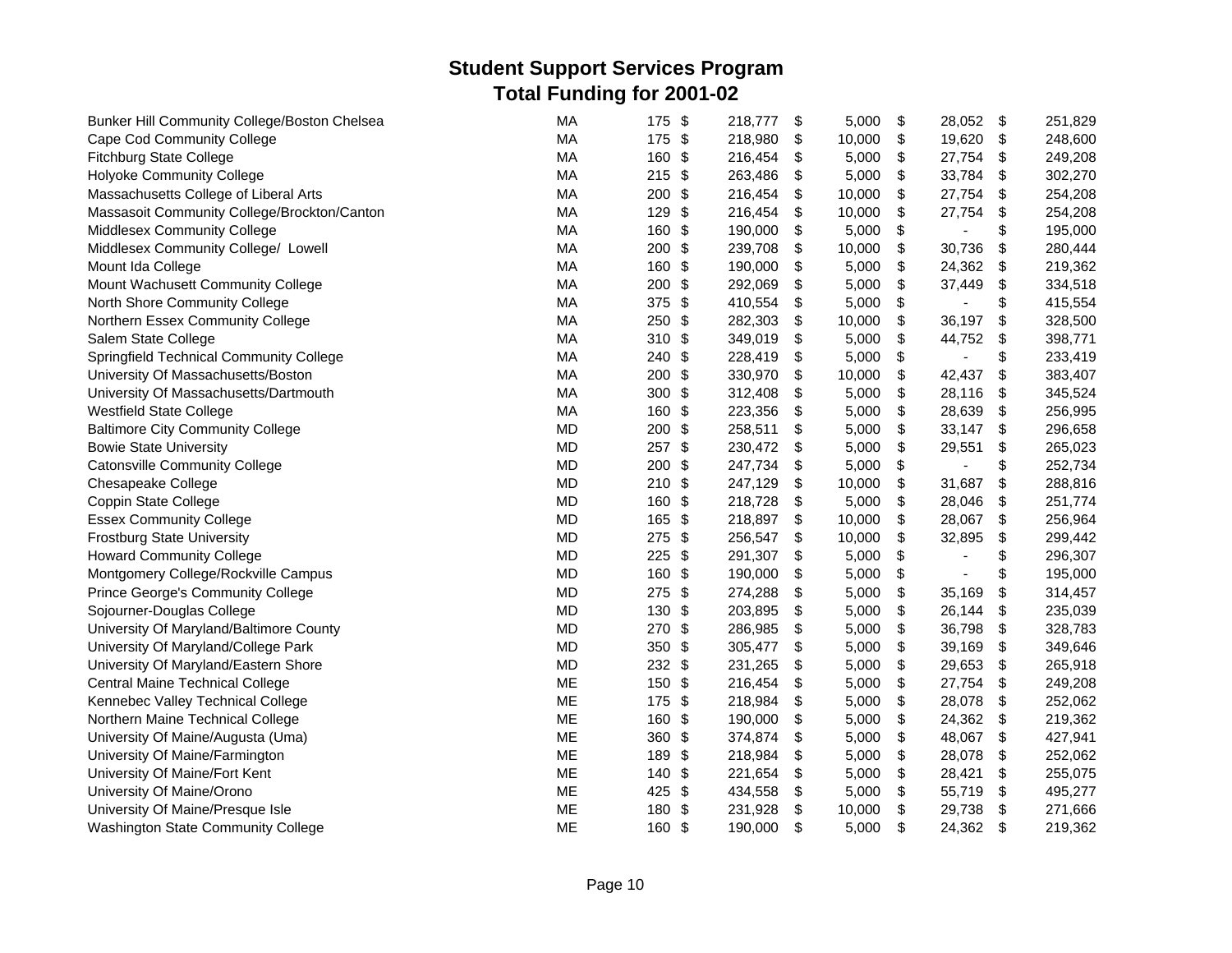| College Of The Marshall Islands                        | MH        | 225      | \$            | 224,898   | \$<br>5,000  | \$<br>28,837                   | \$<br>258,735   |
|--------------------------------------------------------|-----------|----------|---------------|-----------|--------------|--------------------------------|-----------------|
| Adrian College                                         | MI        | $126$ \$ |               | 218,984   | \$<br>5,000  | \$<br>28,078                   | \$<br>252,062   |
| Alpena Community College                               | MI        | 155 \$   |               | 245,820   | \$<br>10,000 | \$<br>$\overline{\phantom{a}}$ | \$<br>255,820   |
| Aquinas College                                        | MI        | 125      | \$            | 190,000   | \$<br>5,000  | \$<br>16,500                   | \$<br>211,500   |
| Bay De Noc Community College                           | MI        | 150      | \$            | 224,915   | \$<br>10,000 | \$<br>28,839                   | \$<br>263,754   |
| <b>Bay Mills Community College</b>                     | MI        | 160      | \$            | 190,000   | \$<br>5,000  | \$<br>24,362                   | \$<br>219,362   |
| Finlandia University                                   | MI        | 210      | $\frac{1}{2}$ | 242,417   | \$<br>5,000  | \$                             | \$<br>247,417   |
| <b>Gogebic Community College</b>                       | MI        | 160      | \$            | 190,000   | \$<br>5,000  | \$<br>24,362                   | \$<br>219,362   |
| <b>Grand Rapids Community College</b>                  | MI        | 250      | \$            | 299,148   | \$<br>5,000  | \$<br>38,357                   | \$<br>342,505   |
| <b>Grand Valley State University</b>                   | MI        | 215      | \$            | 240,753   | \$<br>5,000  | \$<br>30,870                   | \$<br>276,623   |
| Kellogg Community College                              | MI        | 250      | \$            | 272,063   | \$<br>5,000  | \$<br>34,884                   | \$<br>311,947   |
| Lake Michigan College                                  | MI        | 110 \$   |               | 216,454   | \$<br>5,000  | \$<br>27,754                   | \$<br>249,208   |
| <b>Lansing Community College</b>                       | MI        | 150 \$   |               | 216,454   | \$<br>10,000 | \$<br>27,754                   | \$<br>254,208   |
| Madonna University                                     | MI        | 200      | \$            | 216,454   | \$<br>5,000  | \$                             | \$<br>221,454   |
| Marygove College                                       | MI        | 155 \$   |               | 216,454   | \$<br>5,000  | \$<br>27,754                   | \$<br>249,208   |
| Michigan State University                              | MI        | 600 \$   |               | 511,250   | \$<br>5,000  | \$<br>65,553                   | \$<br>581,803   |
| Mott Community College                                 | MI        | 200 \$   |               | 293,708   | \$<br>5,000  | \$<br>30,000                   | \$<br>328,708   |
| Northern Michigan University                           | MI        | $210$ \$ |               | 231,068   | \$<br>5,000  | \$<br>29,628                   | \$<br>265,696   |
| Siena Heights College                                  | MI        | 135      | \$            | 218,566   | \$<br>5,000  | \$<br>28,025                   | \$<br>251,591   |
| Southwestern Michigan College                          | MI        | 270      | \$            | 224,616   | \$<br>5,000  | \$<br>28,800                   | \$<br>258,416   |
| <b>Wayne County Commmnity College</b>                  | MI        | 350      | \$            | 442,531   | \$<br>5,000  | \$<br>56,742                   | \$<br>504,273   |
| <b>Wayne State University</b>                          | MI        | 308      | \$            | 380,730   | \$<br>10,000 | \$<br>48,817                   | \$<br>439,547   |
| Western Michigan University                            | MI        | 225      | $\frac{1}{2}$ | 218,984   | \$<br>5,000  | \$<br>28,078                   | \$<br>252,062   |
| Anoka-Ramsey Community College                         | <b>MN</b> | 175      | \$            | 224,898   | \$<br>5,000  | \$<br>28,837                   | \$<br>258,735   |
| <b>Arrowhead Community Colleges</b>                    | <b>MN</b> | 1022 \$  |               | 1,133,406 | \$<br>5,000  | \$<br>83,539                   | \$<br>1,221,945 |
| Augsburg College                                       | <b>MN</b> | 160 \$   |               | 190,000   | \$<br>5,000  | \$<br>24,362                   | \$<br>219,362   |
| Bemidji State University                               | <b>MN</b> | 350 \$   |               | 332,918   | \$<br>10,000 | \$<br>42,687                   | \$<br>385,605   |
| Carleton College                                       | <b>MN</b> | 75 \$    |               | 187,396   | \$<br>5,000  | \$<br>24,028                   | \$<br>216,424   |
| Central Lakes Community and Technical College          | <b>MN</b> | 160      | \$            | 190,000   | \$<br>5,000  | \$<br>24,362                   | \$<br>219,362   |
| Century Community And Technical College/ West & East   | <b>MN</b> | $200$ \$ |               | 249,298   | \$<br>10,000 | \$<br>31,965                   | \$<br>291,263   |
| College Of Saint Scholastica                           | MN        | 175 \$   |               | 218,984   | \$<br>10,000 | \$<br>28,078                   | \$<br>257,062   |
| Dakota County Technical College                        | <b>MN</b> | 160      | \$            | 190,000   | \$<br>5,000  | \$<br>24,362                   | \$<br>219,362   |
| Fond Du Lac Tribal And Community College               | <b>MN</b> | 175 \$   |               | 218,984   | \$<br>5,000  | \$<br>28,078                   | \$<br>252,062   |
| Lake Superior College (formerly Duluth Comty Col Cntr) | <b>MN</b> | 210      | \$            | 224,898   | \$<br>5,000  | \$<br>28,837                   | \$<br>258,735   |
| Leech Lake Tribal College                              | <b>MN</b> | 160      | \$            | 190,000   | \$<br>5,000  | \$<br>24,362                   | \$<br>219,362   |
| <b>Mankato State University</b>                        | <b>MN</b> | 175      | \$            | 259,851   | \$<br>10,000 | \$<br>20,000                   | \$<br>289,851   |
| Metropolitan State University                          | <b>MN</b> | 160      | \$            | 190,000   | \$<br>5,000  | \$<br>24,362                   | \$<br>219,362   |
| Minneapolis Community College & Tech College           | MN        | 225      | $\frac{1}{2}$ | 262,122   | \$<br>10,000 | \$<br>33,610                   | \$<br>305,732   |
| Normandale Community College                           | <b>MN</b> | 225      | $\frac{1}{2}$ | 245,766   | \$<br>5,000  | \$<br>$\blacksquare$           | \$<br>250,766   |
| North Hennepin Community College                       | <b>MN</b> | 230 \$   |               | 275,600   | \$<br>5,000  | \$<br>35,338                   | \$<br>315,938   |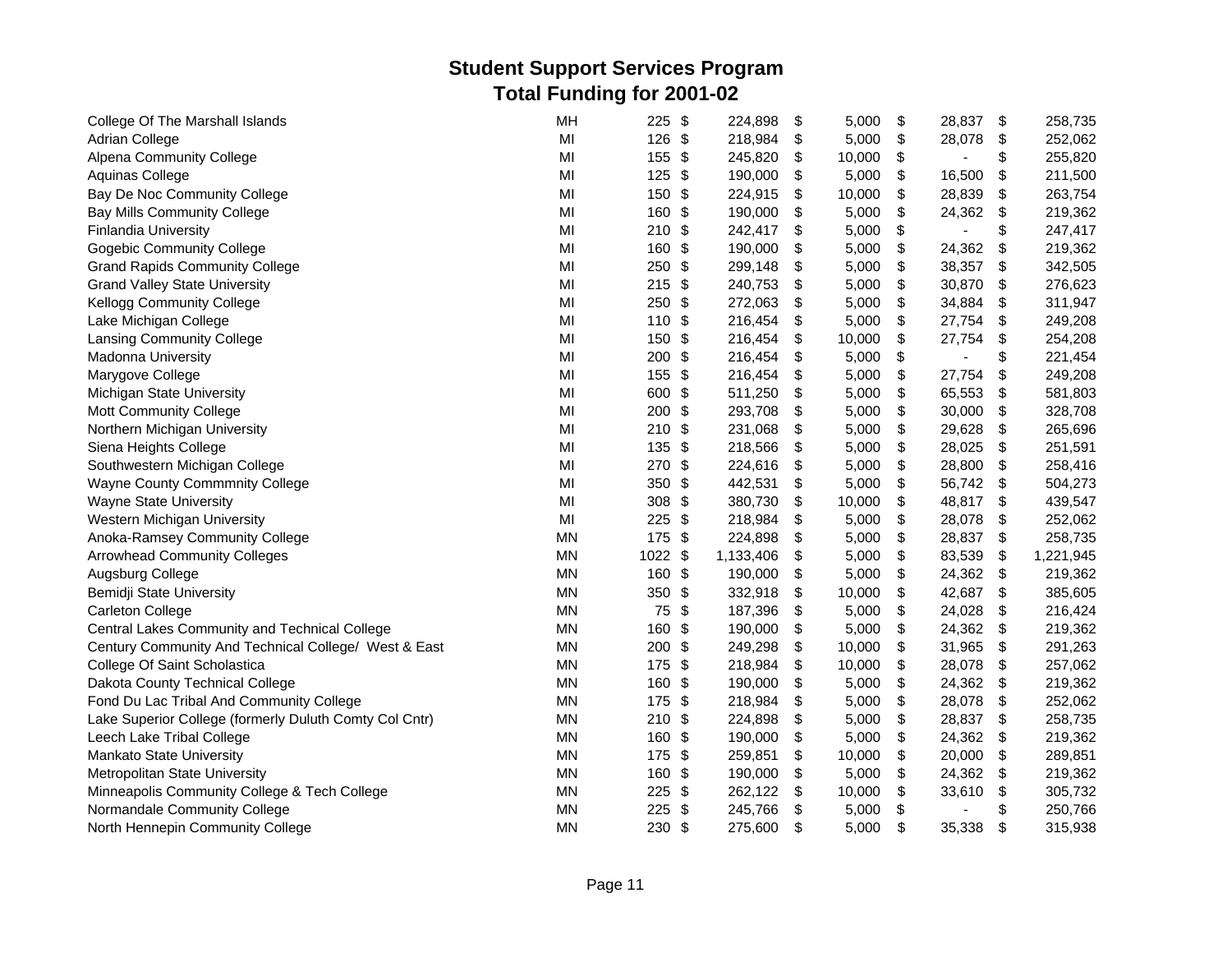| <b>Rochester Community Technical College</b>                   | <b>MN</b> | 280      | \$                        | 292,773 | \$  | 5,000  | \$<br>37,540         | \$<br>335,313 |
|----------------------------------------------------------------|-----------|----------|---------------------------|---------|-----|--------|----------------------|---------------|
| Southwest State University                                     | <b>MN</b> | $210$ \$ |                           | 227,650 | \$  | 5,000  | \$<br>20,000         | \$<br>252,650 |
| St. Cloud Technical College                                    | <b>MN</b> | 140      | \$                        | 216,454 | \$  | 5,000  | \$<br>$\blacksquare$ | \$<br>221,454 |
| St. Olaf College                                               | <b>MN</b> | 100      | \$                        | 190,000 | \$  | 10,000 | \$<br>24,362         | \$<br>224,362 |
| University Of Minnesota/ Minneapolis                           | <b>MN</b> | 240      | \$                        | 256,167 | \$  | 10,000 | \$<br>32,846         | \$<br>299,013 |
| University Of Minnesota/Crookston                              | <b>MN</b> | 160      | \$                        | 222,013 | \$  | 5,000  | \$<br>28,467         | \$<br>255,480 |
| Winona State University                                        | <b>MN</b> | 225      | \$                        | 224,840 | \$  | 5,000  | \$<br>28,829         | \$<br>258,669 |
| Central Missouri State University                              | <b>MO</b> | 200      | \$                        | 234,396 | \$  | 5,000  | \$<br>30,054         | \$<br>269,450 |
| Columbia College                                               | <b>MO</b> | 160      | $\boldsymbol{\mathsf{S}}$ | 190,000 | \$  | 5,000  | \$                   | \$<br>195,000 |
| Crowder College                                                | <b>MO</b> | 175      | \$                        | 218,984 | \$  | 10,000 | \$<br>28,078         | \$<br>257,062 |
| Harris Stowe State College                                     | <b>MO</b> | 200      | \$                        | 218,984 | \$  | 5,000  | \$<br>28,078         | \$<br>252,062 |
| Junior College District Of Jefferson County/ Jefferson College | <b>MO</b> | 150      | \$                        | 216,454 | \$  | 10,000 | \$                   | \$<br>226,454 |
| <b>Lincoln University</b>                                      | <b>MO</b> | 250      | $\frac{1}{2}$             | 255,881 | \$  | 5,000  | \$<br>32,809         | \$<br>293,690 |
| Metropolitan Community College/Penn Valley                     | <b>MO</b> | 250      | $\frac{1}{2}$             | 281,210 | \$  | 5,000  | \$<br>36,057         | \$<br>322,267 |
| Mineral Area College                                           | <b>MO</b> | 200 \$   |                           | 216,454 | \$  | 10,000 | \$<br>27,754         | \$<br>254,208 |
| Missouri Southern State College                                | <b>MO</b> | 160      | \$                        | 190,000 | \$  | 5,000  | \$<br>24,362         | \$<br>219,362 |
| North Central Missouri College                                 | <b>MO</b> | 160      | \$                        | 190,000 | \$  | 5,000  | \$<br>24,362         | \$<br>219,362 |
| Northwest Missouri State University                            | <b>MO</b> | 180      | \$                        | 224,898 | \$  | 10,000 | \$<br>28,837         | \$<br>263,735 |
| Saint Louis University                                         | <b>MO</b> | 175      | $\frac{1}{2}$             | 218,982 | \$  | 5,000  | \$<br>28,078         | \$<br>252,060 |
| Southeast Missouri State University                            | <b>MO</b> | 200      | \$                        | 244,562 | -\$ | 10,000 | \$<br>31,358         | \$<br>285,920 |
| Southwest Missouri State University/Main Campus                | <b>MO</b> | 180      | \$                        | 216,454 | \$  | 5,000  | \$<br>27,754         | \$<br>249,208 |
| St Louis Community College At Florissant Valley                | <b>MO</b> | 160      | \$                        | 190,000 | \$  | 5,000  | \$<br>$\overline{a}$ | \$<br>195,000 |
| <b>State Fair Community College</b>                            | <b>MO</b> | 160      | $\frac{1}{2}$             | 190,000 | \$  | 5,000  | \$<br>23,725         | \$<br>218,725 |
| Three Rivers Community College                                 | <b>MO</b> | 250      | \$                        | 225,447 | \$  | 10,000 | \$<br>28,907         | \$<br>264,354 |
| University Of Missouri/Columbia                                | <b>MO</b> | 650      | \$                        | 470,640 | \$  | 5,000  | \$<br>60,346         | \$<br>535,986 |
| University Of Missouri/St. Louis                               | <b>MO</b> | 125      | \$                        | 216,454 | \$  | 10,000 | \$<br>ä,             | \$<br>226,454 |
| <b>Washington University</b>                                   | <b>MO</b> | 200      | \$                        | 263,237 | \$  | 10,000 | \$<br>33,753         | \$<br>306,990 |
| Northern Marianas College                                      | <b>MP</b> | 160      | \$                        | 190,000 | \$  | 5,000  | \$<br>24,362         | \$<br>219,362 |
| <b>Alcorn State University</b>                                 | <b>MS</b> | 200      | \$                        | 253,929 | \$  | 5,000  | \$<br>32,559         | \$<br>291,488 |
| Copiah-Lincoln Community College                               | <b>MS</b> | 125      | \$                        | 218,984 | \$  | 5,000  | \$<br>28,078         | \$<br>252,062 |
| Hinds Community College/Utica                                  | <b>MS</b> | 175      | \$                        | 218,984 | \$  | 5,000  | \$<br>28,078         | \$<br>252,062 |
| Holmes Community College/Goodman                               | <b>MS</b> | 200      | \$                        | 239,549 | \$  | 5,000  | \$                   | \$<br>244,549 |
| Mary Holmes College                                            | <b>MS</b> | 200      | \$                        | 246,798 | \$  | 5,000  | \$<br>31,645         | \$<br>283,443 |
| Mississippi State University/Starkville                        | <b>MS</b> | 150      | \$                        | 216,454 | \$  | 5,000  | \$                   | \$<br>221,454 |
| Mississippi Valley State University                            | <b>MS</b> | 182 \$   |                           | 216,454 | \$  | 5,000  | \$                   | \$<br>221,454 |
| Northeast Mississippi Community College                        | <b>MS</b> | 150      | $\frac{1}{2}$             | 200,000 | \$  | 5,000  | \$                   | \$<br>205,000 |
| Northwest Mississippi Community College                        | <b>MS</b> | 156 \$   |                           | 237,541 | \$  | 10,000 | \$                   | \$<br>247,541 |
| Pearl River Community College                                  | <b>MS</b> | 158      | $\frac{1}{2}$             | 241,253 | \$  | 5,000  | \$<br>30,934         | \$<br>277,187 |
| <b>Rust College</b>                                            | <b>MS</b> | 200 \$   |                           | 216,019 | \$  | 5,000  | \$<br>27,698         | \$<br>248,717 |
| <b>Tougaloo College</b>                                        | <b>MS</b> | 150 \$   |                           | 240,455 | \$  | 5,000  | \$<br>30,831         | \$<br>276,286 |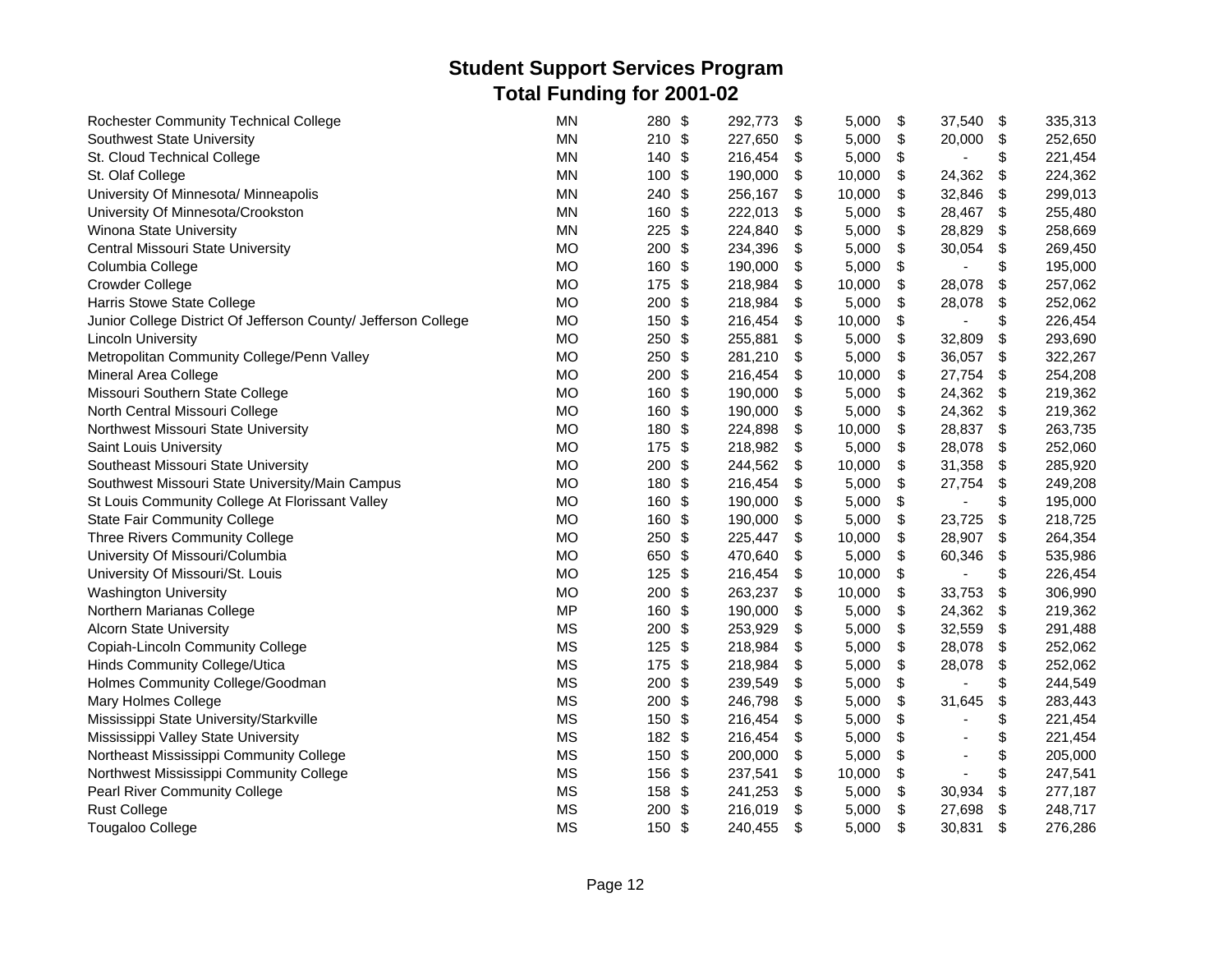| University Of Southern Mississippi/Hattiesburg      | <b>MS</b> | $\frac{1}{2}$<br>200             | 216,454 | \$<br>5,000  | \$                             | \$  | 221,454 |
|-----------------------------------------------------|-----------|----------------------------------|---------|--------------|--------------------------------|-----|---------|
| William Carey College                               | <b>MS</b> | 135 \$                           | 190,000 | \$<br>5,000  | \$                             | \$  | 195,000 |
| <b>Blackfeet Community College</b>                  | <b>MT</b> | 165<br>$\frac{1}{2}$             | 232,180 | \$<br>10,000 | \$<br>29,770                   | \$  | 271,950 |
| Dawson Community College                            | <b>MT</b> | \$<br>120                        | 209,771 | \$<br>5,000  | \$<br>26,897                   | \$  | 241,668 |
| <b>Flathead Valley Community College</b>            | <b>MT</b> | \$<br>300                        | 248,990 | \$<br>10,000 | \$<br>31,926                   | \$  | 290,916 |
| Fort Belknap College                                | <b>MT</b> | \$<br>100                        | 216,454 | \$<br>5,000  | \$<br>27,754                   | \$  | 249,208 |
| Fort Peck Community College                         | MT        | 155<br>\$                        | 218,984 | \$<br>10,000 | \$<br>28,078                   | \$  | 257,062 |
| Little Big Horn College                             | <b>MT</b> | 160<br>\$                        | 116,947 | \$<br>5,000  | \$                             | \$  | 121,947 |
| Montana State University/ Billings                  | <b>MT</b> | \$<br>250                        | 234,551 | \$<br>10,000 | \$<br>30,074                   | \$  | 274,625 |
| Montana State University/Bozeman                    | <b>MT</b> | 298<br>\$                        | 335,728 | \$<br>5,000  | \$                             | \$  | 340,728 |
| Montana State University/Northern                   | <b>MT</b> | \$<br>240                        | 224,397 | \$<br>5,000  | \$<br>$\blacksquare$           | \$  | 229,397 |
| Rocky Mountain College                              | MT        | 250<br>\$                        | 223,827 | \$<br>5,000  | \$<br>28,699                   | \$  | 257,526 |
| Salish-Kootenai College                             | MT        | \$<br>230                        | 224,606 | \$<br>5,000  | \$<br>28,799                   | \$  | 258,405 |
| Stone Child College                                 | <b>MT</b> | 125<br>$\frac{1}{2}$             | 218,508 | \$<br>5,000  | \$<br>28,017                   | \$  | 251,525 |
| University Of Great Falls                           | <b>MT</b> | 210 \$                           | 222,001 | \$<br>5,000  | \$<br>28,465                   | \$  | 255,466 |
| University Of Montana/Missoula                      | <b>MT</b> | 375 \$                           | 314,855 | \$<br>5,000  | \$<br>40,371                   | \$  | 360,226 |
| Western Montana College                             | <b>MT</b> | $\boldsymbol{\mathsf{S}}$<br>160 | 190,000 | \$<br>5,000  | \$<br>24,362                   | \$  | 219,362 |
| Appalachian State University                        | <b>NC</b> | 150<br>\$                        | 218,859 | \$<br>5,000  | \$<br>28,062                   | -\$ | 251,921 |
| Barber-Scotia College                               | <b>NC</b> | 160<br>\$                        | 190,000 | \$<br>5,000  | \$<br>24,362                   | \$  | 219,362 |
| <b>Beaufort County Community College</b>            | <b>NC</b> | 175<br>\$                        | 261,302 | \$<br>10,000 | \$<br>33,504                   | \$  | 304,806 |
| Caldwell Community College/ Watauga                 | <b>NC</b> | \$<br>150                        | 223,351 | \$<br>5,000  | \$<br>28,638                   | \$  | 256,989 |
| <b>Carteret Community College</b>                   | <b>NC</b> | \$<br>160                        | 190,000 | \$<br>5,000  | \$<br>24,362                   | \$  | 219,362 |
| <b>Central Piedmont Community College</b>           | <b>NC</b> | 175<br>\$                        | 223,287 | \$<br>5,000  | \$<br>$\blacksquare$           | \$  | 228,287 |
| College Of The Albemarle/Elizabeth City Dare Chowan | <b>NC</b> | \$<br>230                        | 235,281 | \$<br>10,000 | \$<br>30,168                   | \$  | 275,449 |
| Davidson County Community College                   | <b>NC</b> | \$<br>160                        | 190,000 | \$<br>5,000  | \$<br>24,362                   | \$  | 219,362 |
| Elizabeth City State University                     | <b>NC</b> | 150<br>\$                        | 239,183 | \$<br>5,000  | \$<br>30,668                   | \$  | 274,851 |
| <b>Fayetteville State University</b>                | <b>NC</b> | 175<br>$\frac{1}{2}$             | 259,454 | \$<br>5,000  | \$<br>33,267                   | \$  | 297,721 |
| <b>Halifax Community College</b>                    | <b>NC</b> | $212$ \$                         | 253,813 | \$<br>5,000  | \$<br>32,544                   | \$  | 291,357 |
| James Sprunt Community College                      | <b>NC</b> | $210$ \$                         | 259,300 | \$<br>5,000  | \$<br>33,248                   | \$  | 297,548 |
| Johnson C. Smith University                         | <b>NC</b> | 125<br>\$                        | 216,454 | \$<br>5,000  | \$<br>27,754                   | \$  | 249,208 |
| Johnston Community College                          | <b>NC</b> | $\frac{1}{2}$<br>160             | 190,000 | \$<br>5,000  | \$<br>$\overline{\phantom{a}}$ | \$  | 195,000 |
| Livingstone College                                 | <b>NC</b> | 175 \$                           | 224,898 | \$<br>5,000  | \$<br>28,837                   | \$  | 258,735 |
| Mars Hill College                                   | <b>NC</b> | 150<br>\$                        | 216,454 | \$<br>5,000  | \$<br>27,754                   | \$  | 249,208 |
| <b>Mayland Community College</b>                    | <b>NC</b> | 135<br>\$                        | 226,966 | \$<br>10,000 | \$<br>29,102                   | \$  | 266,068 |
| Nash Community College                              | <b>NC</b> | \$<br>150                        | 219,073 | \$<br>5,000  | \$                             | \$  | 224,073 |
| North Carolina A & T State University               | <b>NC</b> | \$<br>175                        | 216,454 | \$<br>5,000  | \$<br>27,754                   | \$  | 249,208 |
| Piedmont Community College/Person&Caswell           | <b>NC</b> | 200<br>\$                        | 264,216 | \$<br>10,000 | \$<br>33,878                   | \$  | 308,094 |
| Randolph Community College                          | <b>NC</b> | 160<br>\$                        | 213,079 | \$<br>5,000  | \$<br>$\blacksquare$           | \$  | 218,079 |
| Roanoke-Chowan Community College/ Ahoskie           | <b>NC</b> | \$<br>175                        | 229,505 | \$<br>5,000  | \$<br>29,427                   | \$  | 263,932 |
| Saint Augustine's College                           | <b>NC</b> | 150 \$                           | 239,316 | \$<br>5,000  | \$<br>30,685                   | \$  | 275,001 |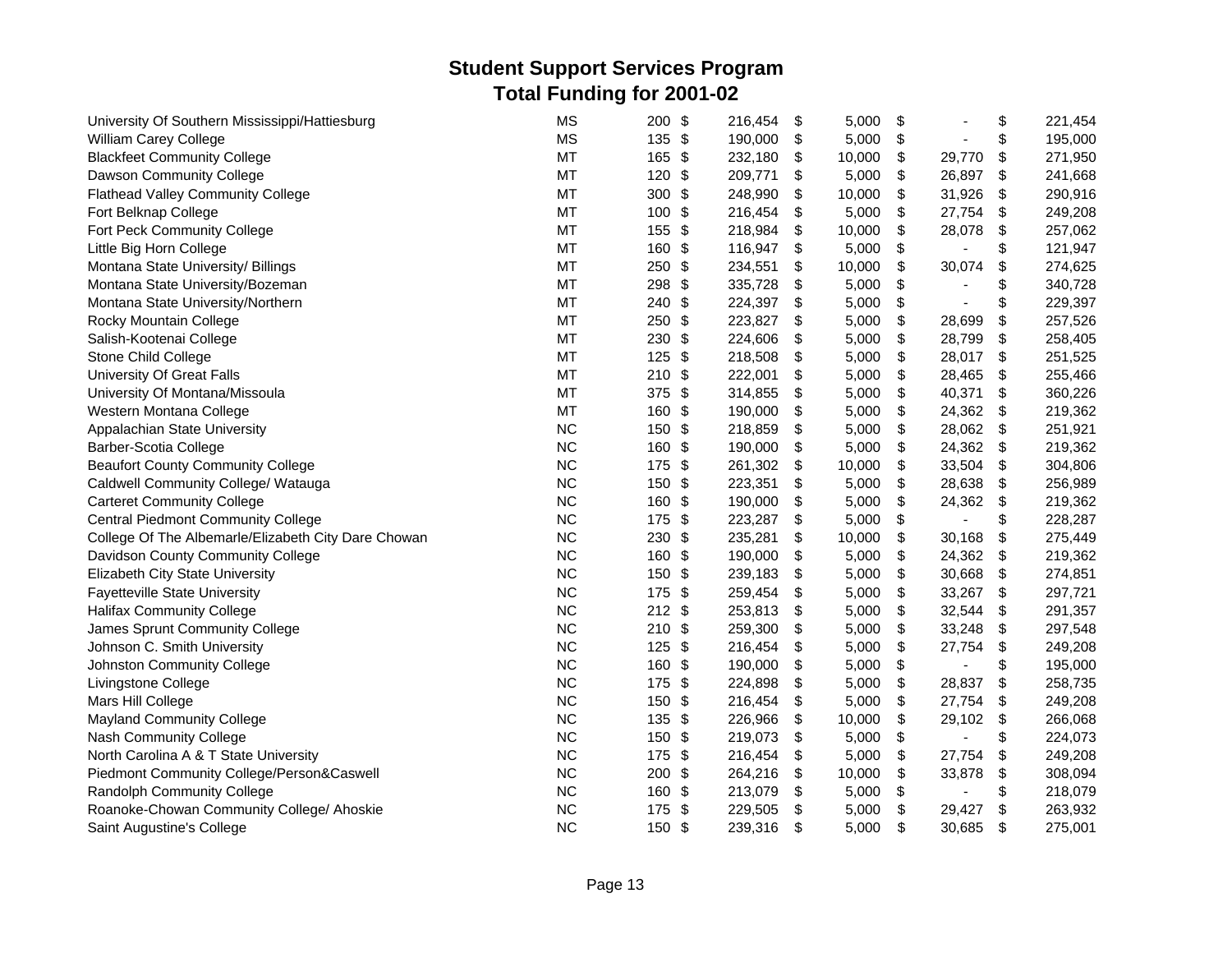| <b>Sampson Community College</b>                                  | <b>NC</b> | 150 \$   |               | 218,984 | \$<br>10,000 | \$           | \$                        | 228,984 |
|-------------------------------------------------------------------|-----------|----------|---------------|---------|--------------|--------------|---------------------------|---------|
| Sandhills Community College                                       | <b>NC</b> | 160 \$   |               | 190,000 | \$<br>5,000  | \$<br>24,362 | \$                        | 219,362 |
| Southwestern Community College                                    | <b>NC</b> | 150      | $\sqrt[6]{3}$ | 234,158 | \$<br>5,000  | \$           | \$                        | 239,158 |
| University Of North Carolina/Charlotte                            | <b>NC</b> | 150      | \$            | 218,710 | \$<br>5,000  | \$           | \$                        | 223,710 |
| University Of North Carolina/Greensboro                           | <b>NC</b> | 200      | $\frac{1}{2}$ | 255,422 | \$<br>10,000 | \$           | \$                        | 265,422 |
| University Of North Carolina/Pembroke                             | <b>NC</b> | 200      | \$            | 220,547 | \$<br>5,000  | \$<br>28,279 | \$                        | 253,826 |
| Vance-Granville Community College                                 | <b>NC</b> | 250      | $\sqrt[6]{3}$ | 229,056 | \$<br>5,000  | \$           | \$                        | 234,056 |
| Western Carolina University                                       | <b>NC</b> | 225      | $\sqrt[6]{3}$ | 248,481 | \$<br>5,000  | \$           | \$                        | 253,481 |
| <b>Wilkes Community College</b>                                   | <b>NC</b> | 175      | \$            | 242,876 | \$<br>5,000  | \$<br>31,142 | $\boldsymbol{\mathsf{S}}$ | 279,018 |
| <b>Wilson Technical Community College</b>                         | <b>NC</b> | 175 \$   |               | 242,322 | \$<br>10,000 | \$<br>31,071 | \$                        | 283,393 |
| Winston-Salem State University                                    | <b>NC</b> | 160      | \$            | 190,000 | \$<br>5,000  | \$<br>24,362 | \$                        | 219,362 |
| Cankdeska Cikana Community College(Little Hoop Community College) | <b>ND</b> | 48       | \$            | 216,454 | \$<br>5,000  | \$<br>27,754 | \$                        | 249,208 |
| Dickinson State University                                        | <b>ND</b> | 200      | \$            | 216,454 | \$<br>10,000 | \$<br>27,754 | \$                        | 254,208 |
| North Dakota State University/Fargo                               | <b>ND</b> | 350 $$$  |               | 326,733 | \$<br>5,000  | \$<br>41,894 | \$                        | 373,627 |
| <b>Sitting Bull College</b>                                       | <b>ND</b> | $115$ \$ |               | 217,637 | \$<br>5,000  | \$<br>27,906 | \$                        | 250,543 |
| Turtle Mountain Community College                                 | <b>ND</b> | 150      | \$            | 224,871 | \$<br>5,000  | \$<br>28,833 | $\boldsymbol{\mathsf{S}}$ | 258,704 |
| United Tribes Technical College                                   | <b>ND</b> | 135 \$   |               | 216,454 | \$<br>5,000  | \$<br>27,754 | $\boldsymbol{\mathsf{S}}$ | 249,208 |
| University Of Mary                                                | <b>ND</b> | 160      | \$            | 216,454 | \$<br>5,000  | \$<br>27,754 | \$                        | 249,208 |
| University Of North Dakota/Grand Forks                            | <b>ND</b> | 300      | \$            | 259,084 | \$<br>5,000  | \$<br>33,220 | \$                        | 297,304 |
| University of North Dakota/Lake Region State College              | <b>ND</b> | 160      | -\$           | 190,000 | \$<br>5,000  | \$           | \$                        | 195,000 |
| <b>Central Community College</b>                                  | <b>NE</b> | 160      | \$            | 190,000 | \$<br>5,000  | \$<br>24,362 | \$                        | 219,362 |
| <b>Chadron State College</b>                                      | <b>NE</b> | 160      | \$            | 190,000 | \$<br>5,000  | \$<br>24,362 | \$                        | 219,362 |
| <b>Creighton University</b>                                       | <b>NE</b> | 140      | $\sqrt[6]{3}$ | 219,337 | \$<br>5,000  | \$<br>28,124 | \$                        | 252,461 |
| Doane College/Crete Campus                                        | <b>NE</b> | 200      | \$            | 211,508 | \$<br>10,000 | \$<br>27,120 | \$                        | 248,628 |
| Metropolitan Community College                                    | <b>NE</b> | 400      | \$            | 267,317 | \$<br>5,000  | \$<br>34,276 | \$                        | 306,593 |
| Nebraska Indian Community College                                 | <b>NE</b> | 150      | \$            | 224,384 | \$<br>5,000  | \$<br>28,771 | \$                        | 258,155 |
| Peru State College                                                | <b>NE</b> | 230      | $\frac{1}{2}$ | 218,984 | \$<br>5,000  | \$<br>28,078 | \$                        | 252,062 |
| <b>Southeast Community College</b>                                | <b>NE</b> | 160 \$   |               | 190,000 | \$<br>5,000  | \$<br>24,362 | \$                        | 219,362 |
| University Of Nebraska/ Omaha                                     | <b>NE</b> | 150      | \$            | 241,220 | \$<br>5,000  | \$<br>30,929 | \$                        | 277,149 |
| University Of Nebraska/Kearney                                    | <b>NE</b> | 169      | - \$          | 219,813 | \$<br>10,000 | \$<br>28,185 | \$                        | 257,998 |
| University Of Nebraska/Lincoln                                    | <b>NE</b> | 350      | \$            | 383,782 | \$<br>5,000  | \$<br>49,209 | \$                        | 437,991 |
| Wayne State College                                               | <b>NE</b> | 200      | \$            | 237,167 | \$<br>5,000  | \$<br>30,410 | \$                        | 272,577 |
| Western Nebraska Community College                                | <b>NE</b> | 200      | \$            | 259,321 | \$<br>10,000 | \$<br>33,250 | \$                        | 302,571 |
| Keene State University                                            | <b>NH</b> | 165      | \$            | 235,998 | \$<br>5,000  | \$<br>30,260 | \$                        | 271,258 |
| N. Hampshire Cmty Tech Col/Manchester                             | <b>NH</b> | 160      | -\$           | 190,000 | \$<br>5,000  | \$<br>24,362 | \$                        | 219,362 |
| <b>Plymouth State College</b>                                     | <b>NH</b> | 210      | - \$          | 231,190 | \$<br>5,000  | \$<br>29,643 | \$                        | 265,833 |
| University Of New Hampshire                                       | <b>NH</b> | 180      | $\sqrt[6]{3}$ | 245,844 | \$<br>10,000 | \$<br>31,522 | \$                        | 287,366 |
| <b>Atlantic Community College</b>                                 | <b>NJ</b> | 200      | \$            | 224,898 | \$<br>5,000  | \$<br>28,837 | \$                        | 258,735 |
| <b>Bloomfield College and Seminary</b>                            | <b>NJ</b> | 160      | -\$           | 190,000 | \$<br>5,000  | \$<br>24,362 | \$                        | 219,362 |
| <b>Camden County College</b>                                      | <b>NJ</b> | 175 \$   |               | 224,899 | \$<br>5,000  | \$<br>28,837 | \$                        | 258,736 |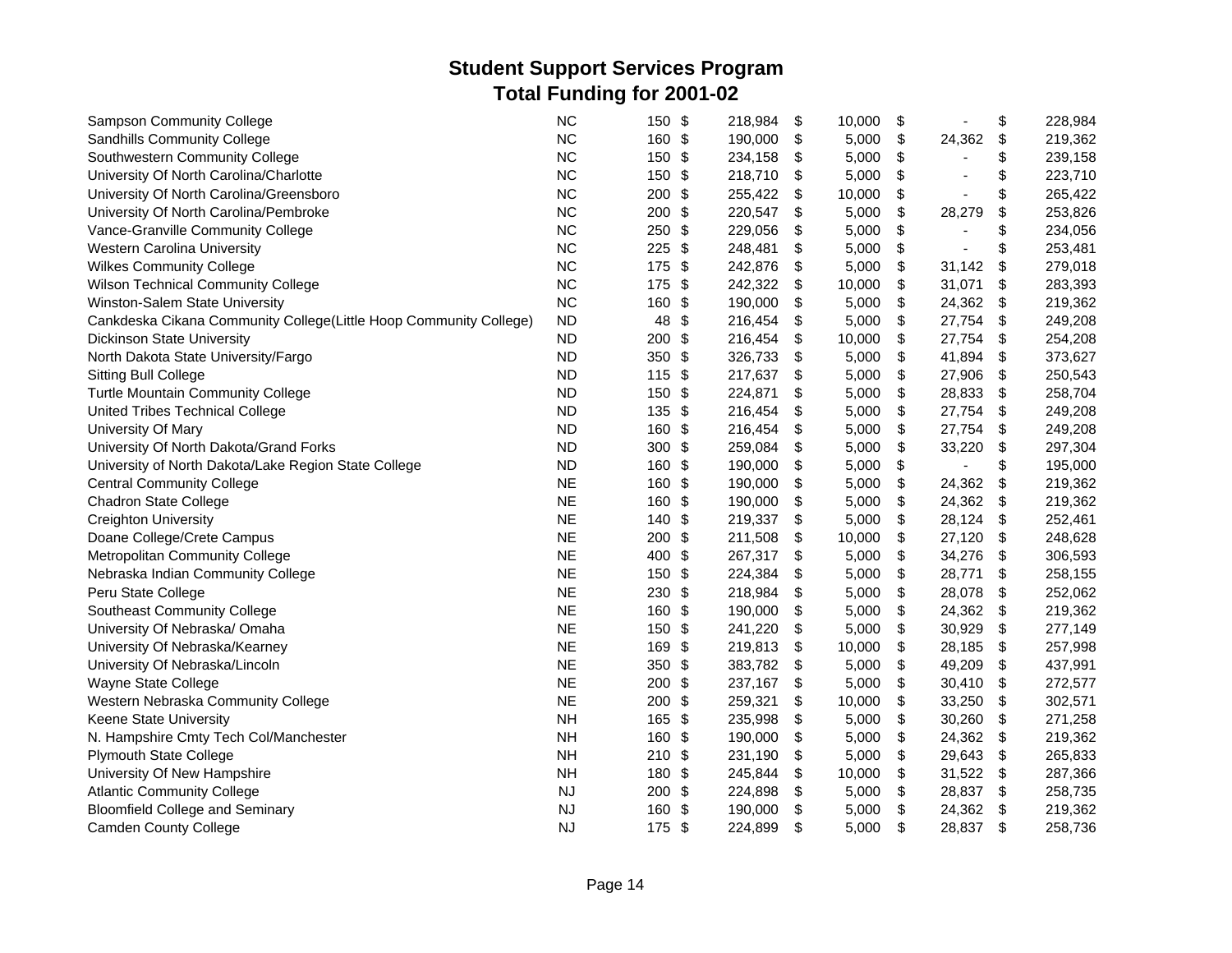| <b>Cumberland County College</b>           | <b>NJ</b> | \$<br>275            | 218,185 | \$<br>5,000  | \$<br>27,976         | \$                        | 251,161 |
|--------------------------------------------|-----------|----------------------|---------|--------------|----------------------|---------------------------|---------|
| <b>Essex County College</b>                | <b>NJ</b> | 350 \$               | 350,276 | \$<br>5,000  | \$<br>ä,             | \$                        | 355,276 |
| Georgian Court College                     | <b>NJ</b> | 150<br>\$            | 218,984 | \$<br>5,000  | \$<br>28,078         | \$                        | 252,062 |
| <b>Hudson County Community College</b>     | <b>NJ</b> | 300<br>\$            | 315,170 | \$<br>5,000  | \$<br>40,411         | \$                        | 360,581 |
| <b>Mercer County Community College</b>     | <b>NJ</b> | 175<br>\$            | 216,454 | \$<br>5,000  | \$<br>27,754         | \$                        | 249,208 |
| Middlesex County College                   | <b>NJ</b> | 160<br>\$            | 231,162 | \$<br>5,000  | \$<br>29,640         | $\frac{1}{2}$             | 265,802 |
| New Jersey City University                 | <b>NJ</b> | \$<br>150            | 216,454 | \$<br>5,000  | \$<br>27,754         | \$                        | 249,208 |
| New Jersey Institute of Technology         | NJ        | \$<br>200            | 224,896 | \$<br>5,000  | \$<br>28,836         | \$                        | 258,732 |
| Ramapo College Of New Jersey               | <b>NJ</b> | 140<br>\$            | 218,984 | \$<br>10,000 | \$<br>10,600         | \$                        | 239,584 |
| Richard Stockton College/New Jersey        | <b>NJ</b> | \$<br>160            | 190,000 | \$<br>5,000  | \$<br>24,362         | \$                        | 219,362 |
| <b>Rider University</b>                    | <b>NJ</b> | 150<br>\$            | 224,898 | \$<br>10,000 | \$<br>28,837         | \$                        | 263,735 |
| Rutgers University/New Brunswick           | <b>NJ</b> | 400<br>$\frac{1}{2}$ | 397,589 | \$<br>5,000  | \$<br>50,979         | \$                        | 453,568 |
| Seton Hall University                      | <b>NJ</b> | 325<br>\$            | 219,088 | \$<br>5,000  | \$<br>28,092         | \$                        | 252,180 |
| <b>Trenton State College</b>               | <b>NJ</b> | 200<br>-\$           | 216,454 | \$<br>5,000  | \$                   | \$                        | 221,454 |
| Albuquerque Technical Vocational Institute | <b>NM</b> | 160<br>\$            | 190,000 | \$<br>5,000  | \$<br>24,362         | \$                        | 219,362 |
| <b>Clovis Community College</b>            | <b>NM</b> | 160<br>\$            | 190,000 | \$<br>5,000  | \$<br>24,362         | \$                        | 219,362 |
| College Of Santa Fe                        | <b>NM</b> | $216$ \$             | 265,221 | \$<br>5,000  | \$<br>34,007         | $\boldsymbol{\mathsf{S}}$ | 304,228 |
| Eastern New Mexico Univ./Roswell           | <b>NM</b> | 160<br>\$            | 190,000 | \$<br>10,000 | \$<br>٠              | \$                        | 200,000 |
| Eastern New Mexico University/Portales     | <b>NM</b> | 300<br>\$            | 272,263 | \$<br>5,000  | \$<br>34,910         | \$                        | 312,173 |
| New Mexico Highlands University            | <b>NM</b> | 350<br>\$            | 431,021 | \$<br>5,000  | \$<br>55,266         | \$                        | 491,287 |
| New Mexico Junior College                  | <b>NM</b> | \$<br>150            | 206,297 | \$<br>5,000  | \$<br>26,452         | \$                        | 237,749 |
| New Mexico State Univ/Las Cruces           | <b>NM</b> | 350<br>\$            | 308,416 | \$<br>5,000  | \$<br>39,545         | \$                        | 352,961 |
| Northern New Mexico Community College      | <b>NM</b> | 180<br>\$            | 216,454 | \$<br>5,000  | \$<br>27,754         | \$                        | 249,208 |
| San Juan College                           | <b>NM</b> | $\frac{1}{2}$<br>160 | 190,000 | \$<br>5,000  | \$<br>$\blacksquare$ | \$                        | 195,000 |
| Sourthwestern Indian Polytechnic Institute | <b>NM</b> | 160<br>\$            | 190,000 | \$<br>5,000  | \$<br>24,362         | \$                        | 219,362 |
| Univ of New Mexico/Albuquerque             | <b>NM</b> | 160<br>$\frac{1}{2}$ | 190,000 | \$<br>5,000  | \$<br>24,362         | \$                        | 219,362 |
| Univ Of New Mexico/Disabled                | <b>NM</b> | 200<br>\$            | 331,205 | \$<br>5,000  | \$                   | \$                        | 336,205 |
| Univ of New Mexico/Valencia Campus         | <b>NM</b> | 160<br>\$            | 190,000 | \$<br>5,000  | \$                   | \$                        | 195,000 |
| University of New Mexico/Gallup Campus     | <b>NM</b> | 160<br>-\$           | 190,000 | \$<br>5,000  | \$                   | \$                        | 195,000 |
| Community College of Southern Nevada       | <b>NV</b> | $\frac{1}{2}$<br>160 | 190,000 | \$<br>5,000  | \$<br>24,362         | $\boldsymbol{\mathsf{S}}$ | 219,362 |
| University Of Nevada/Las Vegas             | <b>NV</b> | 265<br>\$            | 255,576 | \$<br>10,000 | \$<br>32,770         | $\boldsymbol{\mathsf{S}}$ | 298,346 |
| University Of Nevada/Reno                  | <b>NV</b> | \$<br>175            | 265,543 | \$<br>5,000  | \$<br>34,048         | $\,$                      | 304,591 |
| <b>Broome Community College</b>            | <b>NY</b> | 250<br>\$            | 216,447 | \$<br>10,000 | \$                   | \$                        | 226,447 |
| Cazenovia College                          | <b>NY</b> | 160<br>$\frac{1}{2}$ | 226,578 | 10,000<br>\$ | \$<br>29,052         | \$                        | 265,630 |
| <b>Clarkson University</b>                 | <b>NY</b> | $\frac{1}{2}$<br>160 | 224,898 | 5,000<br>\$  | \$                   | \$                        | 229,898 |
| <b>College Of Aeronautics</b>              | <b>NY</b> | 220<br>\$            | 190,000 | \$<br>5,000  | \$<br>24,362         | \$                        | 219,362 |
| College Of Mount Saint Vincent             | <b>NY</b> | 100<br>\$            | 216,454 | \$<br>5,000  | \$<br>27,754         | \$                        | 249,208 |
| <b>Corning Community College</b>           | <b>NY</b> | \$<br>205            | 225,472 | \$<br>5,000  | \$<br>$\overline{a}$ | \$                        | 230,472 |
| <b>CUNY/Bronx Community College</b>        | <b>NY</b> | \$<br>563            | 460,424 | \$<br>10,000 | \$<br>59,036         | \$                        | 529,460 |
| <b>CUNY/City College</b>                   | <b>NY</b> | 461<br>\$            | 407,020 | \$<br>5,000  | \$<br>52,189         | \$                        | 464,209 |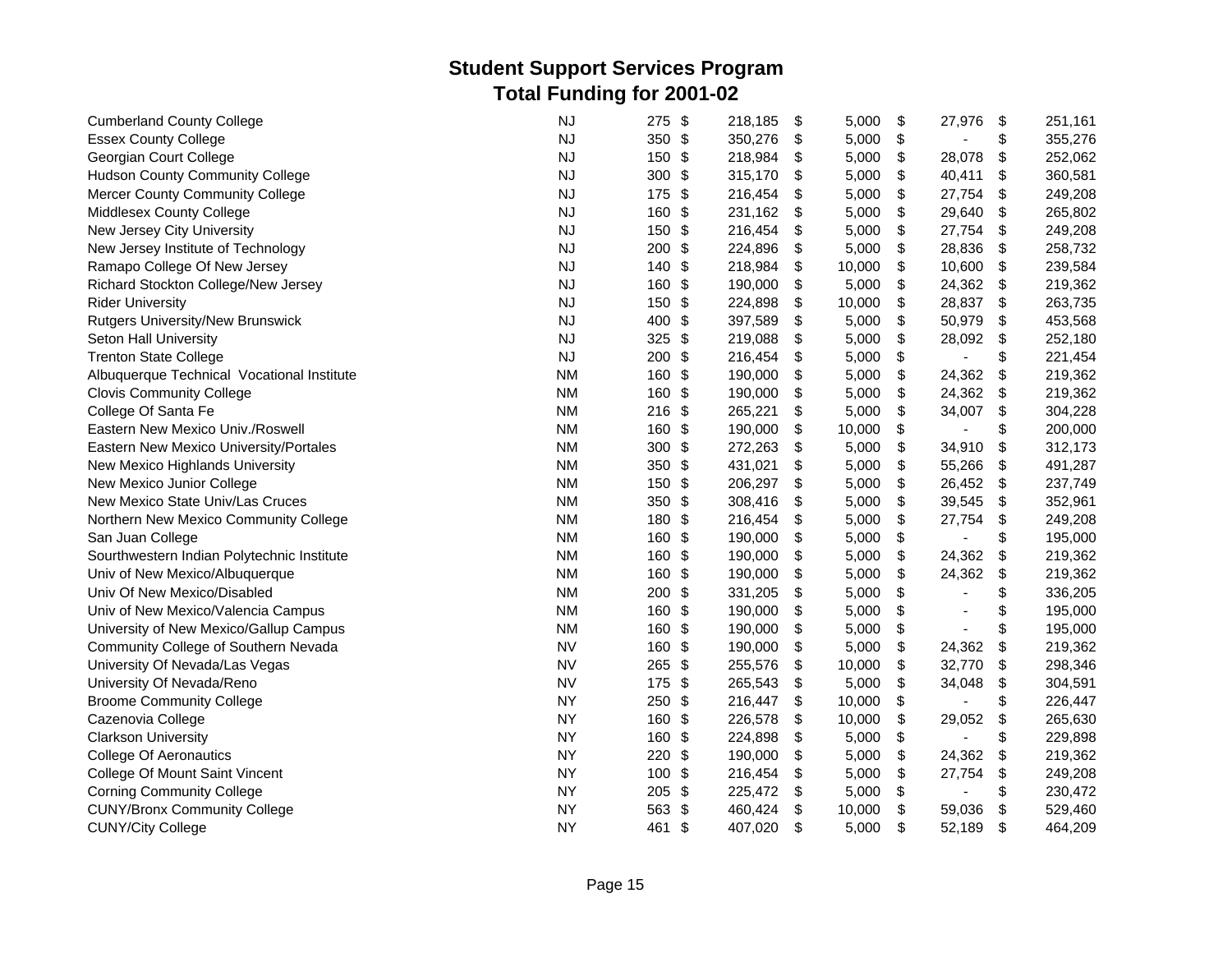| <b>CUNY/Hunter College</b>                  | <b>NY</b> | 325      | \$            | 345,553 | \$<br>5,000  | \$<br>44,307                   | \$                        | 394,860 |
|---------------------------------------------|-----------|----------|---------------|---------|--------------|--------------------------------|---------------------------|---------|
| CUNY/John Jay College Of Criminal Justice   | <b>NY</b> | 275 \$   |               | 238,063 | \$<br>5,000  | \$<br>30,525                   | \$                        | 273,588 |
| <b>CUNY/Kingsborough Community College</b>  | <b>NY</b> | 250      | \$            | 202,812 | \$<br>5,000  | \$                             | \$                        | 207,812 |
| <b>CUNY/Medgar Evers College</b>            | <b>NY</b> | 236      | \$            | 216,454 | \$<br>5,000  | \$<br>27,754                   | \$                        | 249,208 |
| <b>CUNY/Queens College</b>                  | <b>NY</b> | 186      | \$            | 219,267 | \$<br>5,000  | \$                             | \$                        | 224,267 |
| <b>CUNY/York College</b>                    | <b>NY</b> | 300      | \$            | 290,641 | \$<br>5,000  | \$<br>37,266                   | \$                        | 332,907 |
| CUNY/York College-Disabled                  | <b>NY</b> | 80       | \$            | 216,454 | \$<br>10,000 | \$<br>27,754                   | \$                        | 254,208 |
| Dowling College                             | <b>NY</b> | 100      | \$            | 186,922 | \$<br>10,000 | \$<br>23,967                   | \$                        | 220,889 |
| Fordham University                          | <b>NY</b> | 200      | \$            | 218,984 | \$<br>5,000  | \$<br>28,078                   | \$                        | 252,062 |
| <b>Genesee Community College</b>            | <b>NY</b> | 250      | \$            | 224,898 | \$<br>5,000  | \$<br>28,837                   | \$                        | 258,735 |
| Iona College                                | <b>NY</b> | 200      | \$            | 252,043 | \$<br>5,000  | \$                             | \$                        | 257,043 |
| Jefferson Community College                 | <b>NY</b> | 160      | \$            | 190,000 | \$<br>5,000  | \$<br>24,362                   | \$                        | 219,362 |
| Long Island University/Brooklyn             | <b>NY</b> | 380      | \$            | 417,048 | \$<br>5,000  | \$                             | \$                        | 422,048 |
| Marist College/Poughkeepsie                 | <b>NY</b> | 115      | -\$           | 213,245 | \$<br>10,000 | \$                             | \$                        | 223,245 |
| Medaille College                            | <b>NY</b> | 220      | \$            | 216,190 | \$<br>5,000  | \$<br>27,720                   | \$                        | 248,910 |
| Mercy College                               | <b>NY</b> | 250      | $\frac{1}{2}$ | 218,984 | \$<br>10,000 | \$<br>28,078                   | $\boldsymbol{\mathsf{S}}$ | 257,062 |
| <b>Molloy College</b>                       | <b>NY</b> | 160      | \$            | 190,000 | \$<br>5,000  | \$<br>24,362                   | \$                        | 219,362 |
| Monroe Community College                    | <b>NY</b> | 250      | \$            | 227,218 | \$<br>10,000 | \$                             | \$                        | 237,218 |
| Nassau Cmty College-Disable                 | <b>NY</b> | 395      | $\frac{1}{2}$ | 322,462 | \$<br>5,000  | \$<br>$\overline{\phantom{a}}$ | \$                        | 327,462 |
| Orange County Community College/Middletown  | <b>NY</b> | $232$ \$ |               | 217,469 | \$<br>5,000  | \$                             | \$                        | 222,469 |
| Polytechnic University                      | <b>NY</b> | 250      | \$            | 278,661 | \$<br>5,000  | \$<br>35,730                   | \$                        | 319,391 |
| Queensborough Community College             | <b>NY</b> | 105      | \$            | 276,311 | \$<br>5,000  | \$<br>35,429                   | \$                        | 316,740 |
| Rochester Institute Of Technology           | <b>NY</b> | 250      | $\frac{1}{2}$ | 236,625 | \$<br>5,000  | \$<br>$\mathbf{r}$             | \$                        | 241,625 |
| <b>Schenectady County Community College</b> | <b>NY</b> | 175 \$   |               | 216,454 | \$<br>5,000  | \$<br>27,754                   | \$                        | 249,208 |
| <b>Suffolk County Community College</b>     | <b>NY</b> | 250      | \$            | 216,454 | \$<br>5,000  | \$<br>27,754                   | \$                        | 249,208 |
| SUNY/Albany                                 | <b>NY</b> | 160      | \$            | 190,000 | \$<br>5,000  | \$<br>24,362                   | \$                        | 219,362 |
| SUNY/Binghamton University                  | <b>NY</b> | 525      | \$            | 315,324 | \$<br>10,000 | \$                             | \$                        | 325,324 |
| SUNY/Brockport                              | <b>NY</b> | 250      | \$            | 244,158 | \$<br>5,000  | \$<br>31,306                   | \$                        | 280,464 |
| SUNY/Buffalo State College                  | <b>NY</b> | 185      | \$            | 218,984 | \$<br>5,000  | \$<br>28,078                   | \$                        | 252,062 |
| SUNY/Buffalo University                     | <b>NY</b> | 275      | \$            | 222,779 | \$<br>10,000 | \$                             | \$                        | 232,779 |
| SUNY/College at Potsdam                     | <b>NY</b> | 200      | \$            | 231,402 | \$<br>5,000  | \$                             | \$                        | 236,402 |
| SUNY/College Of Technology/Canton           | <b>NY</b> | $216$ \$ |               | 218,984 | \$<br>5,000  | \$                             | \$                        | 223,984 |
| <b>SUNY/New Paltz</b>                       | <b>NY</b> | 500      | \$            | 353,545 | \$<br>5,000  | \$                             | \$                        | 358,545 |
| SUNY/Plattsburgh                            | <b>NY</b> | 375      | \$            | 400,549 | \$<br>5,000  | \$<br>51,359                   | \$                        | 456,908 |
| <b>SUNY/Rockland Community College</b>      | <b>NY</b> | 160      | \$            | 190,000 | \$<br>5,000  | \$                             | \$                        | 195,000 |
| <b>SUNY/Ulster County Community College</b> | <b>NY</b> | 210      | \$            | 224,312 | \$<br>5,000  | \$<br>28,762                   | \$                        | 258,074 |
| <b>Syracuse University</b>                  | <b>NY</b> | 350      | \$            | 266,761 | \$<br>5,000  | \$<br>34,204                   | \$                        | 305,965 |
| <b>Westchester Community College</b>        | <b>NY</b> | 160      | $\frac{1}{2}$ | 190,000 | \$<br>5,000  | \$<br>24,362                   | \$                        | 219,362 |
| Agricultural Technical Institute/Wooster    | OH        | 206      | \$            | 231,518 | \$<br>5,000  | \$<br>29,685                   | \$                        | 266,203 |
| <b>Bowling Green State University</b>       | OH        | 450 \$   |               | 439,483 | \$<br>5,000  | \$<br>56,351                   | \$                        | 500,834 |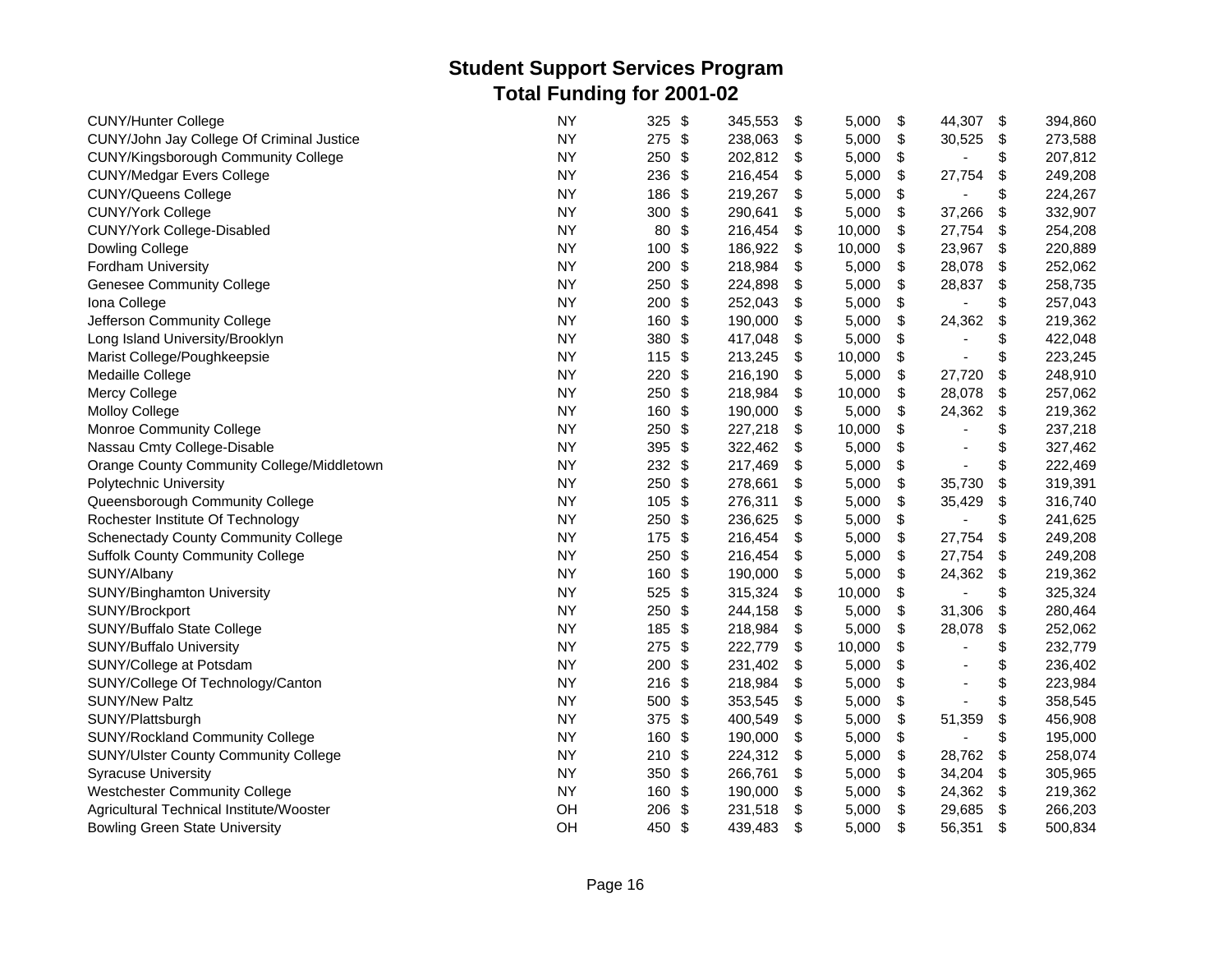| <b>Central State University</b>                | OH        | 250      | \$  | 287,441 | \$<br>10,000 | \$<br>36,856         | \$  | 334,297 |
|------------------------------------------------|-----------|----------|-----|---------|--------------|----------------------|-----|---------|
| Cincinnati State Technical & Community College | OH        | 180 \$   |     | 216,454 | \$<br>5,000  | \$<br>27,754         | \$  | 249,208 |
| <b>Clark State Community College</b>           | OH        | 160      | -\$ | 190,000 | \$<br>5,000  | \$<br>24,362         | \$  | 219,362 |
| <b>Cleveland State University</b>              | OH        | 685      | \$  | 402,433 | \$<br>5,000  | \$<br>51,600         | \$  | 459,033 |
| <b>Columbus State Community College</b>        | OH        | 160      | \$  | 190,000 | \$<br>5,000  | \$<br>24,362         | \$  | 219,362 |
| Cuyahoga Cmty College/Disabled/Metro East West | OH        | 226      | \$  | 231,866 | \$<br>5,000  | \$<br>29,730         | \$  | 266,596 |
| Cuyahoga Cmty College/Metro                    | OH        | 196      | \$  | 224,898 | \$<br>5,000  | \$<br>28,837         | -\$ | 258,735 |
| David N. Myers College/Downtown                | OH        | 275      | \$  | 218,355 | \$<br>5,000  | \$<br>27,998         | \$  | 251,353 |
| Hocking College/ Main & Perry                  | OH        | 150      | \$  | 216,454 | \$<br>5,000  | \$<br>27,754         | \$  | 249,208 |
| Kent State University                          | OH        | 300      | \$  | 342,538 | \$<br>5,000  | \$<br>43,921         | \$  | 391,459 |
| Lourdes College                                | OH        | 130      | \$  | 208,617 | \$<br>5,000  | \$<br>26,749         | \$  | 240,366 |
| Oberlin College                                | OH        | 175      | -\$ | 247,530 | \$<br>5,000  | \$<br>31,739         | \$  | 284,269 |
| Ohio University/Athens                         | OH        | 275      | \$  | 242,702 | \$<br>5,000  | \$<br>31,120         | \$  | 278,822 |
| <b>Shawnee State University</b>                | OH        | 170      | -\$ | 224,898 | \$<br>5,000  | \$<br>28,837         | -\$ | 258,735 |
| <b>Sinclair Community College</b>              | OH        | 150      | \$  | 216,454 | \$<br>5,000  | \$<br>27,754         | \$  | 249,208 |
| University of Cincinnati                       | OH        | 160      | \$  | 190,000 | \$<br>5,000  | \$<br>24,362         | \$  | 219,362 |
| University of Toledo                           | OH        | 160 \$   |     | 190,000 | \$<br>5,000  | \$<br>÷,             | \$  | 195,000 |
| <b>Washington State Community College</b>      | OH        | 175      | -\$ | 224,900 | \$<br>5,000  | \$<br>28,837         | \$  | 258,737 |
| <b>Xavier University</b>                       | OH        | 160      | \$  | 190,000 | \$<br>5,000  | \$<br>ä,             | \$  | 195,000 |
| <b>Bacone College</b>                          | OK        | 140      | \$  | 216,454 | \$<br>5,000  | \$<br>27,754         | \$  | 249,208 |
| <b>Cameron University</b>                      | OK        | 221      | \$  | 298,705 | \$<br>5,000  | \$<br>38,300         | \$  | 342,005 |
| Carl Albert State College/Poteau And Sallisaw  | OK        | 282      | \$  | 326,998 | \$<br>10,000 | \$<br>41,928         | \$  | 378,926 |
| <b>Connors State College</b>                   | OK        | 160      | -\$ | 190,000 | \$<br>5,000  | \$<br>24,362         | \$  | 219,362 |
| <b>East Central University</b>                 | OK        | $255$ \$ |     | 364,780 | \$<br>10,000 | \$<br>$\blacksquare$ | \$  | 374,780 |
| Eastern Oklahoma State                         | OK        | 150      | \$  | 216,454 | \$<br>10,000 | \$<br>27,754         | \$  | 254,208 |
| Langston University                            | OK        | 250      | \$  | 398,901 | \$<br>10,000 | \$<br>51,147         | \$  | 460,048 |
| Murray State College                           | OK        | 275      | \$  | 273,803 | \$<br>10,000 | \$<br>35,107         | \$  | 318,910 |
| Northeastern Oklahoma A&M College              | OK        | 160      | \$  | 190,000 | \$<br>5,000  | \$<br>24,362         | \$  | 219,362 |
| Northeastern State University                  | OK        | 175 \$   |     | 222,048 | \$<br>5,000  | \$<br>28,471         | \$  | 255,519 |
| <b>Oklahoma State University</b>               | OK        | 180      | \$  | 223,850 | \$<br>5,000  | \$<br>28,702         | \$  | 257,552 |
| <b>Redlands Community College</b>              | OK        | 200      | \$  | 224,571 | \$<br>5,000  | \$                   | \$  | 229,571 |
| Rogers State College                           | OK        | 300      | \$  | 285,411 | \$<br>5,000  | \$<br>36,596         | \$  | 327,007 |
| Seminole State College                         | OK        | 160      | \$  | 190,000 | \$<br>5,000  | \$<br>24,362         | \$  | 219,362 |
| Southeastern Oklahoma State University         | OK        | 300      | \$  | 266,060 | \$<br>5,000  | \$<br>34,114         | \$  | 305,174 |
| Southern Nazarene University                   | OK        | 160      | \$  | 190,000 | \$<br>5,000  | \$                   | \$  | 195,000 |
| St Gregory's University                        | OK        | 160      | \$  | 190,000 | \$<br>5,000  | \$<br>24,362         | \$  | 219,362 |
| University of Cenral Oklahoma                  | OK        | 160      | \$  | 190,000 | \$<br>5,000  | \$                   | \$  | 195,000 |
| University Of Oklahoma/Norman                  | OK        | 410 \$   |     | 381,340 | \$<br>5,000  | \$                   | \$  | 386,340 |
| Western Oklahoma State College                 | OK        | 160      | \$  | 190,000 | \$<br>5,000  | \$<br>24,362         | \$  | 219,362 |
| <b>Blue Mountain Community College</b>         | <b>OR</b> | 160      | \$  | 177,538 | \$<br>5,000  | \$<br>22,764         | \$  | 205,302 |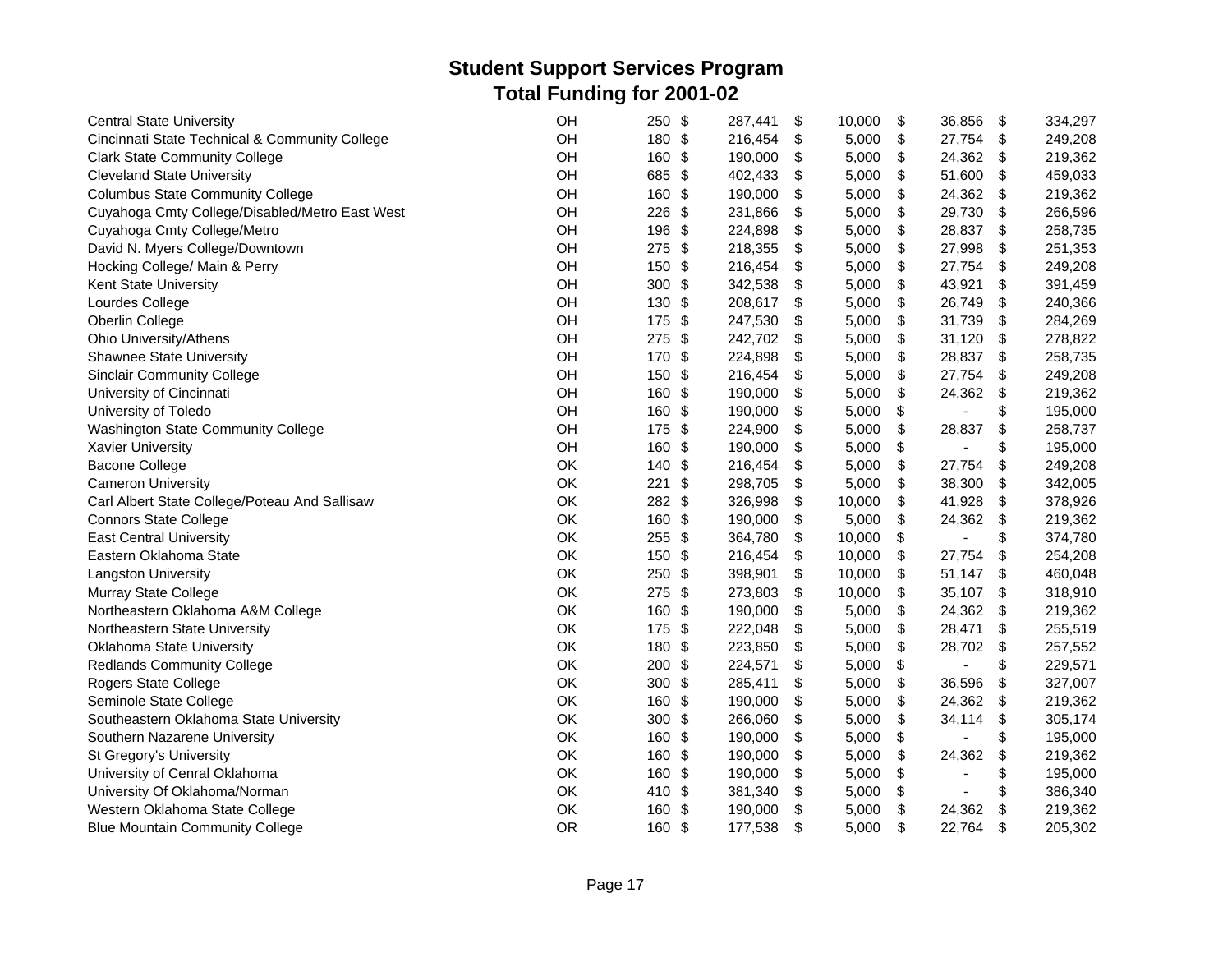| Chemeketa Cmty College/Disabled             | <b>OR</b> | \$<br>160                      | 190,000 | \$<br>5,000  | \$<br>24,362                   | \$                        | 219,362 |
|---------------------------------------------|-----------|--------------------------------|---------|--------------|--------------------------------|---------------------------|---------|
| Chemeketa Cmty College/Salem                | <b>OR</b> | 110 \$                         | 216,454 | \$<br>10,000 | \$<br>27,754                   | \$                        | 254,208 |
| <b>Clatsop Community College</b>            | <b>OR</b> | 150<br>\$                      | 224,929 | \$<br>10,000 | \$<br>28,841                   | \$                        | 263,770 |
| Lane Community College                      | <b>OR</b> | 175<br>\$                      | 216,454 | \$<br>10,000 | \$<br>$\blacksquare$           | \$                        | 226,454 |
| Mt. Hood Community College                  | <b>OR</b> | 160<br>-\$                     | 190,000 | \$<br>5,000  | \$<br>24,362                   | \$                        | 219,362 |
| Oregon Institute of Technology              | <b>OR</b> | 160<br>-\$                     | 190,000 | \$<br>5,000  | \$<br>24,362                   | \$                        | 219,362 |
| Oregon State University                     | OR        | 160<br>\$                      | 190,000 | \$<br>5,000  | \$<br>24,362                   | \$                        | 219,362 |
| Portland Cmty College/Sylvania              | <b>OR</b> | 160<br>\$                      | 190,000 | \$<br>5,000  | \$<br>24,362                   | \$                        | 219,362 |
| <b>Portland State University</b>            | <b>OR</b> | 265<br>$\frac{1}{2}$           | 276,522 | \$<br>5,000  | \$<br>35,456                   | $\boldsymbol{\mathsf{S}}$ | 316,978 |
| <b>Rogue Community College</b>              | <b>OR</b> | 160<br>\$                      | 190,000 | \$<br>5,000  | \$<br>24,362                   | \$                        | 219,362 |
| Southern Oregon State College               | <b>OR</b> | 180<br>\$                      | 210,222 | \$<br>10,000 | \$<br>26,955                   | \$                        | 247,177 |
| Southwestern Oregon Community College       | OR        | 155<br>$\sqrt[6]{3}$           | 224,927 | \$<br>10,000 | \$<br>28,840                   | \$                        | 263,767 |
| <b>Umpqua Community College</b>             | <b>OR</b> | 150 \$                         | 207,077 | \$<br>10,000 | \$<br>26,552                   | \$                        | 243,629 |
| University Of Oregon                        | <b>OR</b> | 340 \$                         | 413,470 | \$<br>5,000  | \$<br>53,016                   | \$                        | 471,486 |
| <b>Western Oregon University</b>            | <b>OR</b> | 206 \$                         | 254,611 | \$<br>5,000  | \$<br>32,646                   | \$                        | 292,257 |
| Bloomsburg University of Pennsylvania       | PA        | 150 \$                         | 216,454 | \$<br>5,000  | \$<br>27,754                   | \$                        | 249,208 |
| California University Of Pennsylvania       | PA        | \$<br>150                      | 218,984 | \$<br>5,000  | \$<br>28,078                   | \$                        | 252,062 |
| Clarion University Of Pennsylvania          | PA        | 200<br>\$                      | 269,235 | \$<br>5,000  | \$<br>34,522                   | \$                        | 308,757 |
| Community College Of Philadelphia           | PA        | 225<br>$\sqrt[6]{\frac{4}{5}}$ | 216,454 | \$<br>5,000  | \$                             | \$                        | 221,454 |
| <b>Drexel University</b>                    | PA        | 225<br>\$                      | 231,261 | \$<br>10,000 | \$<br>29,653                   | \$                        | 270,914 |
| East Stroudsburg University Of Pennsylvania | PA        | 150<br>\$                      | 181,648 | \$<br>5,000  | \$<br>3,000                    | \$                        | 189,648 |
| Harcum College                              | PA        | 170<br>$\sqrt[6]{3}$           | 232,006 | \$<br>5,000  | \$<br>29,748                   | \$                        | 266,754 |
| Hiram G. Andrews Center                     | PA        | 160<br>\$                      | 190,000 | \$<br>5,000  | \$<br>$\blacksquare$           | \$                        | 195,000 |
| Kutztown University                         | PA        | 175<br>\$                      | 224,903 | \$<br>5,000  | \$<br>28,837                   | $\boldsymbol{\mathsf{S}}$ | 258,740 |
| Lehigh Carbon Community College             | PA        | 160<br>$\sqrt[6]{3}$           | 190,000 | \$<br>5,000  | \$<br>24,362                   | \$                        | 219,362 |
| Lock Haven University Of Pennsylvania       | PA        | 180<br>\$                      | 218,984 | \$<br>5,000  | \$<br>28,078                   | \$                        | 252,062 |
| Peirce College                              | PA        | 165<br>$\sqrt[6]{3}$           | 225,315 | \$<br>5,000  | \$                             | \$                        | 230,315 |
| Pennsylvania College of Technology          | PA        | 160 \$                         | 190,000 | \$<br>5,000  | \$<br>20,000                   | \$                        | 215,000 |
| Pennsylvania Institute Of Technology        | PA        | 180<br>$\sqrt[6]{3}$           | 242,673 | \$<br>5,000  | \$<br>31,116                   | \$                        | 278,789 |
| Pennsylvania State Univ/Mckeesport          | PA        | 145<br>\$                      | 224,479 | \$<br>5,000  | \$<br>28,783                   | \$                        | 258,262 |
| Pennsylvania State Univ/University Park     | PA        | 180<br>- \$                    | 224,898 | \$<br>10,000 | \$<br>28,837                   | \$                        | 263,735 |
| Pennsylvania State Univ/Wilkes-Barre        | PA        | 150<br>\$                      | 216,454 | \$<br>5,000  | \$<br>27,754                   | \$                        | 249,208 |
| Reading Area Community College              | PA        | 250<br>\$                      | 255,881 | \$<br>5,000  | \$<br>32,809                   | \$                        | 293,690 |
| Seton Hill College                          | PA        | 175<br>\$                      | 214,220 | \$<br>5,000  | \$<br>27,468                   | \$                        | 246,688 |
| Slippery Rock University/Pennsylvania       | PA        | \$<br>185                      | 218,984 | \$<br>5,000  | \$                             | \$                        | 223,984 |
| <b>Temple University</b>                    | PA        | $175$ \$                       | 225,065 | \$<br>5,000  | \$<br>28,858                   | \$                        | 258,923 |
| University Of Pennsylvania                  | PA        | 185<br>\$                      | 213,604 | \$<br>5,000  | \$<br>27,389                   | \$                        | 245,993 |
| University Of Pittsburgh                    | PA        | 350 \$                         | 305,215 | \$<br>5,000  | \$<br>39,135                   | \$                        | 349,350 |
| <b>West Chester University</b>              | PA        | 150 \$                         | 216,454 | \$<br>10,000 | \$<br>$\overline{a}$           | \$                        | 226,454 |
| Westmoreland County Community College       | PA        | $225$ \$                       | 228,003 | \$<br>5,000  | \$<br>$\overline{\phantom{a}}$ | \$                        | 233,003 |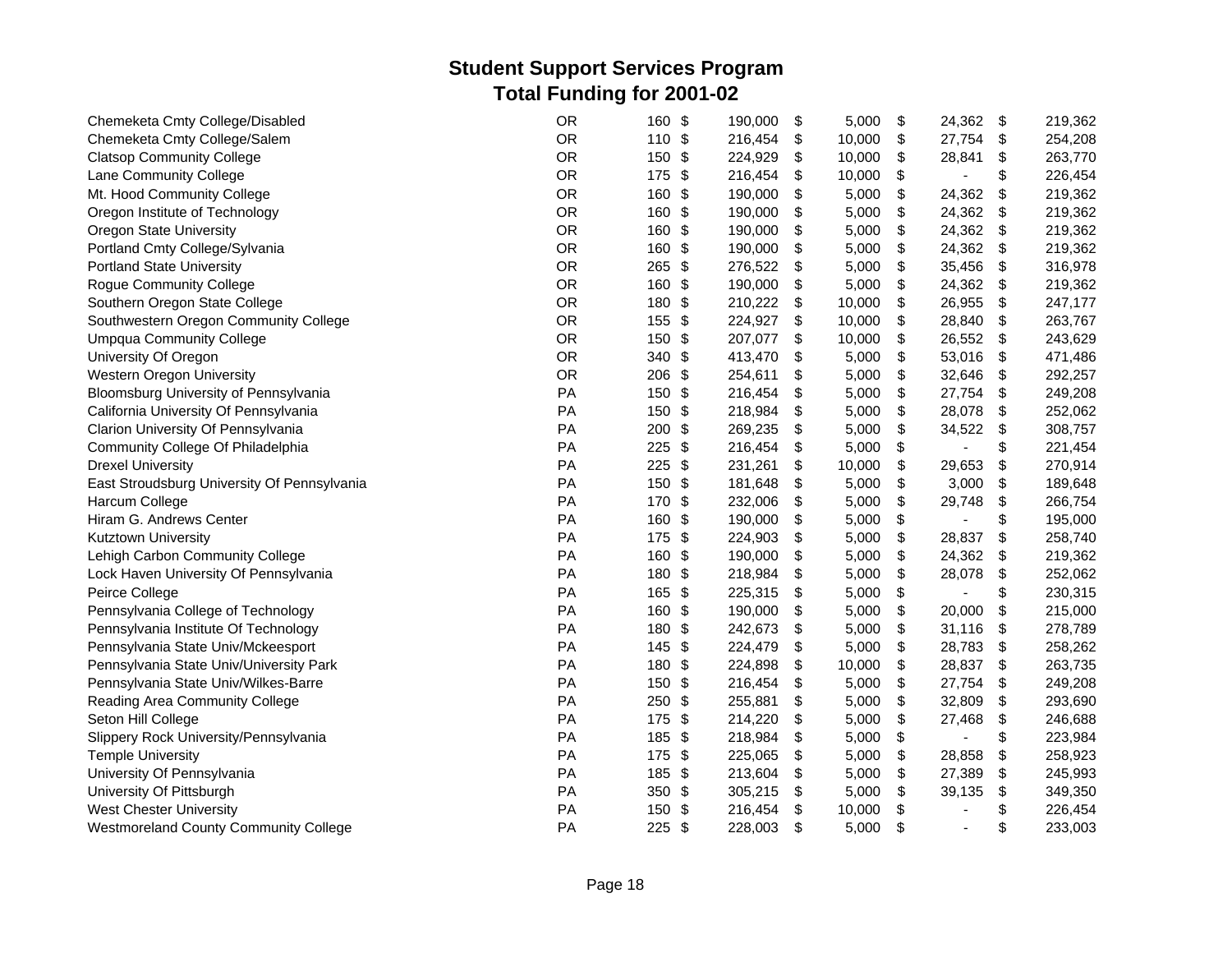| <b>Carlos Alvizu University</b>                   | <b>PR</b>      | 160 \$               | 190,000 | \$<br>5,000  | \$<br>24,362         | \$                        | 219,362 |
|---------------------------------------------------|----------------|----------------------|---------|--------------|----------------------|---------------------------|---------|
| American University Of Puerto Rico                | PR             | 308 \$               | 248,443 | \$<br>5,000  | \$<br>31,856         | \$                        | 285,299 |
| <b>Bayamon Central University</b>                 | <b>PR</b>      | 512 \$               | 272,985 | \$<br>5,000  | \$<br>35,002         | $\boldsymbol{\mathsf{S}}$ | 312,987 |
| Caribbean University/Bayamon                      | <b>PR</b>      | 263<br>- \$          | 297,989 | \$<br>5,000  | \$<br>38,208         | \$                        | 341,197 |
| Colegio Universitario Del Este                    | <b>PR</b>      | 384 \$               | 287,690 | \$<br>5,000  | \$<br>36,888         | \$                        | 329,578 |
| Humacao Community College                         | <b>PR</b>      | \$<br>232            | 218,984 | \$<br>5,000  | \$<br>28,078         | \$                        | 252,062 |
| InterAmerican Univ Of Puerto Rico/ Aguadilla      | PR             | 410<br>\$            | 379,634 | \$<br>5,000  | \$<br>48,677         | \$                        | 433,311 |
| InterAmerican Univ Of Puerto Rico/Arecibo Campus  | <b>PR</b>      | 160<br>-\$           | 190,000 | \$<br>5,000  | \$<br>24,362         | \$                        | 219,362 |
| InterAmerican Univ Of Puerto Rico/Bayamon         | <b>PR</b>      | \$<br>225            | 218,984 | \$<br>5,000  | \$<br>28,078         | \$                        | 252,062 |
| InterAmerican Univ Of Puerto Rico/San German      | <b>PR</b>      | 232<br>\$            | 224,898 | \$<br>5,000  | \$<br>28,837         | \$                        | 258,735 |
| Polytechnica University Of Puerto Rico            | <b>PR</b>      | 225<br>\$            | 218,984 | \$<br>5,000  | \$<br>39,875         | \$                        | 263,859 |
| Pontifical Catholic University Of Puerto Rico     | <b>PR</b>      | 400<br>\$            | 396,971 | \$<br>5,000  | \$<br>50,900         | \$                        | 452,871 |
| Technological College Of Municipality Of San Juan | <b>PR</b>      | $313$ \$             | 250,328 | \$<br>5,000  | \$<br>32,097         | \$                        | 287,425 |
| Univ Of Puerto Rico/Arecibo                       | <b>PR</b>      | 206<br>\$            | 236,809 | \$<br>5,000  | \$<br>30,364         | \$                        | 272,173 |
| Univ Of Puerto Rico/Bayamon                       | <b>PR</b>      | $232$ \$             | 224,898 | \$<br>9,643  | \$<br>28,837         | \$                        | 263,378 |
| Univ Of Puerto Rico/Carolina                      | PR             | $314$ \$             | 351,135 | \$<br>10,000 | \$<br>45,023         | \$                        | 406,158 |
| Univ Of Puerto Rico/Cayey                         | <b>PR</b>      | \$<br>375            | 404,780 | \$<br>10,000 | \$<br>51,901         | $\boldsymbol{\mathsf{S}}$ | 466,681 |
| Univ Of Puerto Rico/Humacao University College    | PR             | 349<br>$\sqrt[6]{3}$ | 297,565 | \$<br>5,000  | \$<br>38,154         | \$                        | 340,719 |
| Univ Of Puerto Rico/Rio Piedras                   | <b>PR</b>      | 400<br>\$            | 299,244 | \$<br>5,000  | \$<br>38,369         | \$                        | 342,613 |
| Universidad Del Turabo                            | <b>PR</b>      | 257 \$               | 223,475 | \$<br>5,000  | \$<br>28,654         | \$                        | 257,129 |
| Universidad Metropolitana                         | <b>PR</b>      | 175<br>-\$           | 224,897 | \$<br>10,000 | \$<br>28,836         | \$                        | 263,733 |
| University Of The Sacred Heart                    | <b>PR</b>      | \$<br>600            | 443,801 | \$<br>5,000  | \$<br>56,905         | \$                        | 505,706 |
| Palau Community College                           | PW             | $\sqrt[6]{3}$<br>175 | 216,454 | \$<br>5,000  | \$<br>$\blacksquare$ | \$                        | 221,454 |
| Community College of Rhode Island                 | R <sub>l</sub> | \$<br>300            | 284,769 | \$<br>5,000  | \$<br>36,513         | \$                        | 326,282 |
| Rhode Island College                              | R <sub>l</sub> | 300<br>\$            | 283,297 | \$<br>5,000  | \$<br>36,325         | \$                        | 324,622 |
| <b>Claflin College</b>                            | SC             | -\$<br>135           | 216,454 | \$<br>5,000  | \$<br>27,754         | \$                        | 249,208 |
| Florence-Darlington Technical College             | SC             | 160<br>\$            | 190,000 | \$<br>5,000  | \$                   | \$                        | 195,000 |
| <b>Greenville Technical College</b>               | SC             | 350 \$               | 301,950 | \$<br>5,000  | \$<br>38,716         | \$                        | 345,666 |
| Horry Georgetown Technical College                | SC             | 150 \$               | 216,454 | \$<br>5,000  | \$<br>27,754         | \$                        | 249,208 |
| Midlands Technical College/Airport                | SC             | 175<br>- \$          | 216,454 | \$<br>5,000  | \$<br>27,754         | \$                        | 249,208 |
| Morris College                                    | SC             | \$<br>175            | 216,933 | \$<br>5,000  | \$<br>27,815         | \$                        | 249,748 |
| Northeastern Technical College                    | SC             | $\frac{1}{2}$<br>160 | 214,593 | \$<br>5,000  | \$<br>27,515         | \$                        | 247,108 |
| Orangeburg-Calhoun Technical College              | SC             | 150<br>\$            | 224,897 | \$<br>5,000  | \$<br>28,836         | \$                        | 258,733 |
| <b>Piedmont Technical College</b>                 | SC             | 150<br>-\$           | 218,984 | \$<br>5,000  | \$<br>28,078         | \$                        | 252,062 |
| South Carolina State University                   | SC             | 160<br>-\$           | 190,000 | \$<br>5,000  | \$<br>24,362         | \$                        | 219,362 |
| Spartanburg Methodist College                     | SC             | 150<br>$\sqrt[6]{3}$ | 218,984 | \$<br>5,000  | \$<br>28,078         | \$                        | 252,062 |
| Spartanburg Technical College                     | SC             | 150<br>$\sqrt[6]{3}$ | 212,602 | \$<br>5,000  | \$<br>27,260         | \$                        | 244,862 |
| <b>Technical College Of The Lowcountry</b>        | SC             | $\sqrt[6]{3}$<br>150 | 216,454 | \$<br>10,000 | \$<br>27,754         | \$                        | 254,208 |
| <b>Tri-County Technical College</b>               | SC             | 150<br>\$            | 253,821 | \$<br>10,000 | \$                   | \$                        | 263,821 |
| <b>Trident Technical College</b>                  | SC             | 200 \$               | 254,368 | \$<br>10,000 | \$<br>32,615         | \$                        | 296,983 |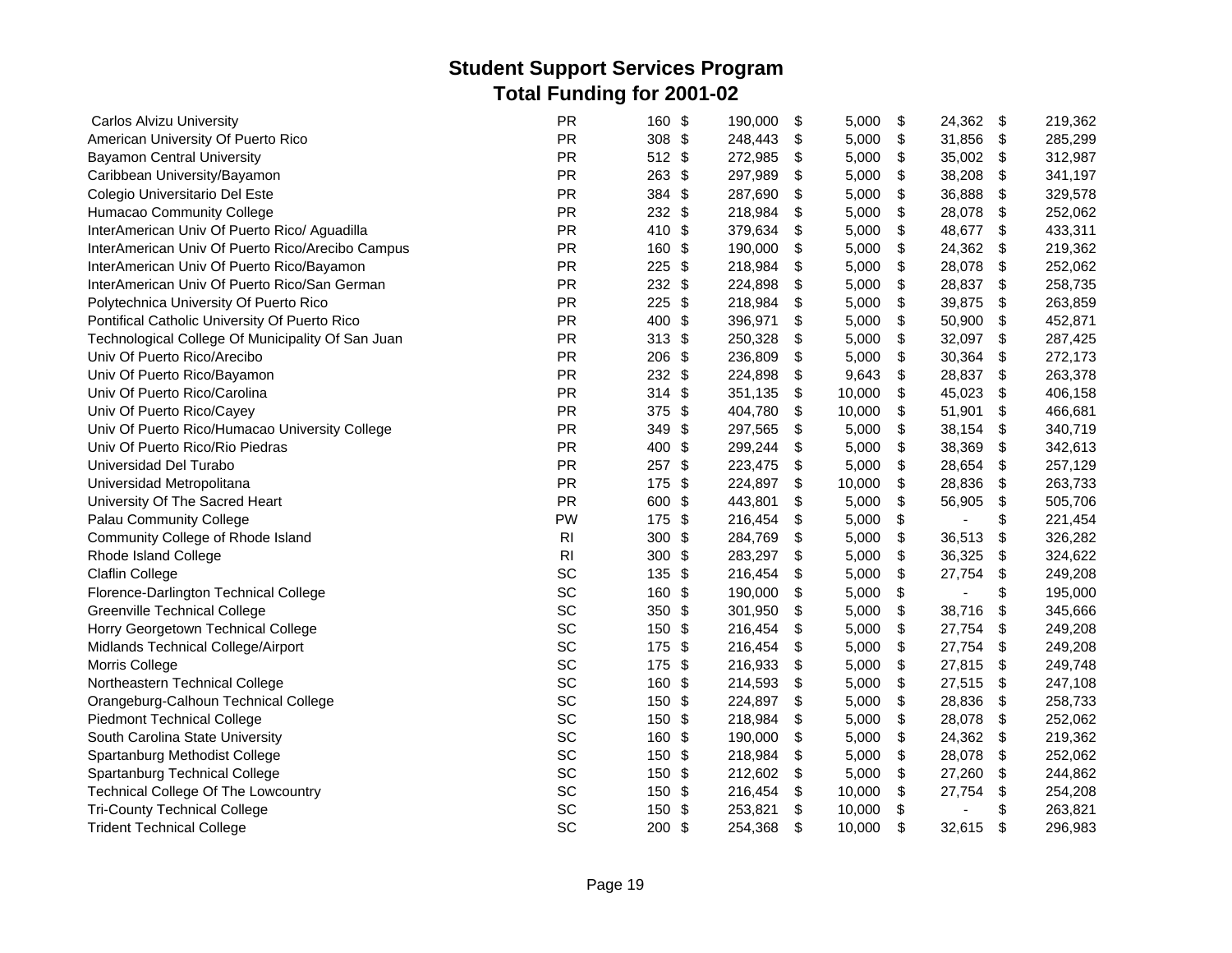| Univ Of South Carolina/Beaufort                    | SC        | 150      | -\$           | 215,113 | \$                        | 5,000  | \$<br>27,582         | \$<br>247,695 |
|----------------------------------------------------|-----------|----------|---------------|---------|---------------------------|--------|----------------------|---------------|
| Univ Of South Carolina/Columbia                    | SC        | 200 \$   |               | 257,731 | \$                        | 5,000  | \$<br>33,047         | \$<br>295,778 |
| Univ Of South Carolina/Lancaster                   | SC        | 150 \$   |               | 216,454 | \$                        | 5,000  | \$<br>$\blacksquare$ | \$<br>221,454 |
| Univ Of South Carolina/Salkehatchie                | SC        | 150      | \$            | 216,454 | \$                        | 5,000  | \$                   | \$<br>221,454 |
| Univ Of South Carolina/Spartanburg                 | SC        | 150      | -\$           | 216,454 | \$                        | 5,000  | \$<br>27,754         | \$<br>249,208 |
| Univ Of South Carolina/Union                       | SC        | 150      | -\$           | 216,454 | \$                        | 5,000  | \$                   | \$<br>221,454 |
| Univ South Carolina/Sumter                         | SC        | 150      | \$            | 216,454 | \$                        | 5,000  | \$<br>27,754         | \$<br>249,208 |
| Voorhees College                                   | SC        | 200      | \$            | 216,454 | \$                        | 5,000  | \$<br>27,754         | \$<br>249,208 |
| Williamsburg Technical College                     | SC        | 160      | \$            | 190,000 | \$                        | 5,000  | \$<br>٠              | \$<br>195,000 |
| York Technical College/Rock Hill                   | SC        | 200 \$   |               | 218,973 | \$                        | 5,000  | \$<br>28,077         | \$<br>252,050 |
| <b>Black Hills State University</b>                | SD        | 160      | \$            | 221,091 | \$                        | 5,000  | \$<br>28,349         | \$<br>254,440 |
| Dakota Wesleyan University                         | SD        | 155      | $\frac{1}{2}$ | 188,808 | \$                        | 5,000  | \$<br>24,209         | \$<br>218,017 |
| Northern State University                          | SD        | 150      | -\$           | 216,454 | \$                        | 5,000  | \$<br>27,754         | \$<br>249,208 |
| Oglala Lakota College                              | SD        | 175 \$   |               | 224,244 | \$                        | 10,000 | \$<br>28,753         | \$<br>262,997 |
| Si Tanka Tribal College                            | SD        | 160      | \$            | 190,000 | \$                        | 5,000  | \$                   | \$<br>195,000 |
| Sinte Gleska University/Mission                    | SD        | $250$ \$ |               | 258,587 | \$                        | 5,000  | \$<br>33,156         | \$<br>296,743 |
| Sisseton-Wahpeton Community College                | SD        | 160 \$   |               | 190,000 | \$                        | 5,000  | \$<br>24,362         | \$<br>219,362 |
| South Dakota State University                      | SD        | 160      | \$            | 190,000 | \$                        | 5,000  | \$<br>24,362         | \$<br>219,362 |
| University Of South Dakota                         | SD        | 175 \$   |               | 212,791 | \$                        | 5,000  | \$<br>27,284         | \$<br>245,075 |
| <b>Austin Peay State University</b>                | <b>TN</b> | 180      | \$            | 216,454 | \$                        | 5,000  | \$                   | \$<br>221,454 |
| <b>Dyersburg State Community College</b>           | <b>TN</b> | 185      | - \$          | 247,878 | \$                        | 5,000  | \$<br>31,783         | \$<br>284,661 |
| East Tennessee State University                    | <b>TN</b> | 225      | \$            | 224,898 | \$                        | 10,000 | \$<br>28,837         | \$<br>263,735 |
| <b>Fisk University</b>                             | <b>TN</b> | 160      | \$            | 190,000 | \$                        | 5,000  | \$<br>24,362         | \$<br>219,362 |
| Hiwassee College                                   | <b>TN</b> | 155      | \$            | 222,243 | \$                        | 5,000  | \$<br>28,496         | \$<br>255,739 |
| Lane College                                       | <b>TN</b> | 150      | \$            | 218,984 | $\boldsymbol{\mathsf{S}}$ | 5,000  | \$<br>28,078         | \$<br>252,062 |
| Lemoyne-Owen College                               | <b>TN</b> | 155      | -\$           | 216,454 | \$                        | 5,000  | \$<br>27,754         | \$<br>249,208 |
| <b>Lincoln Memorial University</b>                 | <b>TN</b> | 150      | \$            | 216,454 | \$                        | 5,000  | \$<br>27,754         | \$<br>249,208 |
| Martin Methodist College                           | <b>TN</b> | 150      | -\$           | 214,595 | \$                        | 5,000  | \$<br>27,516         | \$<br>247,111 |
| Middle Tennessee State University                  | <b>TN</b> | 160      | \$            | 190,000 | \$                        | 5,000  | \$<br>24,362         | \$<br>219,362 |
| Northeast State Tech Cmty College                  | <b>TN</b> | 180      | \$            | 228,683 | \$                        | 5,000  | \$                   | \$<br>233,683 |
| Pellissippi State Tech Cmty College                | <b>TN</b> | 160 \$   |               | 190,000 | \$                        | 5,000  | \$<br>24,362         | \$<br>219,362 |
| <b>Tennessee State University</b>                  | <b>TN</b> | 175 \$   |               | 218,984 | \$                        | 5,000  | \$<br>28,078         | \$<br>252,062 |
| <b>Tusculum College</b>                            | <b>TN</b> | 200      | $\frac{3}{2}$ | 216,454 | \$                        | 5,000  | \$<br>27,754         | \$<br>249,208 |
| Univ Of Tennessee/Chattanooga                      | <b>TN</b> | 200      | \$            | 218,977 | \$                        | 5,000  | \$<br>28,077         | \$<br>252,054 |
| University Of Tennessee/ Knoxville                 | <b>TN</b> | 250      | \$            | 261,487 | \$                        | 5,000  | \$<br>33,528         | \$<br>300,015 |
| Abilene Christian University                       | <b>TX</b> | 200      | -\$           | 233,780 | \$                        | 5,000  | \$<br>29,976         | \$<br>268,756 |
| Alamo Cmty College/San Antonio College             | <b>TX</b> | 450      | \$            | 346,091 | \$                        | 5,000  | \$<br>44,376         | \$<br>395,467 |
| Amarillo College                                   | <b>TX</b> | 250      | \$            | 256,226 | \$                        | 5,000  | \$<br>32,854         | \$<br>294,080 |
| Coastal Bend College (formerly Bee County College) | <b>TX</b> | 200      | -\$           | 216,454 | \$                        | 10,000 | \$<br>27,754         | \$<br>254,208 |
| College of the Mainland                            | <b>TX</b> | 160      | -\$           | 190,000 | \$                        | 5,000  | \$<br>24,362         | \$<br>219,362 |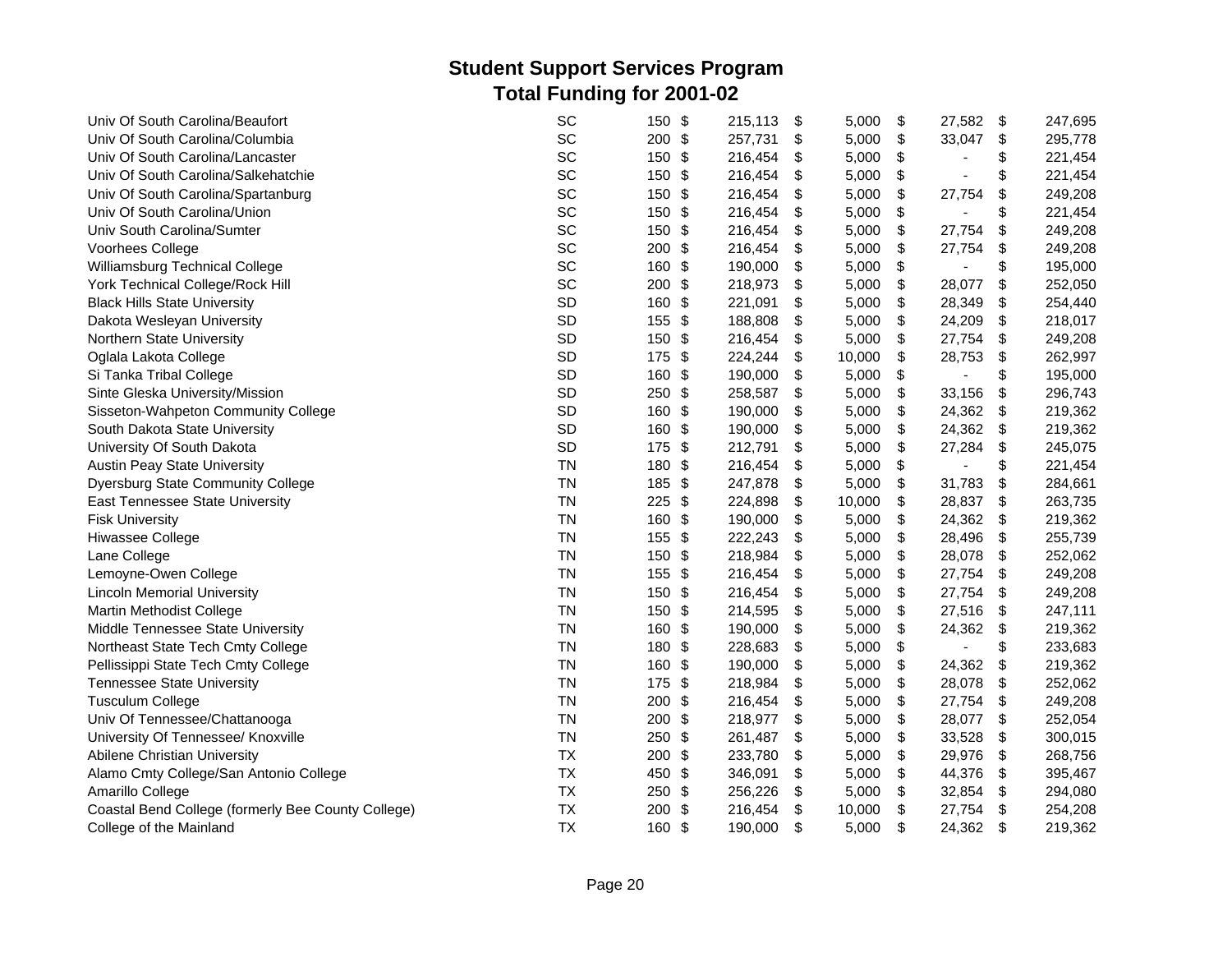| Dallas Cty Cmity College Dist/El Centro College   | <b>TX</b> | $\sqrt[6]{3}$<br>165 | 216,454<br>\$ | 5,000 | \$<br>27,754                   | \$                        | 249,208 |
|---------------------------------------------------|-----------|----------------------|---------------|-------|--------------------------------|---------------------------|---------|
| Dallas Cty Cmty College Dist/Brookhaven College   | <b>TX</b> | 240 \$               | 242,268<br>\$ | 5,000 | \$                             | \$                        | 247,268 |
| Dallas Cty Cmty College Dist/Cedar Valley College | <b>TX</b> | 250<br>\$            | 232,007<br>\$ | 5,000 | \$<br>29,748                   | \$                        | 266,755 |
| Dallas Cty Cmty College Dist/Richland College     | <b>TX</b> | 225<br>\$            | 224,898<br>\$ | 5,000 | \$<br>28,837                   | \$                        | 258,735 |
| Dallas Cty Cmty College/Eastfield                 | <b>TX</b> | 235<br>\$            | 233,158<br>\$ | 5,000 | \$<br>29,896                   | \$                        | 268,054 |
| Del Mar College                                   | <b>TX</b> | 160<br>\$            | 190,000<br>\$ | 5,000 | \$<br>24,362                   | \$                        | 219,362 |
| El Paso Community College                         | <b>TX</b> | 600<br>\$            | 460,474<br>\$ | 5,000 | \$<br>59,042                   | \$                        | 524,516 |
| <b>Frank Phillips College</b>                     | <b>TX</b> | 160<br>\$            | 190,000<br>\$ | 5,000 | \$                             | \$                        | 195,000 |
| <b>Galveston College</b>                          | TX        | $\frac{3}{2}$<br>150 | \$<br>210,410 | 5,000 | \$<br>$\overline{\phantom{a}}$ | \$                        | 215,410 |
| <b>Hill College</b>                               | <b>TX</b> | 175<br>\$            | \$<br>198,582 | 5,000 | \$<br>$\blacksquare$           | \$                        | 203,582 |
| Houston Community College System                  | <b>TX</b> | 200<br>\$            | 310,988<br>\$ | 5,000 | \$<br>39,875                   | \$                        | 355,863 |
| Jarvis Christian College                          | <b>TX</b> | 350<br>$\frac{3}{2}$ | 230,474<br>\$ | 5,000 | \$<br>29,552                   | \$                        | 265,026 |
| Kilgore College                                   | <b>TX</b> | \$<br>160            | \$<br>190,000 | 5,000 | \$                             | \$                        | 195,000 |
| Laredo Community College                          | <b>TX</b> | 300<br>-\$           | 218,972<br>\$ | 5,000 | \$                             | \$                        | 223,972 |
| McLennan Community College/Waco                   | TX        | 350 \$               | 247,937<br>\$ | 5,000 | \$<br>31,791                   | \$                        | 284,728 |
| <b>Midland College</b>                            | TX        | 160<br>\$            | \$<br>190,000 | 5,000 | \$<br>24,362                   | \$                        | 219,362 |
| Mountain View College                             | <b>TX</b> | \$<br>160            | \$<br>190,000 | 5,000 | \$<br>19,200                   | $\boldsymbol{\mathsf{S}}$ | 214,200 |
| Navarro College                                   | <b>TX</b> | 300<br>\$            | 292,923<br>\$ | 5,000 | \$<br>37,559                   | \$                        | 335,482 |
| North Central Texas Col/Corinth Campus            | <b>TX</b> | 160<br>\$            | 190,000<br>\$ | 5,000 | \$<br>24,362                   | \$                        | 219,362 |
| North Lake College                                | <b>TX</b> | 170<br>\$            | 232,580<br>\$ | 5,000 | \$<br>29,822                   | -\$                       | 267,402 |
| Odessa College                                    | <b>TX</b> | 150<br>\$            | \$<br>216,454 | 5,000 | \$<br>27,754                   | \$                        | 249,208 |
| Our Lady Of The Lake University                   | TX        | 180<br>\$            | 202,145<br>\$ | 5,000 | \$<br>25,919                   | \$                        | 233,064 |
| Palo Alto College                                 | <b>TX</b> | 250<br>\$            | 224,898<br>\$ | 5,000 | \$<br>28,837                   | \$                        | 258,735 |
| Paul Quinn College                                | TX        | 150<br>$\frac{3}{2}$ | \$<br>198,068 | 5,000 | \$<br>25,396                   | \$                        | 228,464 |
| Sam Houston State University                      | <b>TX</b> | \$<br>160            | \$<br>190,000 | 5,000 | \$<br>24,362                   | \$                        | 219,362 |
| San Jacinto College North                         | <b>TX</b> | 160<br>\$            | \$<br>190,000 | 5,000 | \$<br>24,362                   | \$                        | 219,362 |
| South Plains College                              | <b>TX</b> | 160<br>\$            | 190,000<br>\$ | 5,000 | \$<br>24,362                   | \$                        | 219,362 |
| Southwest Texas Junior College                    | <b>TX</b> | 300<br>\$            | 260,002<br>\$ | 5,000 | \$                             | \$                        | 265,002 |
| Southwest Texas State University                  | <b>TX</b> | 222<br>\$            | 218,984<br>\$ | 5,000 | \$<br>28,078                   | \$                        | 252,062 |
| Southwestern Christian College                    | <b>TX</b> | \$<br>160            | 190,000<br>\$ | 5,000 | \$<br>24,362                   | \$                        | 219,362 |
| St. Edward's University                           | <b>TX</b> | 350<br>\$            | \$<br>269,297 | 5,000 | \$                             | \$                        | 274,297 |
| Tarrant Community Junior College/Northwest South  | <b>TX</b> | 165<br>\$            | \$<br>216,454 | 5,000 | \$<br>27,754                   | \$                        | 249,208 |
| <b>Temple University</b>                          | <b>TX</b> | 160<br>\$            | 190,000<br>\$ | 5,000 | \$<br>12,673                   | \$                        | 207,673 |
| Texarkana College                                 | <b>TX</b> | \$<br>225            | 223,911<br>\$ | 5,000 | \$                             | \$                        | 228,911 |
| Texas A & M Univ/Commerce                         | <b>TX</b> | 425<br>\$            | 405,273<br>\$ | 5,000 | \$<br>51,965                   | \$                        | 462,238 |
| Texas A & M Univ/Kingsville                       | <b>TX</b> | 240<br>\$            | 223,692<br>\$ | 5,000 | \$<br>28,682                   | \$                        | 257,374 |
| Texas A&M International University                | TX        | 160<br>\$            | 190,000<br>\$ | 5,000 | \$<br>24,362                   | \$                        | 219,362 |
| Texas A&M University-Corpus Christi               | <b>TX</b> | 160<br>\$            | 190,000<br>\$ | 5,000 | \$<br>24,362                   | \$                        | 219,362 |
| <b>Texas Christian University</b>                 | <b>TX</b> | $\frac{3}{2}$<br>150 | 216,454<br>\$ | 5,000 | \$                             | \$                        | 221,454 |
| <b>Texas College</b>                              | <b>TX</b> | 160<br>\$            | \$<br>190,000 | 5,000 | \$<br>24,362                   | $\boldsymbol{\mathsf{S}}$ | 219,362 |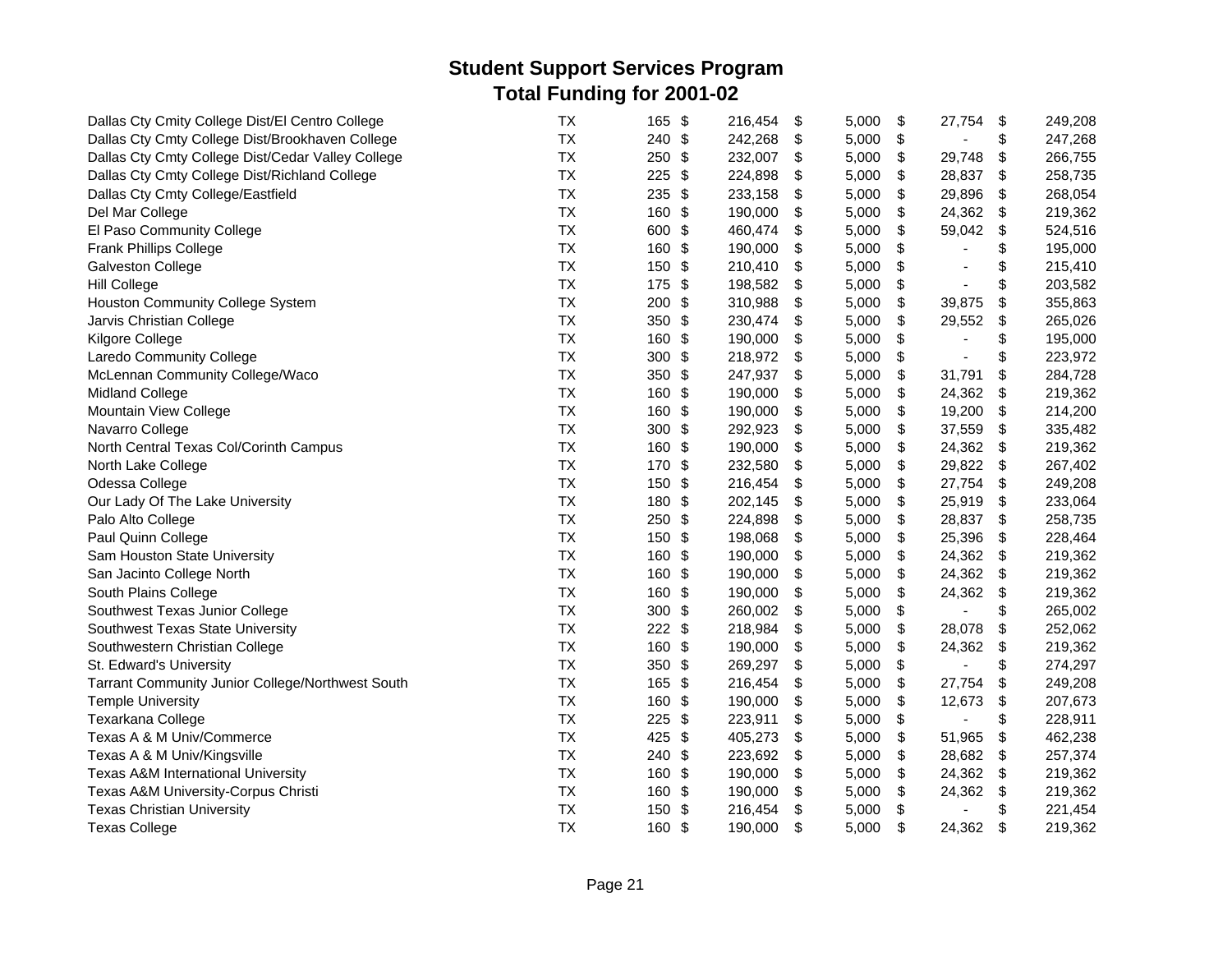| <b>Texas Southern University</b>           | <b>TX</b> | $\frac{1}{2}$<br>250             | 251,946 | \$<br>5,000  | \$<br>32,305         | \$                        | 289,251 |
|--------------------------------------------|-----------|----------------------------------|---------|--------------|----------------------|---------------------------|---------|
| Trinity Valley Community College/Henderson | <b>TX</b> | 350 \$                           | 243,291 | \$<br>5,000  | \$<br>31,195         | \$                        | 279,486 |
| Tyler Junior College                       | <b>TX</b> | 200<br>\$                        | 207,531 | \$<br>5,000  | \$                   | \$                        | 212,531 |
| Univ Of Texas/Arlington                    | <b>TX</b> | 300<br>\$                        | 279,656 | \$<br>5,000  | \$<br>35,858         | \$                        | 320,514 |
| Univ of Texas/Austin                       | <b>TX</b> | \$<br>160                        | 190,000 | \$<br>5,000  | \$                   | \$                        | 195,000 |
| Univ Of Texas/Brownsville                  | <b>TX</b> | \$<br>225                        | 224,898 | \$<br>5,000  | \$<br>28,837         | \$                        | 258,735 |
| Univ Of Texas/El Paso                      | <b>TX</b> | \$<br>200                        | 224,290 | \$<br>5,000  | \$<br>28,759         | \$                        | 258,049 |
| Univ Of Texas/Pan American                 | <b>TX</b> | 350<br>\$                        | 407,485 | \$<br>5,000  | \$<br>52,248         | \$                        | 464,733 |
| University Of Houston                      | <b>TX</b> | $\boldsymbol{\mathsf{S}}$<br>215 | 231,944 | \$<br>5,000  | \$<br>29,740         | $\boldsymbol{\mathsf{S}}$ | 266,684 |
| University Of North Texas                  | <b>TX</b> | 250<br>\$                        | 265,254 | \$<br>5,000  | \$<br>34,011         | \$                        | 304,265 |
| University of the Incarnate Word           | <b>TX</b> | \$<br>160                        | 190,000 | \$<br>5,000  | \$<br>24,362         | \$                        | 219,362 |
| Victoria County Junior College District    | <b>TX</b> | \$<br>160                        | 190,000 | \$<br>5,000  | \$<br>24,362         | \$                        | 219,362 |
| <b>Weatherford College</b>                 | <b>TX</b> | \$<br>160                        | 190,000 | \$<br>5,000  | \$<br>24,362         | \$                        | 219,362 |
| West Texas A & M University                | <b>TX</b> | 275<br>\$                        | 278,676 | \$<br>5,000  | \$<br>35,732         | -\$                       | 319,408 |
| <b>Wiley College</b>                       | <b>TX</b> | \$<br>220                        | 216,454 | \$<br>10,000 | \$<br>27,754         | \$                        | 254,208 |
| College Of Eastern Utah/ San Juan Campus   | UT        | $\frac{1}{2}$<br>206             | 266,365 | \$<br>5,000  | \$<br>34,154         | \$                        | 305,519 |
| College of Eastern Utah/Price Campus       | UT        | 160<br>\$                        | 190,000 | \$<br>5,000  | \$<br>$\blacksquare$ | \$                        | 195,000 |
| Dixie College                              | UT        | 200<br>\$                        | 238,117 | \$<br>5,000  | \$<br>30,532         | \$                        | 273,649 |
| Salt Lake Community College/Redwood Road   | UT        | 175<br>\$                        | 245,690 | \$<br>10,000 | \$<br>31,503         | \$                        | 287,193 |
| Snow College                               | UT        | \$<br>200                        | 262,882 | \$<br>5,000  | \$<br>33,707         | \$                        | 301,589 |
| Southern Utah University                   | UT        | 150<br>\$                        | 218,984 | \$<br>10,000 | \$<br>28,078         | \$                        | 257,062 |
| University Of Utah                         | UT        | 225<br>\$                        | 254,591 | \$<br>5,000  | \$<br>32,644         | \$                        | 292,235 |
| Utah State Univ/Logan                      | UT        | 190<br>\$                        | 224,898 | \$<br>10,000 | \$<br>28,837         | \$                        | 263,735 |
| Utah Valley State College                  | UT        | \$<br>150                        | 216,454 | \$<br>5,000  | \$<br>27,754         | \$                        | 249,208 |
| Weber State University                     | UT        | 320<br>\$                        | 309,726 | \$<br>5,000  | \$<br>39,713         | \$                        | 354,439 |
| Dabney S. Lancaster Community College      | VA        | \$<br>250                        | 222,159 | \$<br>5,000  | \$<br>28,485         | \$                        | 255,644 |
| <b>Hampton University</b>                  | VA        | 180<br>\$                        | 224,898 | \$<br>10,000 | \$<br>28,837         | \$                        | 263,735 |
| Lord Fairfax Community College             | <b>VA</b> | 160<br>\$                        | 190,000 | \$<br>5,000  | \$<br>24,362         | -\$                       | 219,362 |
| Mountain Empire Cmty College               | VA        | $\frac{1}{2}$<br>175             | 222,693 | \$<br>5,000  | \$<br>28,554         | \$                        | 256,247 |
| Norfolk State University                   | VA        | 400<br>$\frac{1}{2}$             | 324,932 | \$<br>5,000  | \$<br>41,663         | \$                        | 371,595 |
| <b>Old Dominion University</b>             | VA        | \$<br>200                        | 243,339 | \$<br>5,000  | \$<br>31,201         | \$                        | 279,540 |
| Patrick Henry Community College            | VA        | 225<br>\$                        | 244,946 | \$<br>10,000 | \$<br>31,407         | \$                        | 286,353 |
| Paul D. Camp Community College             | <b>VA</b> | 200<br>\$                        | 224,898 | \$<br>5,000  | \$<br>÷,             | \$                        | 229,898 |
| <b>Radford University</b>                  | VA        | 150<br>\$                        | 224,901 | \$<br>10,000 | \$<br>28,837         | \$                        | 263,738 |
| Rappahannock Community College             | VA        | \$<br>175                        | 238,307 | \$<br>5,000  | \$<br>30,556         | \$                        | 273,863 |
| Saint Paul's- College                      | VA        | 160<br>\$                        | 190,000 | \$<br>5,000  | \$<br>24,362         | \$                        | 219,362 |
| Southwest Virginia Community College       | VA        | 300<br>\$                        | 289,472 | \$<br>10,000 | \$<br>37,116         | -\$                       | 336,588 |
| <b>Tidewater Community College</b>         | VA        | 180<br>\$                        | 216,454 | \$<br>5,000  | \$<br>27,754         | \$                        | 249,208 |
| University of Virginia/Wise                | VA        | \$<br>175                        | 218,984 | \$<br>5,000  | \$<br>28,078         | \$                        | 252,062 |
| Virginia Highlands Community College       | VA        | 200<br>\$                        | 277,829 | \$<br>5,000  | \$<br>35,624         | \$                        | 318,453 |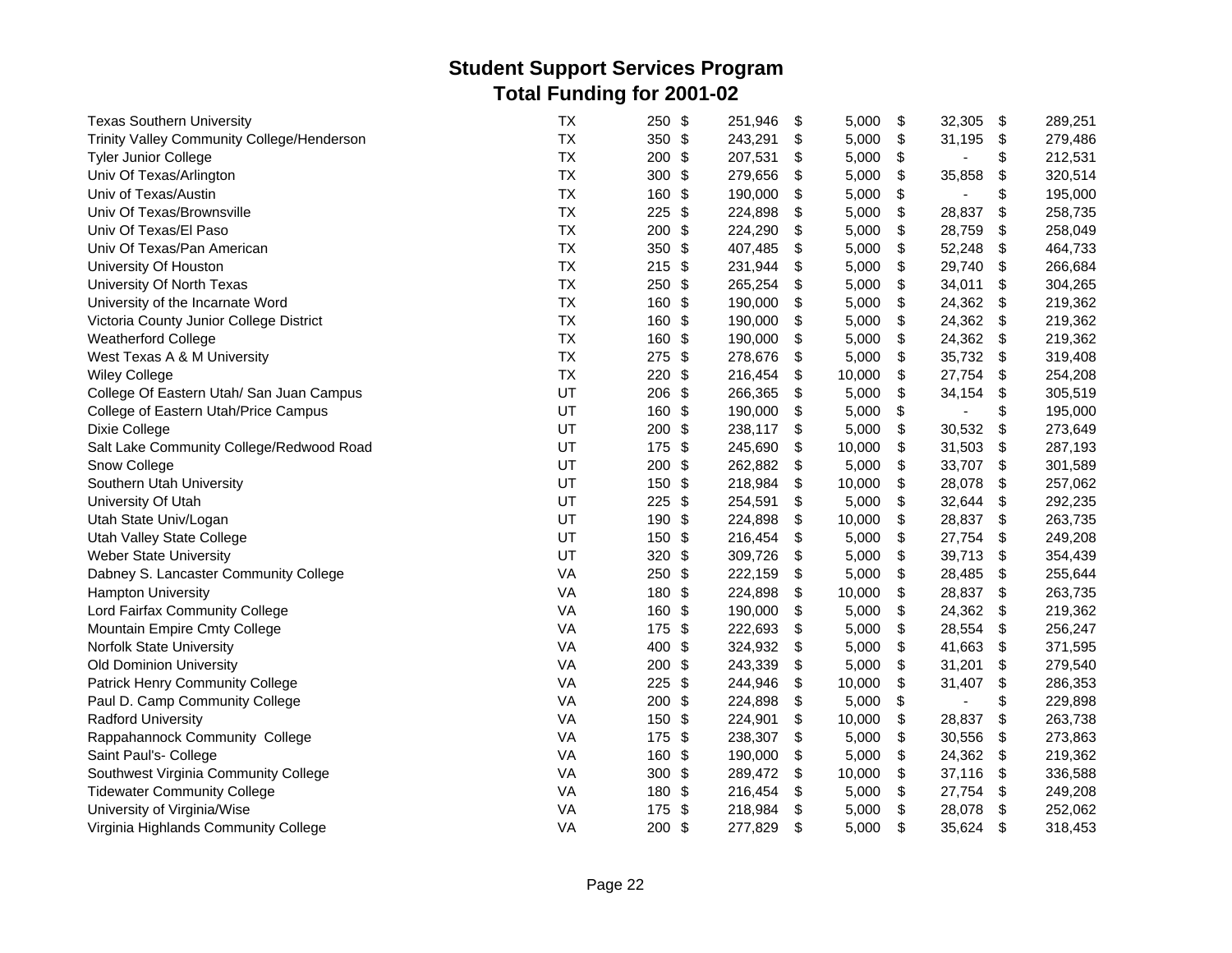| Virginia State University/Petersburg         | <b>VA</b> | \$<br>150            | 247,128 | \$  | 5,000  | \$<br>31,687                   | \$  | 283,815 |
|----------------------------------------------|-----------|----------------------|---------|-----|--------|--------------------------------|-----|---------|
| Virginia Western Community College           | VA        | 250 \$               | 237,677 | \$  | 5,000  | \$<br>$\blacksquare$           | \$  | 242,677 |
| <b>Wytheville Community College</b>          | VA        | 235<br>\$            | 321,601 | \$  | 5,000  | \$<br>$\blacksquare$           | \$  | 326,601 |
| <b>Castleton State College</b>               | VT        | 230<br>\$            | 224,899 | \$  | 10,000 | \$<br>28,837                   | \$  | 263,736 |
| <b>Community College Of Vermont</b>          | VT        | \$<br>200            | 266,530 | -\$ | 5,000  | \$<br>34,175                   | \$  | 305,705 |
| Johnson State College                        | VT        | 235<br>\$            | 303,764 | \$  | 10,000 | \$<br>38,949                   | \$  | 352,713 |
| Lyndon State College                         | VT        | \$<br>190            | 215,086 | \$  | 5,000  | \$<br>27,579                   | \$  | 247,665 |
| Southern Vermont College                     | VT        | \$<br>224            | 231,980 | \$  | 5,000  | \$                             | \$  | 236,980 |
| University Of Vermont/Burlington             | VT        | 225<br>\$            | 263,335 | \$  | 5,000  | \$<br>$\blacksquare$           | \$  | 268,335 |
| Vermont Technical College                    | VT        | 170<br>\$            | 220,063 | \$  | 5,000  | \$<br>28,217                   | \$  | 253,280 |
| <b>Bellevue Community College</b>            | <b>WA</b> | 160<br>\$            | 190,000 | \$  | 5,000  | \$<br>24,362                   | \$  | 219,362 |
| <b>Big Bend Community College</b>            | <b>WA</b> | 158<br>\$            | 216,454 | \$  | 5,000  | \$<br>27,754                   | \$  | 249,208 |
| Central Washington University/ Ellensburg    | <b>WA</b> | 200<br>\$            | 216,454 | \$  | 5,000  | \$<br>27,754                   | \$  | 249,208 |
| Centralia College                            | <b>WA</b> | $210$ \$             | 272,589 | \$  | 5,000  | \$                             | \$  | 277,589 |
| Columbia Basin College                       | <b>WA</b> | 200<br>\$            | 224,637 | \$  | 5,000  | \$<br>28,803                   | \$  | 258,440 |
| Eastern Washington University/Cheney         | <b>WA</b> | \$<br>300            | 306,792 | \$  | 5,000  | \$<br>39,337                   | \$  | 351,129 |
| <b>Everett Community College</b>             | <b>WA</b> | 210<br>\$            | 266,237 | \$  | 5,000  | \$<br>34,137                   | \$  | 305,374 |
| Evergreen State College/Olympia & Tacoma     | <b>WA</b> | 180<br>\$            | 231,281 | \$  | 5,000  | \$<br>29,655                   | \$  | 265,936 |
| <b>Green River Community College</b>         | <b>WA</b> | 200<br>\$            | 224,898 | \$  | 5,000  | \$<br>28,837                   | \$  | 258,735 |
| Lower Columbia College                       | <b>WA</b> | \$<br>210            | 277,030 | \$  | 5,000  | \$<br>35,521                   | \$  | 317,551 |
| Northwest Indian College                     | <b>WA</b> | 150<br>\$            | 216,799 | \$  | 5,000  | \$<br>27,798                   | \$  | 249,597 |
| Pierce College At Fort Steilacoom            | <b>WA</b> | 160<br>\$            | 190,000 | \$  | 5,000  | \$<br>$\overline{a}$           | \$  | 195,000 |
| Seattle Central Community College            | <b>WA</b> | $\frac{3}{2}$<br>350 | 410,707 | \$  | 5,000  | \$<br>52,661                   | \$  | 468,368 |
| <b>Skagit Valley College</b>                 | <b>WA</b> | \$<br>210            | 275,176 | \$  | 10,000 | \$<br>24,000                   | \$  | 309,176 |
| South Seattle Community College              | <b>WA</b> | \$<br>175            | 231,411 | \$  | 5,000  | \$<br>25,000                   | \$  | 261,411 |
| <b>Tacoma Community College</b>              | <b>WA</b> | 180<br>\$            | 216,454 | \$  | 10,000 | \$<br>27,754                   | \$  | 254,208 |
| University Of Washington                     | <b>WA</b> | 300<br>\$            | 344,076 | \$  | 10,000 | \$<br>44,118                   | \$  | 398,194 |
| Walla Walla Community College                | <b>WA</b> | 232 \$               | 308,365 | \$  | 5,000  | \$<br>39,539                   | \$  | 352,904 |
| <b>Washington State University</b>           | <b>WA</b> | $\frac{3}{2}$<br>160 | 190,000 | \$  | 5,000  | \$                             | \$  | 195,000 |
| Yakima Valley Community College              | <b>WA</b> | 200<br>\$            | 227,751 | \$  | 5,000  | \$<br>29,202                   | \$  | 261,953 |
| <b>Beloit College</b>                        | WI        | \$<br>125            | 216,454 | \$  | 5,000  | \$<br>27,754                   | \$  | 249,208 |
| College of Menominee Nation                  | WI        | 160<br>\$            | 190,000 | \$  | 5,000  | \$                             | \$  | 195,000 |
| Lac Courte Oreilles Ojibwa Community College | WI        | 150<br>\$            | 218,893 | \$  | 10,000 | \$<br>28,067                   | \$  | 256,960 |
| <b>Marquette University</b>                  | WI        | 280<br>\$            | 395,532 | \$  | 10,000 | \$<br>50,716                   | \$  | 456,248 |
| Milwaukee School Of Engineering              | WI        | \$<br>125            | 190,000 | \$  | 10,000 | \$<br>24,362                   | \$  | 224,362 |
| Mount Senario College                        | WI        | 150<br>\$            | 190,000 | \$  | 5,000  | \$<br>24,362                   | -\$ | 219,362 |
| Northcentral Technical College               | WI        | 160<br>\$            | 190,000 | \$  | 5,000  | \$<br>24,362                   | \$  | 219,362 |
| <b>Ripon College</b>                         | WI        | 115<br>\$            | 216,454 | \$  | 5,000  | \$<br>$\overline{\phantom{a}}$ | \$  | 221,454 |
| Univ Of Wisconsin/Baraboo Rock Waukesha      | WI        | 425<br>\$            | 477,423 | \$  | 10,000 | \$<br>$\blacksquare$           | \$  | 487,423 |
| Univ of Wisconsin/Disabled/Stout             | WI        | 160 \$               | 190,000 | \$  | 5,000  | \$<br>24,362                   | \$  | 219,362 |